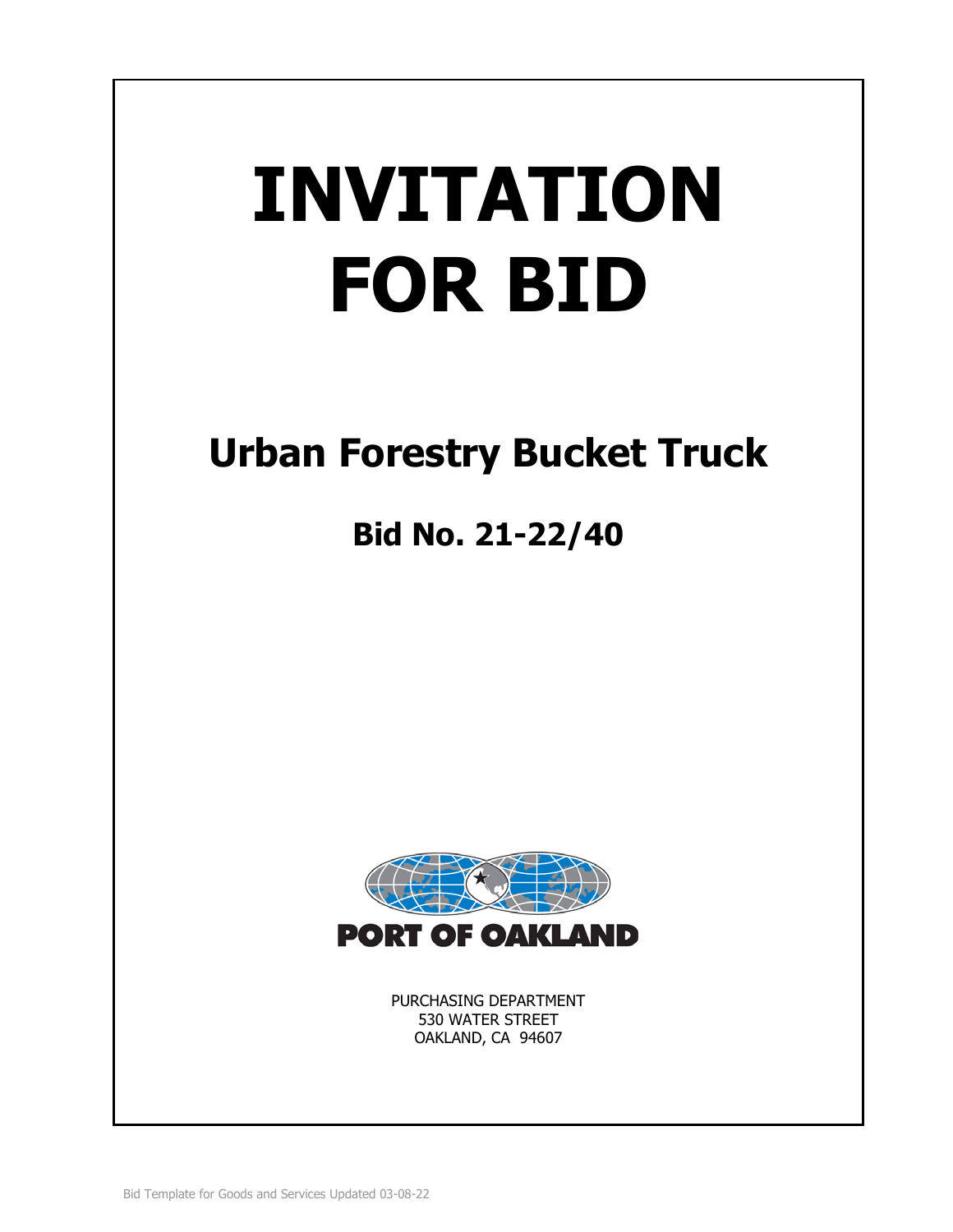

# **INVITATION FOR BID**

## **Bid No.: 21-22/40 - Urban Forestry Bucket Truck**

The Port of Oakland ("Port"), Oakland, California, through the Purchasing Department, is hereby soliciting competitive bids for the above-mentioned project. The successful bidder ("Bidder") will be required to furnish all labor, material, equipment, supplies, applicable taxes, insurance, bonding (if applicable), permits, and licenses to complete this project.

# **General Bid Information**

| <b>Bid Title</b>                     | <b>Urban Forestry Bucket Truck</b>                                                                                                                                                                                          |  |
|--------------------------------------|-----------------------------------------------------------------------------------------------------------------------------------------------------------------------------------------------------------------------------|--|
| <b>Bid Type</b>                      | <b>Goods and Services</b>                                                                                                                                                                                                   |  |
| <b>Bid Number</b>                    | $21 - 22/40$                                                                                                                                                                                                                |  |
| <b>Bid Issued</b>                    | March 23, 2022                                                                                                                                                                                                              |  |
| <b>Issuing Department</b>            | <b>Vehicle &amp; Equipment Maintenance</b>                                                                                                                                                                                  |  |
| <b>Pre-bid Meeting</b>               | N/A                                                                                                                                                                                                                         |  |
| <b>Scheduled Publication</b><br>Date | March 25, 2022                                                                                                                                                                                                              |  |
| <b>Bid Due Date</b>                  | April 14, 2022 until 2:00 p.m. Bids received after the time and<br>date stated shall be returned unopened to the Bidder. All timely<br>submitted Bids are opened at the Submittal Address 15 minutes<br>after they are due. |  |

# **Instructions for Submitting Bids**

| <b>Submittal Address</b>                         | Port of Oakland-(Second Floor, Purchasing Department)<br>Attn: Rebecca Gibson<br>530 Water Street<br>Oakland, CA 94607                                                                                                                                            |  |
|--------------------------------------------------|-------------------------------------------------------------------------------------------------------------------------------------------------------------------------------------------------------------------------------------------------------------------|--|
| <b>Submittal Copies</b>                          | One (1) Original                                                                                                                                                                                                                                                  |  |
| <b>Submittal Envelope</b><br><b>Requirements</b> | Bids must be sealed and have the following information clearly<br>marked and visible on the outside of the envelope:<br><b>Bid Number and Title</b><br>$\bullet$<br>Name of Your Company<br>$\bullet$<br>Address<br>$\bullet$<br><b>Phone Number</b><br>$\bullet$ |  |
| <b>Late Submittals</b>                           | Bids received after the time and date stated in the Bid Due Date<br>section shall be returned unopened to the Bidder.                                                                                                                                             |  |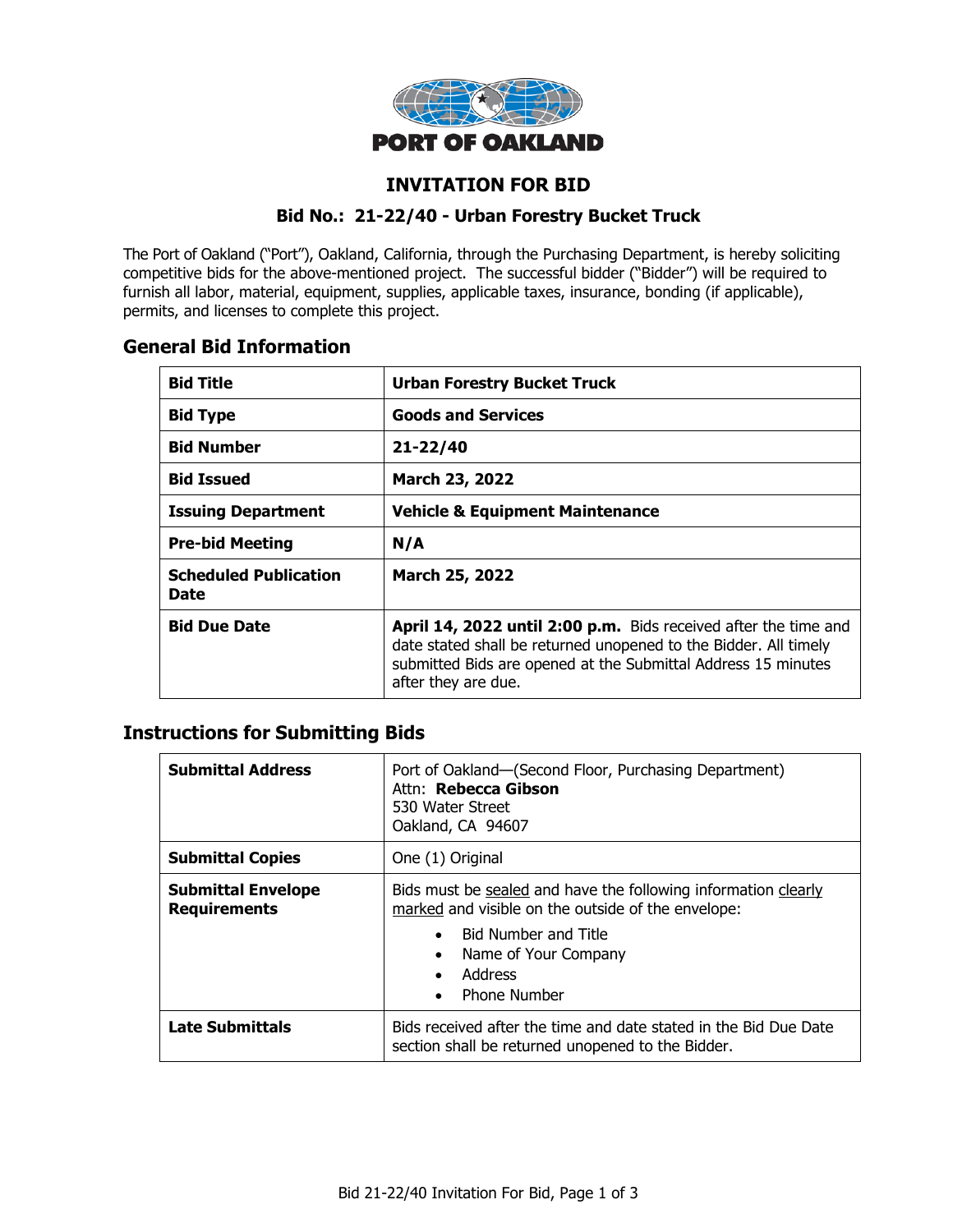# **How to Obtain Bid Documents**

| Location                     | <b>Address</b>                                                                                                                                                                                            |  |
|------------------------------|-----------------------------------------------------------------------------------------------------------------------------------------------------------------------------------------------------------|--|
| Website                      | http://www.portofoakland.com/business/bids-rfps/                                                                                                                                                          |  |
|                              | Or navigate to the Port of Oakland's main website at:<br>http://www.portofoakland.com/, then click on "Bids/RFPs" from<br>the banner on the top of the page, and then scroll down to<br>download the Bid. |  |
| <b>Purchasing Department</b> | Please call Rebecca Gibson at (510) 627-1104 or email<br>rgibson@portoakland.com for any issues downloading Bid<br>document from Port website or to request an email copy.                                |  |

Bid documents may be obtained from the location(s) indicated in the table below:

# **Questions about the Bid or Request for Information**

Questions and or Requests for Information (RFI) must be submitted in writing and can be submitted by fax or email as follows:

| <b>Primary Contact</b>       | Rebecca Gibson                                                                                                                                                                                                                                                                                                                                                           |  |
|------------------------------|--------------------------------------------------------------------------------------------------------------------------------------------------------------------------------------------------------------------------------------------------------------------------------------------------------------------------------------------------------------------------|--|
|                              | Email: rgibson@portoakland.com                                                                                                                                                                                                                                                                                                                                           |  |
| <b>Question/RFI Due Date</b> | April 1, 2022 until 4:00 p.m.                                                                                                                                                                                                                                                                                                                                            |  |
|                              | Please submit questions as soon as possible. No questions<br>regarding the specifications will be responded to after the above<br>date. All pertinent questions will be responded to and answered<br>in writing no later than the Response Date listed below.                                                                                                            |  |
| <b>Response Date</b>         | April 5, 2022                                                                                                                                                                                                                                                                                                                                                            |  |
|                              | All pertinent questions will be responded to <b>via addendum</b><br>emailed to all prospective Bidders and placed on the Port's<br>website. Bidders who did not receive a copy of the addendum<br>should download it from the Port's website. See the "How to<br>Obtain Bid Documents" section for our web address. All addenda<br>must be acknowledged on the Bid Form. |  |

# **Full Opportunity**

The Port's policy prohibits discrimination or preferential treatment because of race, color, religion, sex, national origin, ancestry, age (over 40), physical or mental disability, cancer-related medical condition, a known genetic pre-disposition to a disease or disorder, veteran status, marital status, or sexual orientation. It is the policy of the Port of Oakland to encourage and facilitate full and equitable opportunities for small local businesses to participate in its contracts for the provision of goods and services. It is further the Port's policy that no discrimination shall be permitted in small local business participation in Port contracts or in the subcontracting of Port contracts. The successful Bidder shall comply with the Port's Non-Discrimination and Small Local Business Utilization Policy.

**Title VI Solicitation Notice:** The Port of Oakland, in accordance with the provisions of Title VI of the Civil Rights Act of 1964 (78 Stat. 252, 42 U.S.C. §§ 2000d to 2000d-4) and the Regulations, hereby notifies all bidders that it will affirmatively ensure that any contract entered into pursuant to this advertisement, disadvantaged business enterprises will be afforded full and fair opportunity to submit bids in response to this invitation and will not be discriminated against on the grounds of race, color, or national origin in consideration for an award.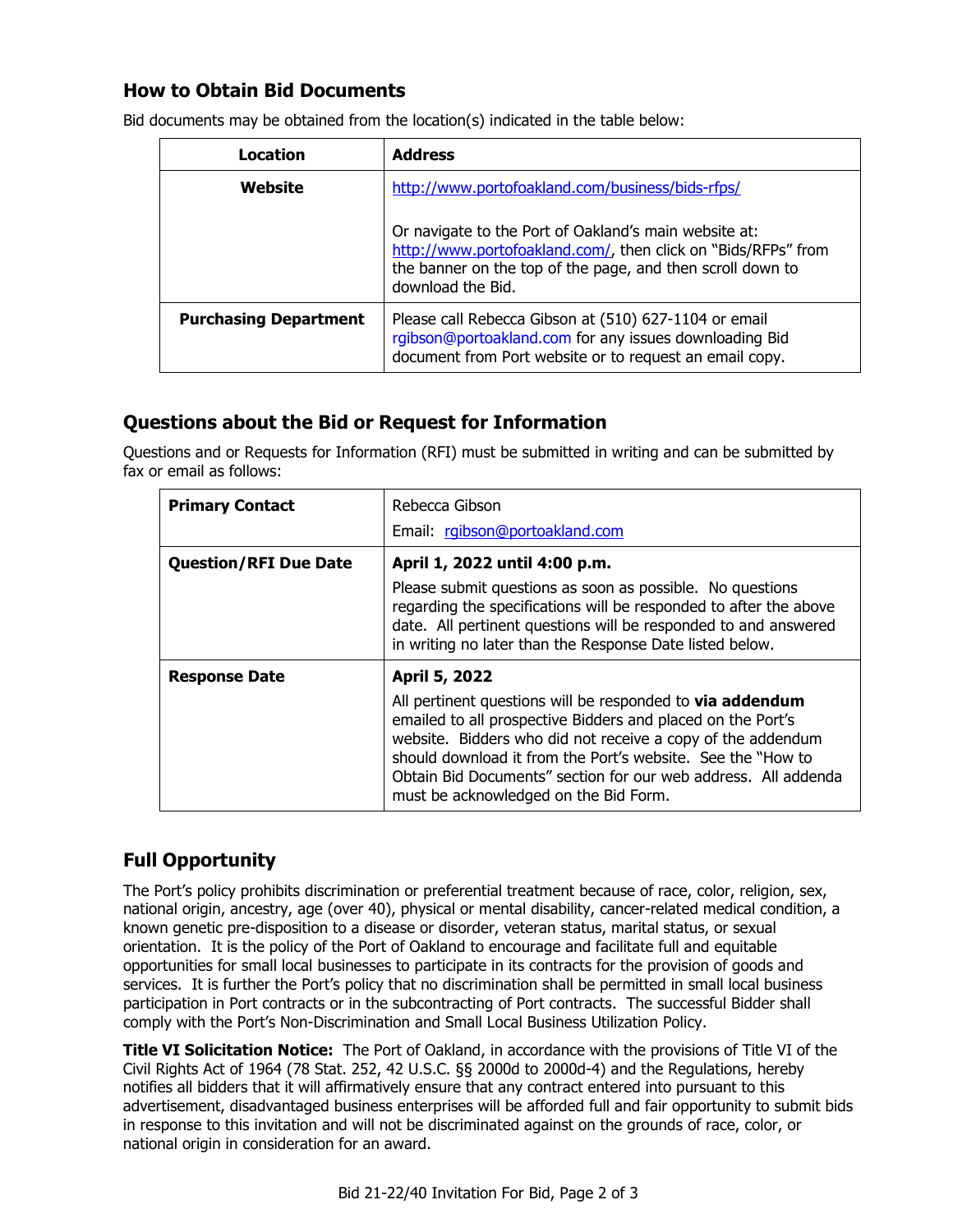The Port reserves the right to reject any or all Bids, to waive any irregularities or informalities not affected by law, to evaluate the Bids submitted, and to award the Contract (or Purchase Order) according to the Bid which best serves the interests of the Port.

John Banisadr, Purchasing Manager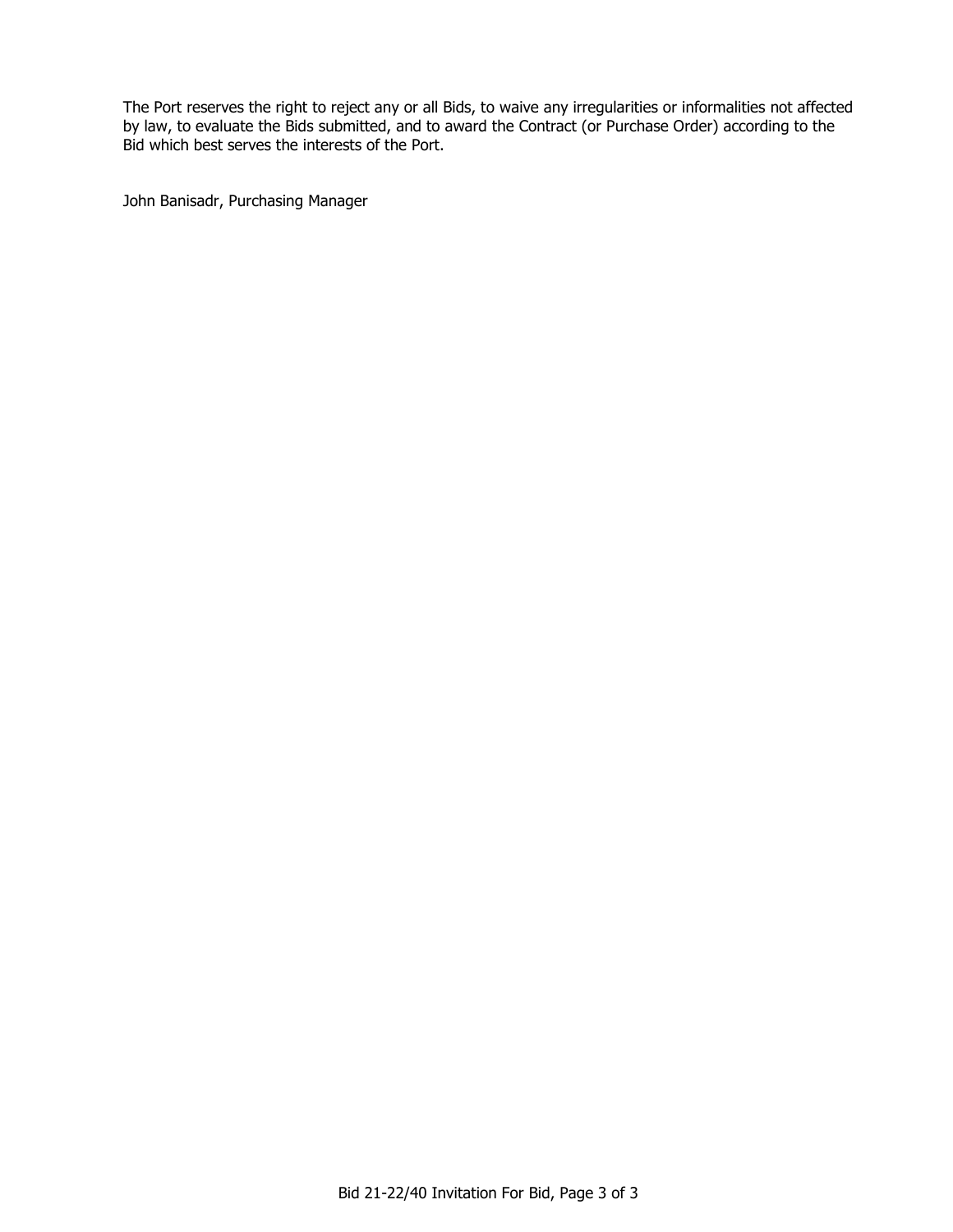# **Attachments:**

| Title |                                                                                                                                                                                   | Must Be Returned with Your<br><b>Bid</b>                                         |  |
|-------|-----------------------------------------------------------------------------------------------------------------------------------------------------------------------------------|----------------------------------------------------------------------------------|--|
| 1     | <b>Instruction to Bidders</b>                                                                                                                                                     | No.                                                                              |  |
| 2     | <b>Bid Form</b>                                                                                                                                                                   | Yes                                                                              |  |
| 3     | Standard Purchase Order Terms and Conditions                                                                                                                                      | Nο                                                                               |  |
| 4     | Supplier Insurance Requirements                                                                                                                                                   | Nο                                                                               |  |
| 5     | Non-Collusion Declaration                                                                                                                                                         | Yes                                                                              |  |
| 6     | City of Oakland City Charter §728 Living Wage<br><b>Information</b><br>A. Employer Self-Evaluation for Port of<br>Oakland Living Wage<br>B. Certificate of Compliance—Living Wage | No<br>(Required prior to entering<br>into contract with the Port of<br>Oakland.) |  |
| 7     | Statement of Living Wage Requirements                                                                                                                                             | Yes                                                                              |  |
| 8     | Statement of Equal Employment Opportunity                                                                                                                                         | Yes                                                                              |  |

# **Enclosures**

|   | Title                 |
|---|-----------------------|
| A | Product Specification |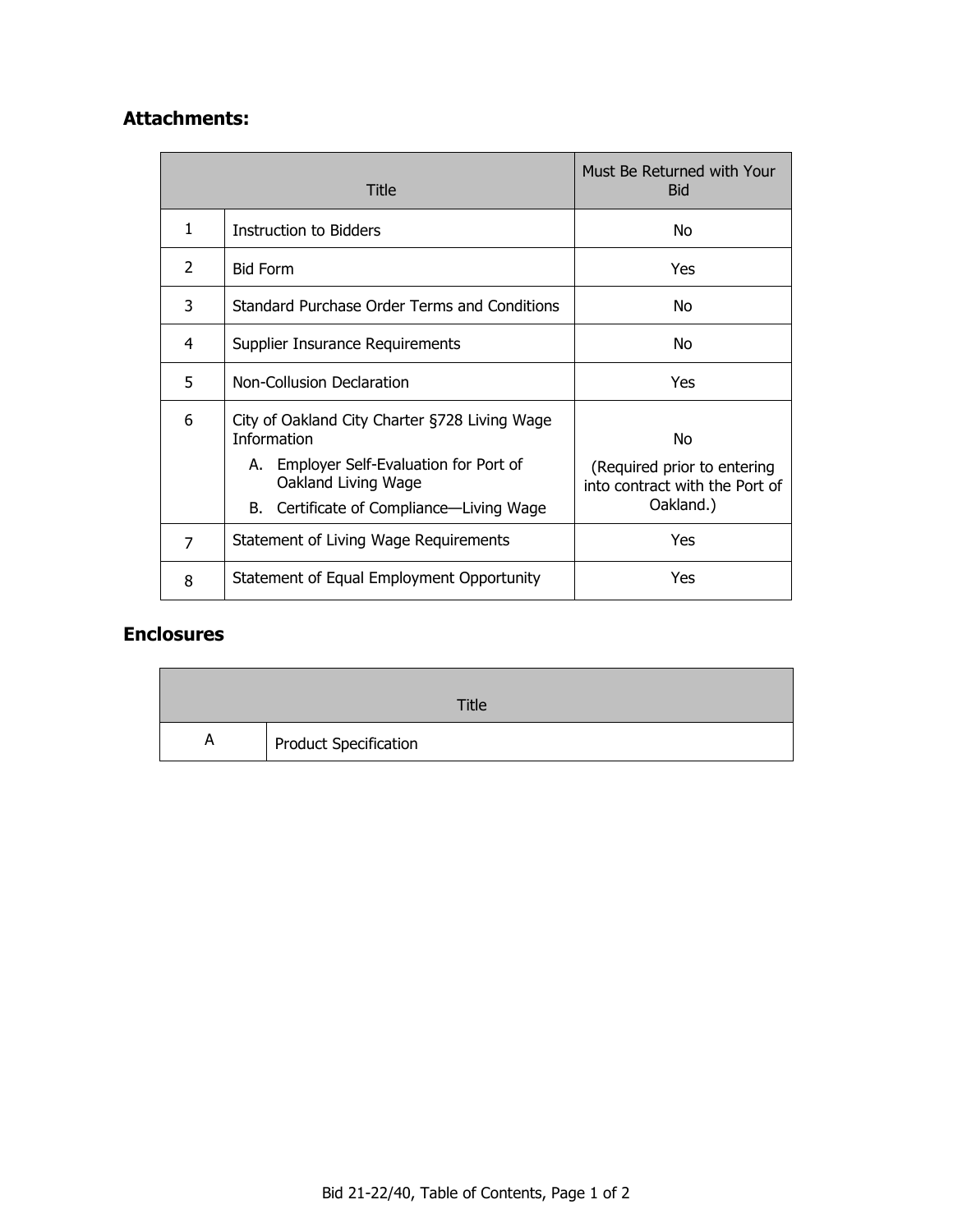

#### **Bid Submission:**

The submission of a Bid shall be considered conclusive evidence that the Bidder has fully investigated and understands all conditions related to the Bid. The Bidder has read and become familiar with all of the Bid Documents, Attachments, Enclosures, and any Contract or Agreements. No claim for adjustment of the provisions of the Agreement shall be honored on the grounds that the Bidder was not fully informed as to its terms or any of these conditions. No verbal interpretation provided to any Bidder as to the meaning or consequence of any portion of the Bid, the Bid Documents or the Contract or Agreement shall be considered binding on the Port. No Bids shall receive consideration by the Port unless made in accordance with the following instructions:

- 1. Port's Legal Name and Jurisdiction: The Port of Oakland (the "Port") is legally known as the **City of Oakland, a Municipal Corporation, Acting by and through its Board of Port Commissioners**. The Port is an independent department of the City of Oakland. The Port has exclusive control and management of all Port facilities and properties. Port facilities and properties consist of marine terminals, a railway intermodal terminal and container storage areas (collectively, the "Seaport"); the Oakland International Airport (the "Airport"); and commercial and industrial land and properties (collectively, "Commercial Real Estate"); and other recreational land, other land, undeveloped land, and water areas, all located in Oakland, CA. The Port issues Purchase Orders under the name Port of Oakland.
- 2. Definition of Bidder: The terms "Bidder", "Consultant", "Contractor", "Respondent", "Seller", "Supplier", and "Vendor" whenever appearing in this Invitation for Bid or any attachments, are used interchangeably to refer to the company or firm submitting a Bid in response to this Invitation for Bid.
- 3. Deadline for Receipt of Bids and Multiple Bids: Bids must be sealed and delivered to the Submittal Address listed in the Invitation to Bid no later than the time specified in the invitation. The Port will place a clock ("Clock") in a conspicuous location at the place designated for submittal of Bids. For purposes of determining the time that a Bid is submitted, the Clock shall be controlling (unless at the time of the receipt the Clock malfunctions, then the Port's clock on its network phone system shall be controlling). The Port suggests that Bids be hand delivered to the Submittal Address in order to ensure their timely receipt. Any Bids mailed via an express mail service, US Postal Service, or other courier service shall not be considered timely received until date and time stamped by the controlling Clock. Any Bids received after the time stated (regardless of the cause of the delay, including whether caused by the express mail service, US Postal Services, other courier service, or the Port's mail handling personnel) shall not be opened and shall be returned, sealed, to the Bidder. No person, Bidder, firm, or corporation shall be allowed to make or file or be interested in more than one Bid unless alternate Bids are specifically called for. A person, firm, or corporation that has submitted a sub-proposal to a Bidder, or that has quoted prices of materials to a Bidder, is not thereby disqualified from submitting a sub-proposal or quoting prices to other Bidders or make a Prime Bid.
- 4. Bidder's Conference: If applicable, a mandatory bidder's conference (Pre-bid Meeting) will be held on the date specified in the Invitation for Bid, for the purpose of acquainting all prospective Bidders with the bid documents. It is imperative that all prospective Bidders attend this conference. The Pre-bid Meeting is mandatory (when indicated) for any party submitting a Bid. If a Bidder fails to attend the Pre-bid Meeting, any Bid submitted by that Bidder will be rejected and returned unopened by the Port. Following this meeting, a site review may be conducted to acquaint Bidders with the site.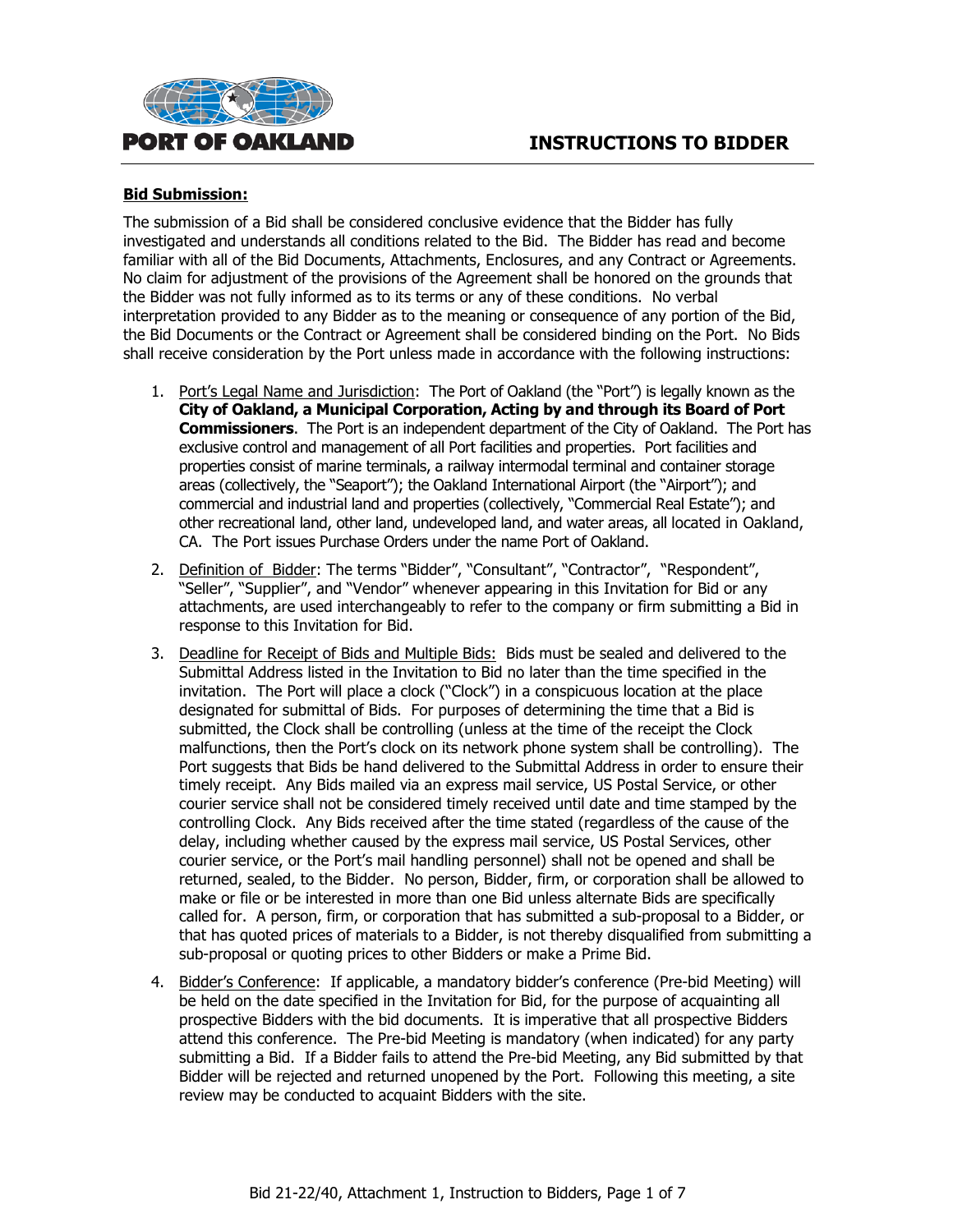- 5. Requests for Information: Any questions relative to the Bid should be in writing and directed to the designee specified in the Invitation for Bid and by the deadline for receipt of questions.
- 6. Bid Information: The information contained in this Bid is provided for the convenience of the Bidders. The Port does not represent or warrant the accuracy of any financial or statistical information contained in this Bid. In addition, any information contained in any other documents issued by the Port, about the Port, may only be relied upon by a Bidder at its sole risk. It is the responsibility of the Bidder and other interested parties to assure themselves that the information in this Bid packet is accurate and complete. The Port and the Board of Port Commissioners, and its employees and advisors, will have no liability arising out of the inaccuracy of any such information.
- 7. Bid Forms: Bids must be made on forms provided by the Port, unless otherwise specified. All items on the form should be filled out. Numbers should be stated in figures and written, and the signatures of all individuals must be in long hand. The completed form should be without interlineations, alterations, or erasures. Discrepancies between multiplication of units of work and unit prices will be resolved in favor of the unit prices. Discrepancies between the indicated sum of any column of numerals and the correct sum thereof will be resolved in favor of the correct sum. In case of conflict between words and numerals, the words shall govern.
- 8. Execution of Forms: Each Bid must give the full business address of the Bidder and must be signed by the Bidder with his or her usual signature. Bids by partnerships must furnish the full names of all partners and must be signed in the partnership name by a general partner with authority to bind the partnership in such matters. Bids by corporations must be signed with the legal name of the corporation, followed by the signature and designation of the president, secretary, or other person authorized to bind the corporation in this matter. The name of each person signing shall also be typed or printed below the signature. When requested by the Port, satisfactory evidence of the authority of the officer signing on behalf of the corporation or partnership shall be furnished. A Bidder's failure to properly sign required forms may result in rejection of the Bid. When applicable, Bids must include the Bidder's California State Contractor's license number and expiration date.
- 9. Joint Venture Agreements: Any Bidder that is a Joint Venture shall include, as part of its Bid, a copy of the Bidder's Joint Venture Agreement, executed and in force, and the Joint Venture agreement may not be modified after the submission to the Port, prior to selection of the Bidder by the Port or thereafter without the written consent of the Port. Any Joint Venture acknowledges that each of the partners of the joint venture is jointly and severally liable under this Agreement, and has provided the Port with a true and accurate copy of the Bidder's Joint Venture Agreement.
- 10. Bid Bond/Bid Security: If this box  $\Box$  is checked, a Bid Security (or Bid Bond) is required with your Bid. The Bid should be accompanied by a Cashier's Check or Bidder's Bond for an amount not less than ten percent (10%) of the Total Bid Price. The cashier's check shall be made payable to the "Port of Oakland" or Bid Bond shall be made payable to the "City of Oakland, a Municipal Corporation Acting by and through its Board of Port Commissioners ("Port")". The Bid Bond accompanying the Bid shall be secured by an admitted surety company, licensed in the State of California, satisfactory to the Port. The Cashier's Check or Bond shall be given as a guarantee that the Bidder will enter into the Contract (or Purchase Order) if awarded the work, and in the case of refusal or failure to enter into the Contract (or Purchase Order) within twenty (20) calendar days after notification of the award of the Contract (or Purchase Order), the Port shall have the right to award to another Bidder. If the Bidder fails or refuses to timely enter into the Contract (or Purchase Order), the Port reserves the right to declare the Bid Bond forfeited and to pursue all other remedies in law or equity relating to such breach including, but not limited to, seeking recovery of damages for Breach of Contract. Failure to provide Bid Security, or Bid Security in the proper amount, will result in rejection of the Bid.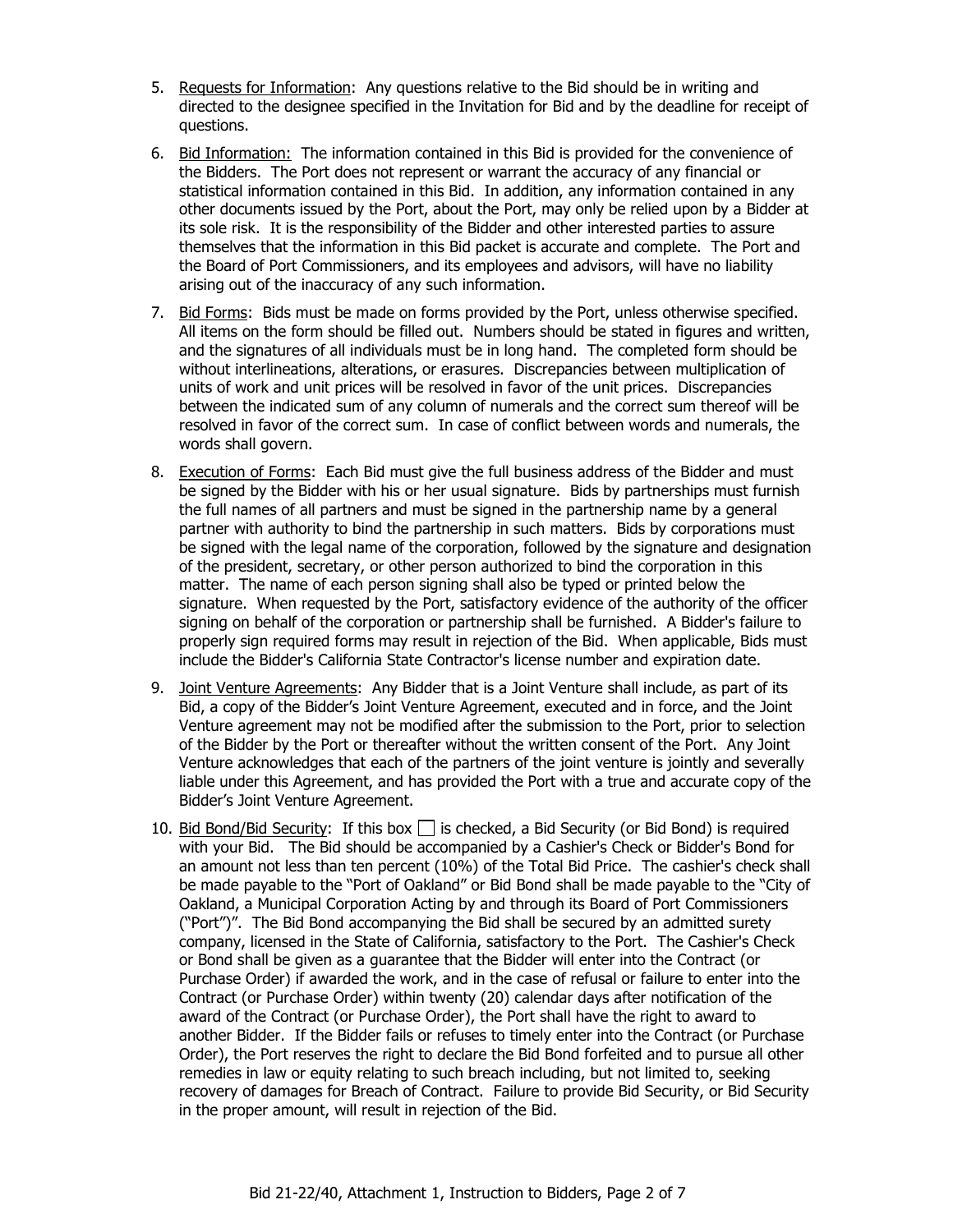- 11. Withdrawal of Bid: Bids may be withdrawn by the Bidders prior to the time fixed for the opening of Bids, but may not be withdrawn after the opening of Bids.
- 12. Responsible Bidder: A Responsible Bidder is defined as a Bidder who has demonstrated the attribute of trustworthiness, as well as quality, fitness, capacity, and experience to satisfactorily perform the work or provide the goods. The Port may conduct such investigation as the Port deems necessary to assist in the evaluation of any Bid and to establish the responsibility, qualifications, and financial ability of Bidders. The Port shall have the right to communicate directly with Bidder's surety regarding Bidder's guaranty. The Port will be the sole determinate of whether a Bidder is considered a Responsible Bidder.
- 13. Evidence of Responsibility: Upon the request of the Port, a Bidder shall submit promptly to the Port satisfactory evidence showing the Bidder's financial resources, the Bidder's experience in the type of work being required (or goods needed) by the Port, the Bidder's organization and workforce available for the performance of the work and any other required evidence of the Bidder's qualifications to perform the proposed work or supply of goods. The Port may consider such evidence before making its decision awarding a Contract (or Purchase Order). Failure to submit evidence of a Bidder's responsibility to perform the proposed work (or goods needed) may result in rejection of the Bid. The Port may check any client reference provided by the Bidder to determine if the Bidder has the experience necessary to provide the goods or perform the services, and to determine the lowest responsive, responsible Bidder.
- 14. Addenda: Any addenda issued during the time of bidding shall become a part of the drawings and specifications issued to Bidders for the preparation of their Bids, and shall constitute a part of the Contract Documents. All addenda shall be numbered and dated and shall be acknowledged by the Bidder on the Bid Form. No addendum will be issued on such requests received later than five (5) calendar days before the scheduled opening of the Bids.
- 15. Minor Informalities, Rejection of Bids and Award of Contract: The Port reserves the right to waive any non-substantial or immaterial irregularities in the Bid and the right to accept or reject any and all Bids, or to accept or reject any portion or combination thereof, or award on the basis of Bid Elements or Total Bid Price, when to do so is in its own best interest. If an award is made, the Port will recommend a Contract (or Purchase Order) be awarded within sixty (60) calendar days after opening of Bids to the lowest responsive, responsible Bidder complying with the requirements of the Contract Documents, subject to the Board of Port Commissioner's approval (if required). The time for awarding the Contract (or Purchase Order) may be extended by the Port with the consent of the lowest responsible Bidder. If the Port does not recommend a Contract (or a Purchase Order) to be awarded to the lowest responsive, responsible Bidder, then the Bid will be cancelled.
- 16. Action by the Board of Port Commissioners: If action by the Board of Port Commissioners is required, the Board of Port Commissioners may approve or reject the Port's recommendation for award with the lowest responsive responsible Bidder, or may reject all Bids. If all Bids are rejected, the Board of Port Commissioners may direct staff to negotiate with any Bidder or call for new Bids.
- 17. Performance Bond: If this box  $\Box$  is checked and your Bid exceeds \$25,000, a Performance Bond is required prior to issuance of a Contract (or Purchase Order). The successful Bidder shall be required to submit the Performance Bond as specified in the Contract Documents. The required Bond shall be calculated on the maximum Total Bid Price. A Bidder's failure to submit the Bond requested shall result in rejection of their Bid and forfeit of their Bid Security.
- 18. Execution of Contract: The successful Bidder shall, within twenty (20) calendar days of Notice of Award of the contract, sign and deliver to the Port, without exception, the executed Port Contract (or Purchase Order) along with the Bonds and any evidence of insurance required by the Contract Documents. In the event the Bidder to whom an award is made fails or refuses to execute the Contract (or Purchase Order) within twenty (20)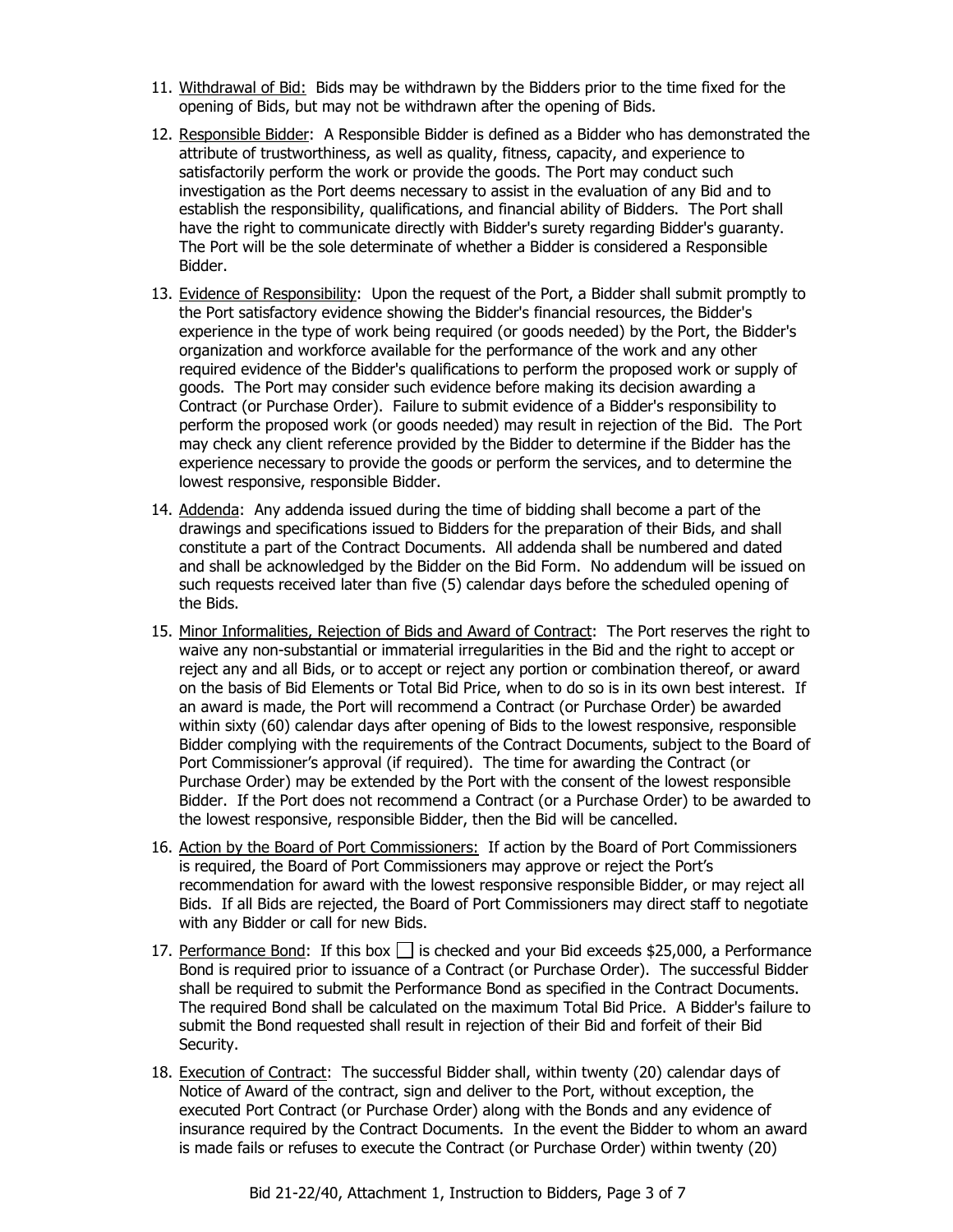calendar days from the date of receiving notification that the Contract (or Purchase Order) has been awarded to the Bidder, or fails to provide the required bond and evidence of insurance, the Port may declare the Bidder's Bid Security or bond forfeited as damages caused by the failure of the Bidder to enter into the Contract (or Purchase Order), and may award the work to the next lowest responsive, responsible Bidder, or may reject all Bids and, at its sole discretion, call for new Bids.

- 19. Form of Contract: If this box  $\Box$  is checked, the Bidder selected by the Port will be required to execute, without exception, a Contract in form and substance substantially similar to that included in the Bidding package. The Contract and other documents are subject to the approval of the Port and its legal counsel.
- 20. Standard Purchase Order Terms and Conditions: The Port's Standard Purchase Order Terms and Conditions apply to all purchases (unless specifically noted in the Bid package). A copy of the Port's Standard Purchase Order Terms and Conditions is included in this Bid package. By submitting a Bid, Bidder agrees to the Port's Standard Purchase Order Terms and Conditions.
- 21. Drawings and Specifications: If this box  $\Box$  is checked, each Bidder shall be required to return to the Port all drawings and specifications in an un-mutilated condition and without any marks or annotations. All drawings, specifications and other documents used or prepared during the project shall be the exclusive property of the Port.
- 22. Taxes: Taxes shall be included in the Total Bid Price at the current Alameda County uniform local sales and use tax rate.
- 23. Bid Exceptions: All exceptions to the plans and specifications which are taken in response to this Bid must be stated clearly. The taking of Bid exceptions or providing false, incomplete or unresponsive statements may result in the disqualification of the Bid.
- 24. Discounts: Any discounts which the Bidder desires to provide the Port must be stated clearly on the Bid Form itself so that the Port can calculate properly the net cost of the Bid. Offers of discounts or additional services not delineated on the Bid Form will not be considered by the Port in the determination of the lowest responsive, responsible Bidder.
- 25. Quantities: The quantities shown are approximate. The Port reserves the right to increase or decrease quantities as desired.
- 26. Prices: Bidders must quote prices Free on Board (F.O.B). Destination; the Port, unless otherwise noted. Prices should be stated in the units specified and Bidders should quote each item separately.
- 27. Samples: On request, samples of the products being supplied shall be furnished to the Port at no cost to the Port.
- 28. Special Brand Names: In describing any item, the use of a manufacturer or special brand, except in those instances where the product is designated to match others in use on a particular public improvement either completed or in the course of completion, does not restrict bidding to that manufacturer or special brand (unless specifically noted), but is intended only to indicate quality and type of item desired. Bidders may furnish any material, product, thing or service of comparable quality or utility. If a Bidder is requesting substitution of "or equal" item, the make and grade of the article on which the Bid is submitted must be stated in the Bid Form and illustrations and catalogue information submitted. The Port has the sole right to make all decisions on products and supplier selection of "or equal" substitutes.
- 29. Container Costs and Delivery: All costs for containers shall be borne by the Bidder. All products shall conform to the provisions set forth in the Federal, County, State, and City laws for their production, handling, processing and labeling. Packages shall be so constructed to ensure safe transportation to point of delivery.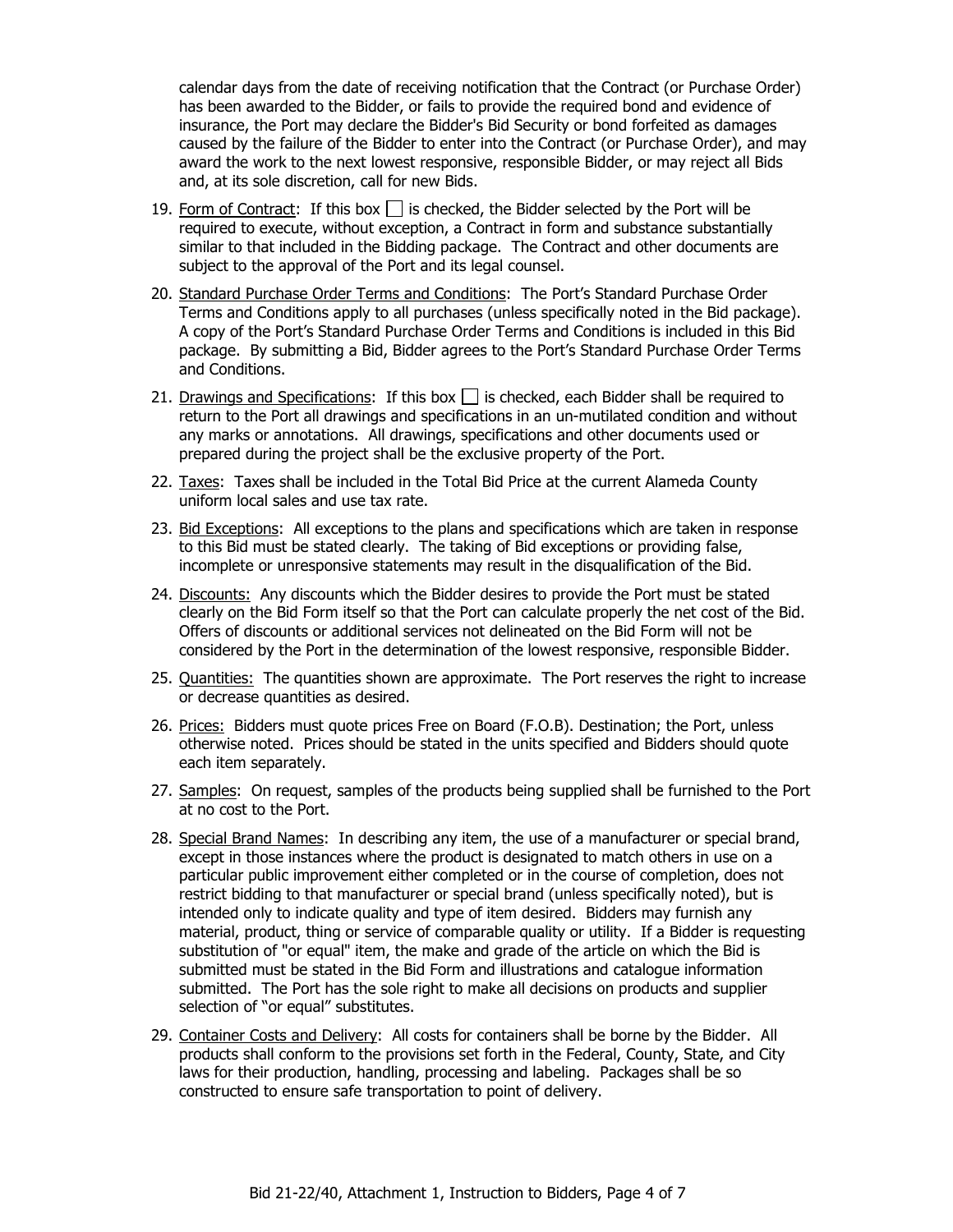- 30. Bid Negotiations: A Bid response to any specific item of this Bid Document with terms such as "negotiable", "will negotiate" or similar, will be considered as non-compliance with that specific term.
- 31. Purchases by Other Public Agencies, the Port, and Additional Quantities: Bidder agrees to extend identical prices and services under the same terms and conditions to other public agencies and the Port (known as "Piggybacking"). Other public agencies may piggyback on this contract for the goods/services and purchase directly from Bidder without additional competitive processes. Each participating agency will execute its own Contract with the Bidder for its requirement and payment will be made directly by the participating agency. Following any initial purchase(s) by the Port, additional quantities of the goods/services listed herein, may be purchased to replace or supplement existing purchases.
- 32. Prevailing Law: In the event of any conflict or ambiguity between these instructions and State or Federal law or regulations, the latter shall prevail. Additionally, all equipment to be supplied or services to be performed under the Bid shall conform to all applicable requirements of Local, State and Federal laws, including, but not limited to, California Labor Code.
- 33. Governing Law and Venue: The Bid Documents, Specifications and related matters shall be governed by and construed in accordance with the laws of the State of California. Legal actions relating to the Bid Documents, Specifications and related matters shall only be brought in the Federal or State Courts of Alameda County, California, to which jurisdiction Bidder irrevocably submits.
- 34. Living Wage Policy: On March 5, 2002, the voters in the City of Oakland passed Measure I, adding to the City Charter Section 728 ("§728") entitled "Living Wage and Labor Standards at Port-assisted Businesses." §728 requires Port Aviation and Maritime businesses that meet specified minimum threshold requirements to pay all nonexempt employees a Living Wage rate established by City Ordinance and adjusted annually based on the Consumer Price Index for the San Francisco, Oakland and San Jose area. (See the enclosed §728 for the current living wage rates.) Specifically, §728 applies to Port contractors and financial assistance recipients with the Aviation or Maritime divisions that have contracts worth more than \$50,000 and that employ more than 20 employees who spend more than 25% of their time on Port-related work. §728 also provides covered employers with incentives to provide health benefits to employees, establishes a worker retention policy, requires covered employers to submit quarterly payroll reports and requires covered employers to allow Port representatives access to payroll records in order to monitor compliance and labor organization representatives access to workforces during non-work time and on nonwork sites. Covered employers are responsible for complying with the provisions of §728 from the date the covered contract is entered into. When a Contract (or Purchase Order) is awarded, the Bidder will be required to fill out the following forms included in the Bid packet:
	- Employer Self-Evaluation for Port of Oakland Living Wage Form
	- Certificate of Compliance—Living Wage

Do not include these forms with your Bid. Only after a Contract (or Purchase Order) is issued does the successful Bidder need to return these forms to the Social Responsibility Division. Bidders shall acknowledge the Port's Living Wage Policy and compliance by submitting the "Statement Living Wage Requirements" (included in the Bid packet) with their Bid.

For more information on the Living Wage Policy, see the enclosed forms or call Connie Ng-Wong in the Port of Oakland's Social Responsibility Division at (510) 627-1390.

35. Non-Discrimination Policy: The Port of Oakland prohibits discrimination or preferential treatment because of race, color, religion, sex, national origin, ancestry, age (over 40), physical or mental disability, cancer-related medical condition, a known genetic predisposition to a disease or disorder, veteran status, marital status, or sexual orientation. Each Bidder must adhere to the Port's Non-Discrimination Policy by providing the enclosed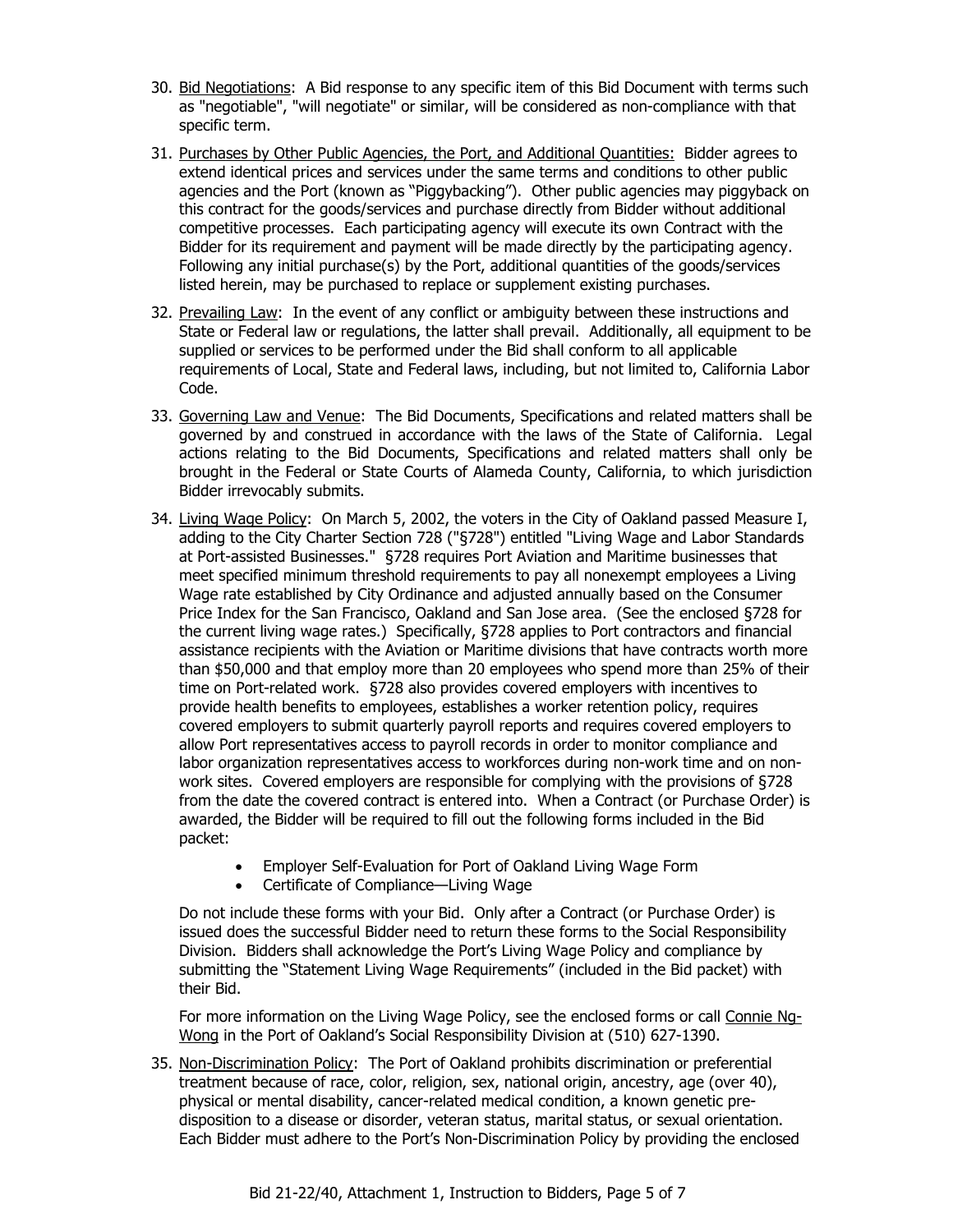"Statement of Equal Employment Opportunity" with their Bid.

In addition, the Port has a Non-Discrimination and Small Local Business Utilization Policy to encourage the use of small and local business. The entire Non-Discrimination and Small Local Business Utilization Policy is available at:

[http://www.portofoakland.com/files/PDF/responsibility/NDSLBUP\\_00810.pdf](http://www.portofoakland.com/files/PDF/responsibility/NDSLBUP_00810.pdf)

A copy of the Port-certified Small and Local Business Enterprises can also be downloaded at:

[http://srd.portofoakland.com/.](http://srd.portofoakland.com/)

- 36. Examination of Work Site: If applicable, before submitting a Bid, Bidders shall visit the site of the proposed work and shall fully inform themselves of all conditions in and about the work site, the building or buildings, if any, and any work that may have been done thereon. However, no Bidder shall visit the site without prior authorization by the Port.
- 37. Licenses: Each Bidder, and their subcontractors, if any, must possess all appropriate and required licenses (including a California Contractor's License, if applicable) or other permits to perform the work or provide the goods as identified in this Bid packet. Upon request, each Bidder shall furnish the Port with evidence demonstrating possession of the required licenses or permits. Failure to submit such evidence to the Port's satisfaction may result in rejection of the Bid.
- 38. Public Records Act: Under the Public Records Act (Gov. Code § 6250 et seq.), the Port may be obligated to make available to the public the submitted Bids and all correspondence and written questions submitted during the Bid process. Any trade secrets or proprietary financial information, which a Bidder believes should be exempted from disclosure, shall be specifically identified and marked as "CONFIDENTIAL". Blanket-type identification by designating whole pages or sections shall not be permitted and shall be invalid. The specific information must be clearly identified as such. The Port reserves the right to independently determine whether any document is subject to disclosure and to make such information available to the extent required by applicable law, restriction or notice to Respondent.
- 39. Protest Procedures:Any Bidder that has timely submitted a responsive bid that contends or claims that the Port's proposed award of the subject contract fails to comply with the Port's rules and regulations or with law must file a protest in accordance with the provisions set forth below:
	- 1. Any protest must be submitted in writing to Daria Edgerly, Secretary of the Board, and received by the Port no later than 5:00 p.m. by the third (3rd) business day following the date of Bid opening.
		- 2. The protest must include the name, address and telephone number of the person representing the protesting party.
		- 3. The initial protest document must contain a complete statement of the basis for the protest, including in detail, all grounds for protest including referencing the specific portion of the solicitation document that forms the basis for the protest, and including without limitation all facts, supporting documentation, legal authorities and argument in support of the grounds for the protest. Any matters not set forth in the written protest shall be deemed waived. All factual contentions must be supported by competent, admissible and credible evidence.

Any protest not conforming to the foregoing shall be rejected by the Port without recourse.

40. Conflicts of Interest: By submitting a Bid, the Bidder represents that it is familiar with Section 1090 and Section 87100 et seq. of the California Government Code, and that it does not know of any facts that constitute a violation of said sections in connection with its Bid. Bidder also represents that its Bid has completely disclosed to the Port all facts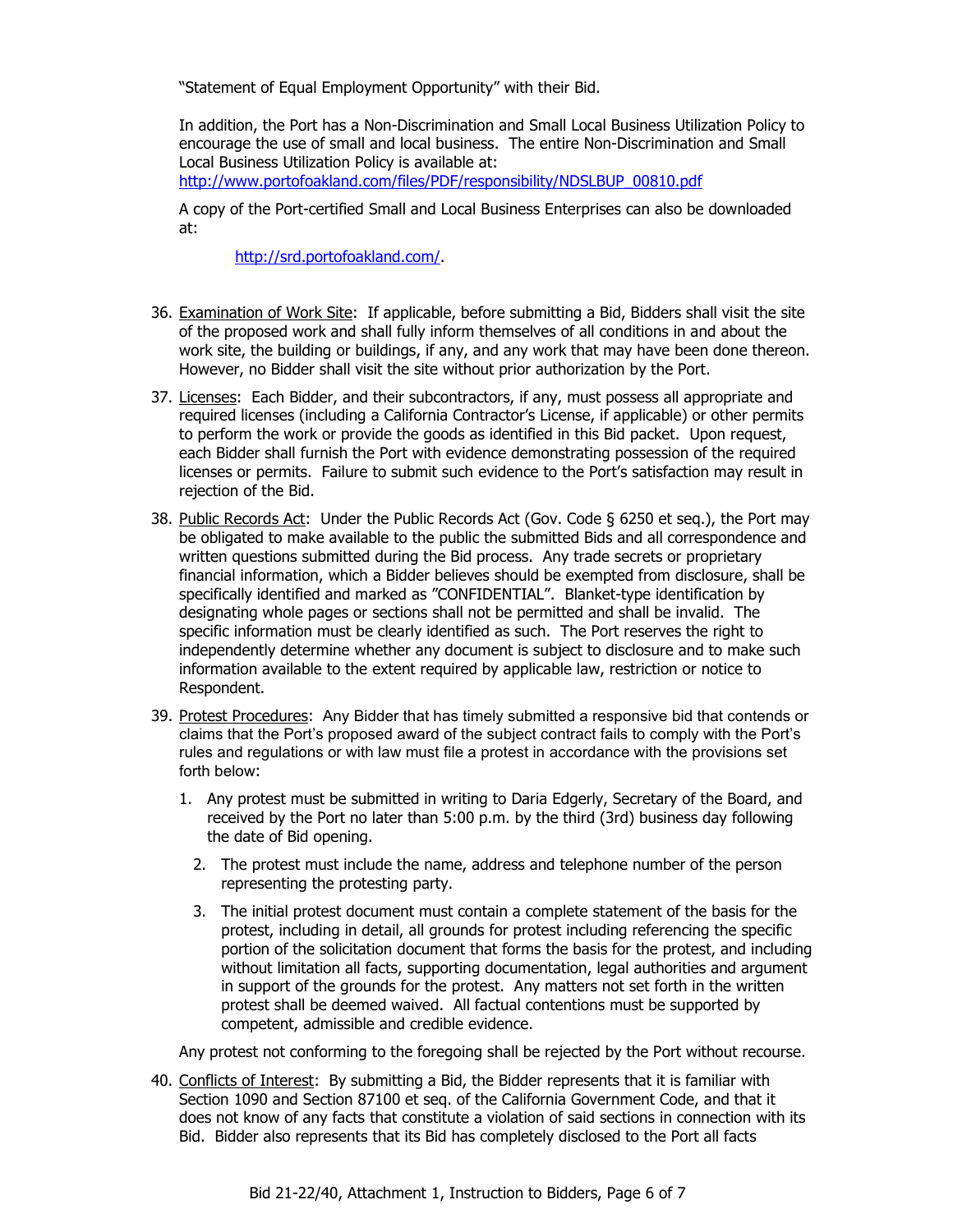bearing upon any possible interests, direct or indirect, which Bidder believes any member of the Port, or other officer, agent or employee of the Port or any department presently has, or will have, in any agreement arising from this Bid, or in the performance thereof, or in any portion of the profits there under. Willful failure to make such disclosure, if any, shall constitute ground for rejection of the Bid or termination of any agreement by the Port for cause. Bidder agrees that if it enters into a Contract (or Purchase Order) with the Port, it will comply with all applicable conflict of interest codes adopted by the City of Oakland and Port of Oakland and their reporting requirements.

41. Bidder's Relationship: The Bidder's relationship to the Port shall be that of independent contractor and shall not be deemed to be that of an officer, agent, or employee of the Port.

End of Section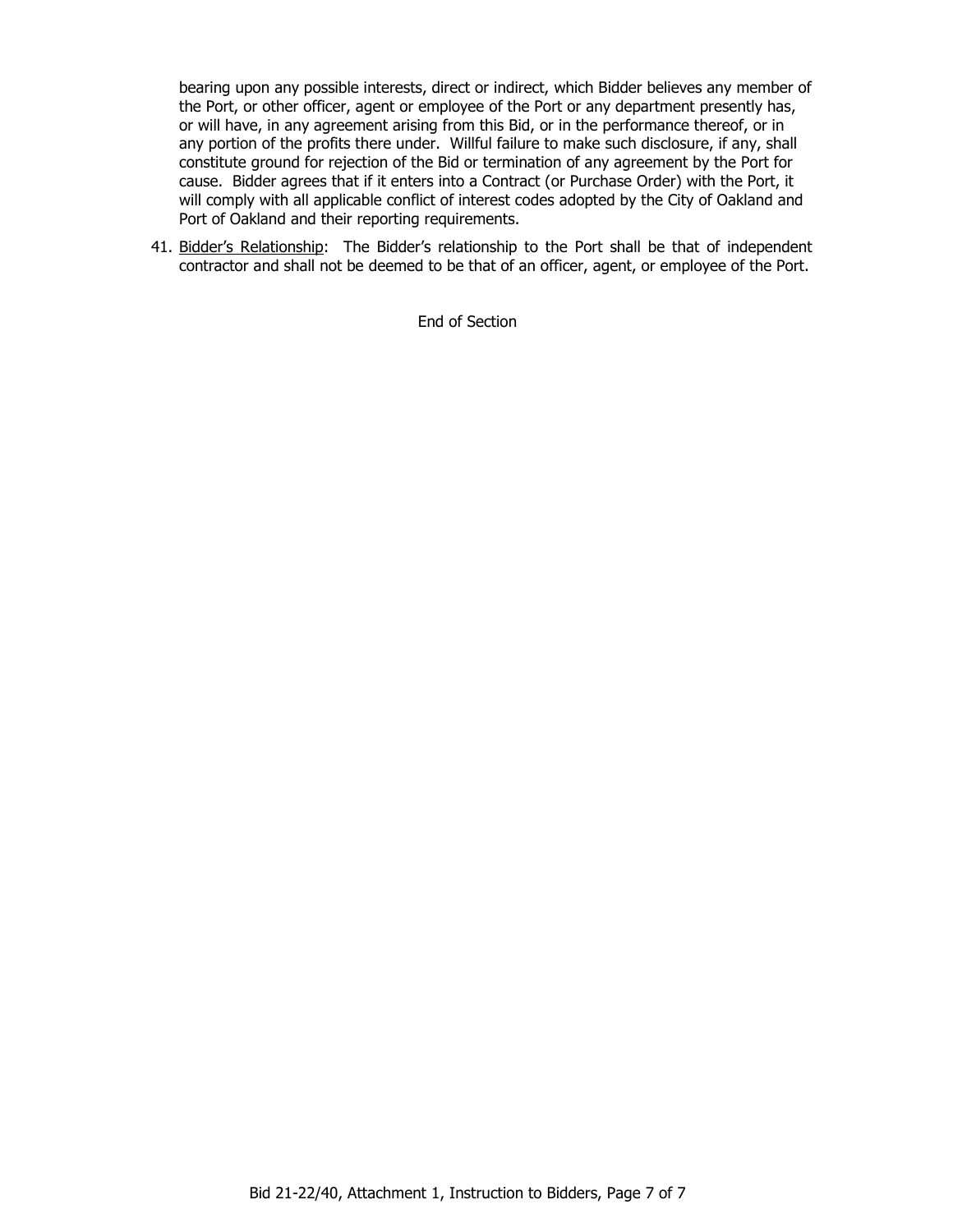

#### **Bid Form**

#### **Bid No.: 21-22/40 - Urban Forestry Bucket Truck**

The undersigned having carefully examined the location of the proposed work, the local conditions of the place where the work or services is to be done, the Invitation for Bid, the Instructions to Bidders, the Standard Purchase Order Terms and Conditions, the Supplier Insurance Requirements, all Bid Documents, including the Specifications and all of the contract documents for this project, and any Attachments, Addenda, Enclosures, and the Port of Oakland's sample Contract (if applicable), proposes to perform the work or provide the goods, including all of its component parts, and to furnish any and all required labor, materials, equipment, insurance, permit, bonding, transportation and services required for this project or delivery of goods and services in strict conformity with the Plans and Specifications prepared, including any Addenda, within the time specified for the lump sum price (including all taxes) of:

#### **Total Bid Price (Including all Taxes)**

| <b>Total Bid Price of:</b> |                                                    | (Numeric amount) |
|----------------------------|----------------------------------------------------|------------------|
|                            |                                                    | (Written amount) |
|                            | Written amount prevails if any discrepancy exists. |                  |

#### **Agreement Terms**

Г

- 1. If awarded the Contract (or Purchase Order), the undersigned hereby agrees to sign said Contract (or Purchase Order), and furnish the necessary Performance Bond (if applicable), and Insurance within twenty (20) calendar days after the Notice of the Award of this Contract (or Purchase Order) and agrees to commence work within ten (10) calendar days after any verbal or written Notice to Proceed is issued by the Port.
- 2. The undersigned has checked carefully all the above figures and understands that the Port will not be responsible for any errors or omissions on the part of the undersigned in making up this Bid.
- 3. The Port of Oakland reserves the right to reject any or all Bids, to waive any irregularities or informalities not affected by law, to evaluate the Bids submitted and to award the Contract (or Purchase Order) according to the Bid which best serves the interests of the Port.
- 4. All pages of this Bid Form must be completed and signed in ink. The Bid will be awarded to the lowest responsive, responsible Bidder(s).

| Bidder's Name: |  | Initials |
|----------------|--|----------|
|----------------|--|----------|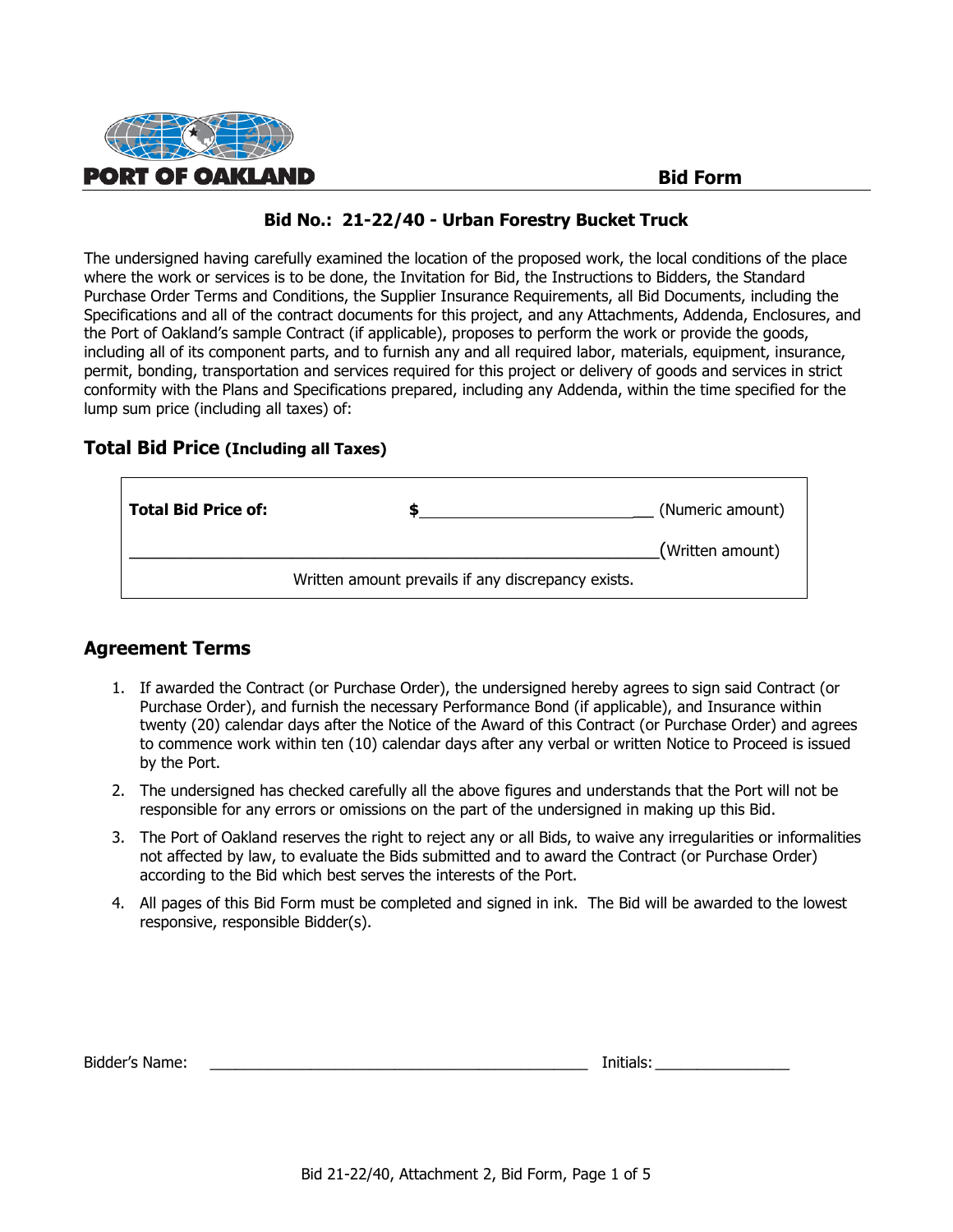## **Bid No.: 21-22/40 – Urban Forestry Bucket Truck BID FORM (Page 2 of 5)**

# **A. Detail Cost Summary:**

| <b>Item</b>                                                                                                                       | <b>Description</b>                                                                                                                                                                 | <b>Taxable</b> | <b>QTY</b>   | <b>Unit Price</b> | <b>Total Price</b> |
|-----------------------------------------------------------------------------------------------------------------------------------|------------------------------------------------------------------------------------------------------------------------------------------------------------------------------------|----------------|--------------|-------------------|--------------------|
| $\mathbf{1}$                                                                                                                      | New 2023 or newer Chevrolet Silverado 6500 Regular<br><b>Cab Chassis Truck or Equivalent or Better</b><br>Manufacturer: Chevrolet<br><b>Bucket Required Options included Price</b> |                |              |                   |                    |
|                                                                                                                                   | Equivalent or Better Bid:                                                                                                                                                          | Yes            | $\mathbf{1}$ | \$                | \$                 |
|                                                                                                                                   |                                                                                                                                                                                    |                |              |                   |                    |
|                                                                                                                                   | Notes:                                                                                                                                                                             |                |              |                   |                    |
|                                                                                                                                   | Note: Bidder is required to include complete Specifications                                                                                                                        |                |              |                   |                    |
| $\overline{2}$                                                                                                                    | Maintenance Manual (if applicable) – Printed form, CD, or Thumb<br><b>Drive</b>                                                                                                    | Yes            | 1            | \$                | \$                 |
|                                                                                                                                   |                                                                                                                                                                                    |                |              | Subtotal          | \$                 |
|                                                                                                                                   | DMV Registration Fee/Permits (Taxable $\Box$ YES $\Box$ NO)                                                                                                                        |                |              |                   | \$                 |
|                                                                                                                                   | Tire Fees (Taxable $\Box$ YES $\Box$ NO)                                                                                                                                           |                |              |                   | \$                 |
|                                                                                                                                   | Delivery and Shipping Charges (Taxable $\Box$ YES $\Box$ NO)                                                                                                                       |                |              |                   | \$                 |
|                                                                                                                                   |                                                                                                                                                                                    |                |              | \$                |                    |
| Extra Keys two (2) Sets (in addition to the two sets that comes with truck = total 4 sets of keys) (Taxable $\Box$ YES $\Box$ NO) |                                                                                                                                                                                    |                |              |                   |                    |
| Sales Tax for Taxable items only (Oakland, CA 10.25%)                                                                             |                                                                                                                                                                                    |                |              | \$                |                    |
| (Write this figure in the Total Bid Price on the Bid Form, Attachment 2 (BID FORM - Page 1 of 5) Total Bid Price                  |                                                                                                                                                                                    |                |              | \$                |                    |

**DELIVERY SCHEDULE**: \_\_\_\_\_\_\_\_\_\_\_\_\_\_\_\_\_\_\_ Delivery required on or before **December 30, 2022.** If you are able to meet the stated date, then write in the date; otherwise, indicate the number of days after receipt of a Purchase Order the equipment will be delivered to the Port.

**Bidder's Name:** <u>Constantine and Constantine and Constantine and Constantine and Constantine and Constantine and Constantine and Constantine and Constantine and Constantine and Constantine and Constantine and Constantine </u>

**Company Name: Title:**

Bid 21-22/40, Attachment 2, Bid Form, Page 2 of 5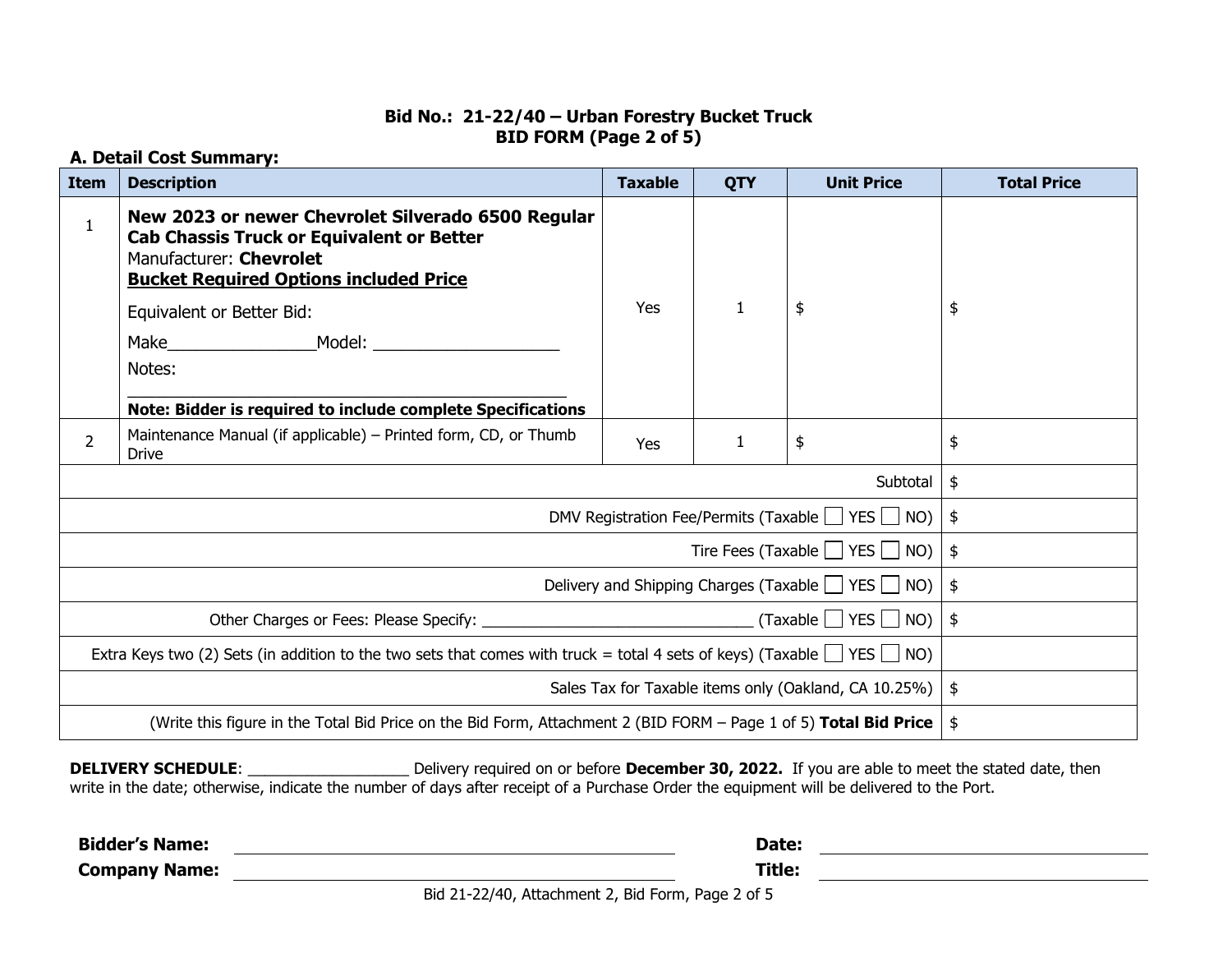## **Bid No.: 21-22/40 – Urban Forestry Bucket Truck BID FORM (Page 3 of 5)**

By submitting a bid, Bidder hereby certifies the following information (by checking the box below):

| $\Box$ YES $\Box$ NO | Bucket truck is New and Bid Price is valid for 60 days                                                                                                                                                                                                                                                                           |
|----------------------|----------------------------------------------------------------------------------------------------------------------------------------------------------------------------------------------------------------------------------------------------------------------------------------------------------------------------------|
| $\Box$ YES $\Box$ NO | A copy of the manufacturer's detailed specification including warranty and support information have been included in this bid.                                                                                                                                                                                                   |
| $\Box$ YES $\Box$ NO | Bidder confirms it has sourced bucket truck from the Manufacturer or through Manufacturer Authorized Channels only, in<br>accordance with all applicable laws and policies at the time of purchase.                                                                                                                              |
| $\Box$ YES $\Box$ NO | If bidding an equivalent or better bucket truck, bidder has reviewed listed specification of the bucket truck for comparison and a<br>detailed specification sheet is included in this bid for the Port to review. The Port will be the sole determinant if the product<br>meets the Port's operational needs and specification. |

In the event there are questions pertaining to the validity of the products, the Port of Oakland reserves the right to verify the origin of the bucket truck with the manufacturer. In the event the products have been acquired from unauthorized channels, the Port of Oakland further reserves the right to return the products for a full refund.

**Bidder's Name: Title:**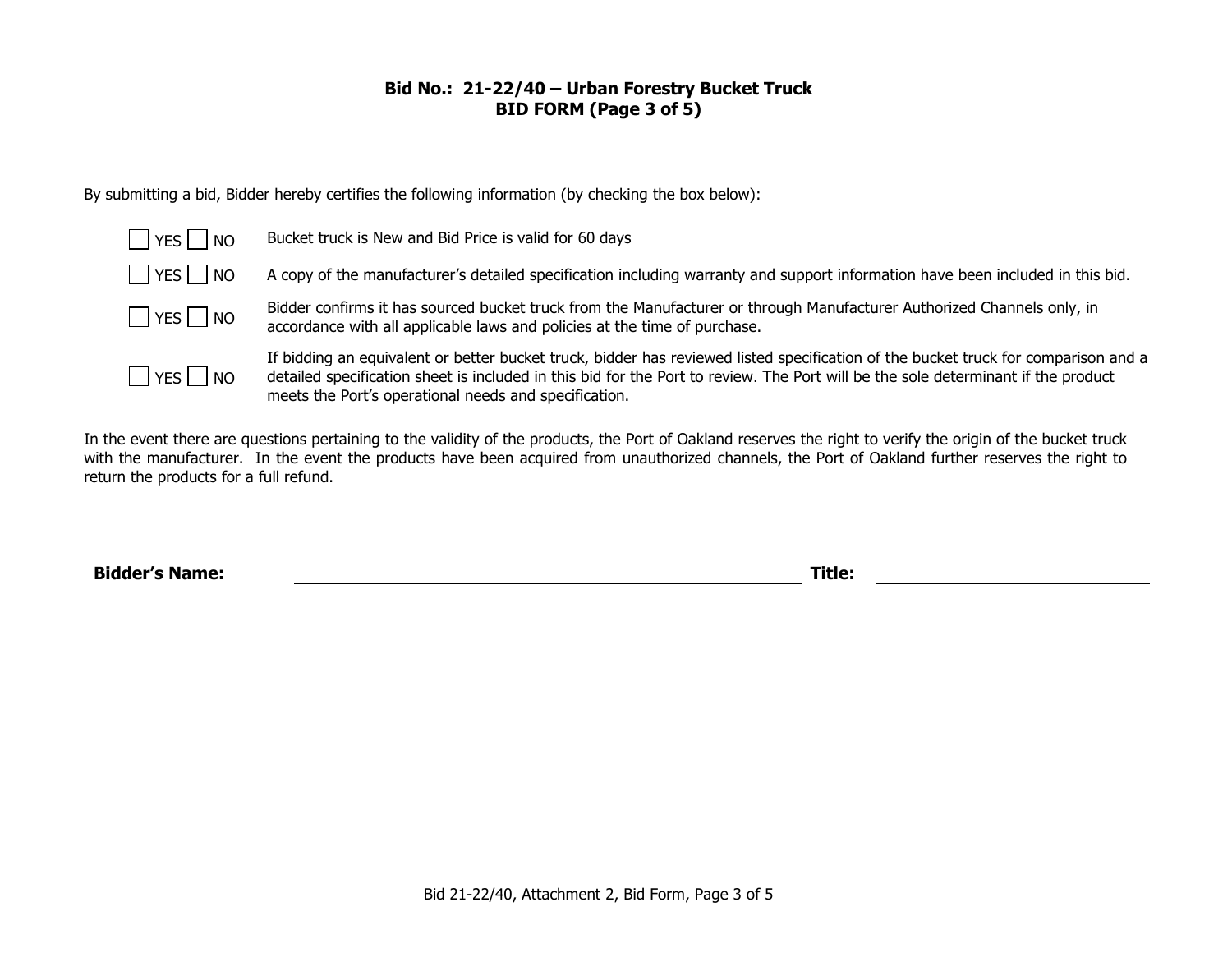# **BID FORM (Page 4 of 5)**

# **Bid No.: 21-22/40 - Urban Forestry Bucket Truck**

# **Bid Bond/Bid Security**

If applicable (see the Instructions to Bidders), each Bid shall be accompanied by a cashier's check payable to the "Port of Oakland", or a Bidder's bond executed by an admitted surety insurer, licensed to do business in the State of California as a surety, made payable to the "City of Oakland, a Municipal Corporation Acting by and through its Board of Port Commissioners ("Port")" in an amount not less than ten percent (10%) of the maximum amount of the Total Bid Price. The check or Bid Bond shall be given as a guarantee that the Bidder to whom the Contract (or Purchase Order) is awarded shall execute the contract documents and shall provide the required Performance Bond as specified therein within twenty (20) calendar days after the Notification of the Award of the Contract (or Purchase Order).

**Amount** – Bidders must enclose an amount of not less than ten (10) percent of the entire Bid as either:

| Addenda Acknowledgement                                                                                                                |  |
|----------------------------------------------------------------------------------------------------------------------------------------|--|
| The following addenda are acknowledged in this Bid: _____________________________<br>(Indicate the addenda numbers that you received.) |  |
|                                                                                                                                        |  |
|                                                                                                                                        |  |
|                                                                                                                                        |  |

Bidder's Name: \_\_\_\_\_\_\_\_\_\_\_\_\_\_\_\_\_\_\_\_\_\_\_\_\_\_\_\_\_\_\_\_\_\_\_\_\_\_\_\_\_\_\_\_ Initials: \_\_\_\_\_\_\_\_\_\_\_\_\_\_\_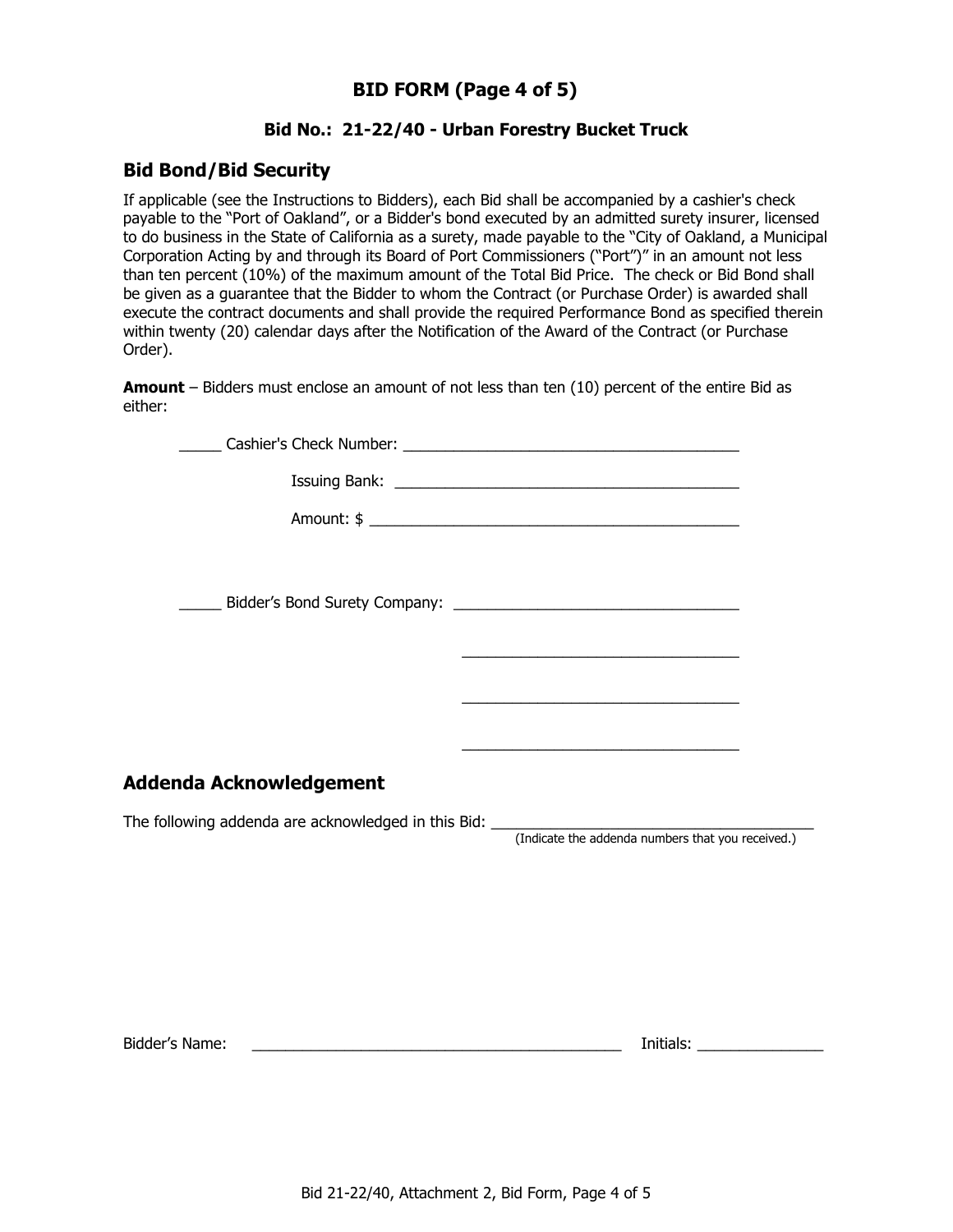# **BID FORM (Page 5 of 5)**

#### **Bid No.: 21-22/40 – Urban Forestry Bucket Truck**

#### **Client References**

In order for the Port to determine if your firm is a Responsible Bidder (see the Instructions to Bidders), Bidder is to provide the names, addresses, and contact information for three (3) current client references. Please make sure all contact information is current. By providing such information you authorize the Port to contact such clients.

| Company Name and Contact | idress | Phone and Email |
|--------------------------|--------|-----------------|
|                          |        |                 |
|                          |        |                 |
|                          |        |                 |
|                          |        |                 |
|                          |        |                 |
|                          |        |                 |
|                          |        |                 |
|                          |        |                 |

# **Bidder Information and Signatures**

|                     | (If Corporation by Chairman, President or VP. If Partnership by Partner.)                                                                                                                      |  |
|---------------------|------------------------------------------------------------------------------------------------------------------------------------------------------------------------------------------------|--|
| Printed Name:       | Date:<br><u> 1990 - Johann Barbara, martin amerikan basar dan berasal dalam basa dalam basar dalam basar dalam basar dala</u>                                                                  |  |
| Attested By $(*)$ : | (If Corporation, by Chairman, President, Vice President, Secretary, or Treasurer. If<br>Partnership, by Partner.)                                                                              |  |
| Printed Name:       | Date:<br><u> 1989 - Johann Barn, fransk politik amerikansk politik (</u>                                                                                                                       |  |
|                     | * NOTE: If the Bidder is a corporation, set forth the legal name of the corporation together<br>with the signature(s) of the officer or officers authorized to sign Contracts on behalf of the |  |

with the signature(s) of the officer or officers authorized to sign Contracts on behalf of the corporation. If the Bidder is a partnership, set forth the name of the firm together with the signature(s) of the partner or partners authorized to sign Contracts on behalf of the partnership.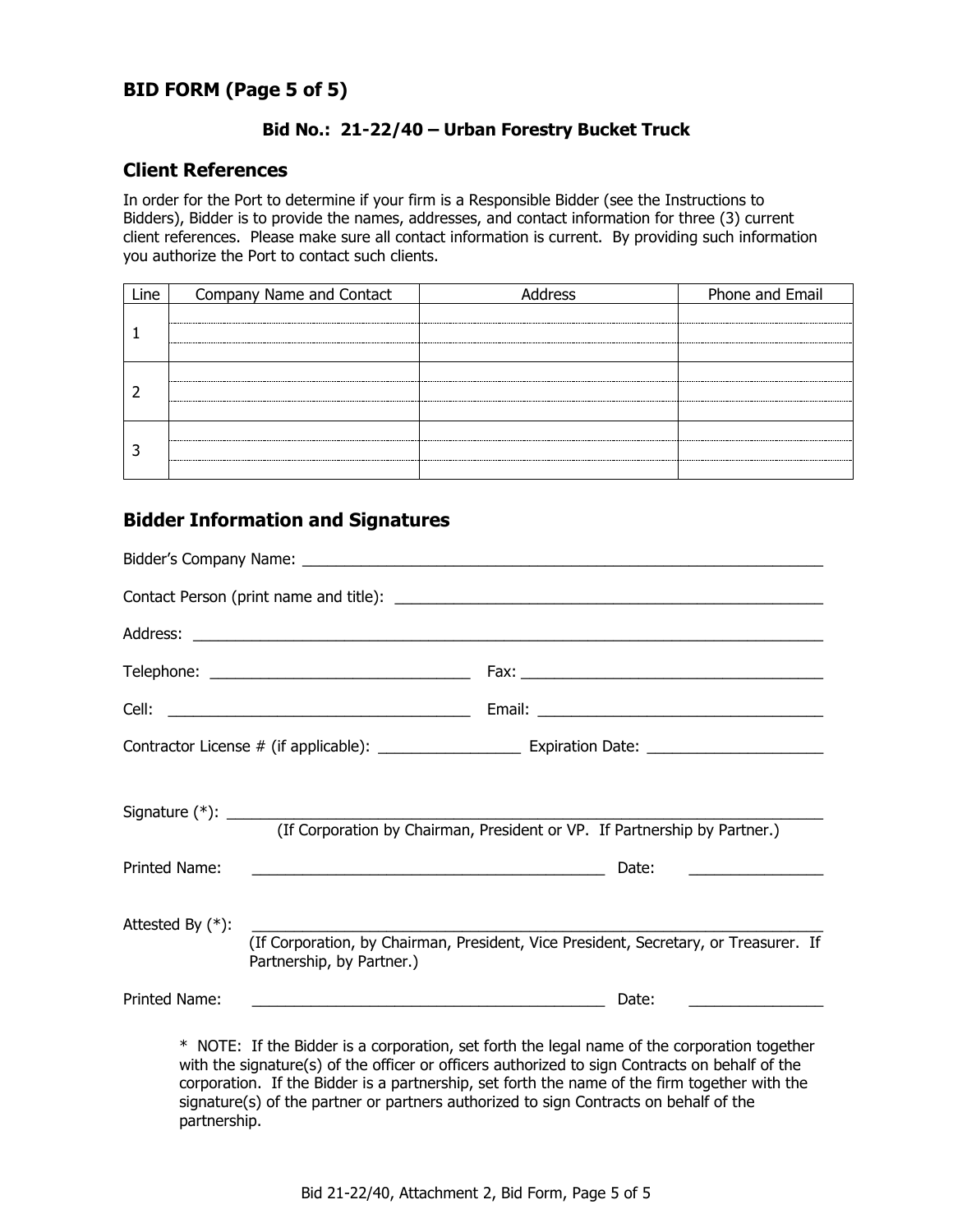

# **STANDARD PURCHASE ORDER TERMS AND CONDITIONS**

The Port of Oakland uses Purchase Orders for all purchases. Phone orders are not valid and may be subject to non-payment. In these Terms and Conditions, "the Purchase Order" refers to each Purchase Order subject to these Terms and Conditions. All Appendices described herein and/or attached hereto are part of this Purchase Order.

Any software purchased under this Purchase Order shall be subject to the more specific provisions in Appendix A-1 (Software) attached hereto. With respect to Software, Appendix A-1 shall supersede any directly conflicting provisions of these Terms and Conditions.

1. THE PORT. The Port is legally known as the City of Oakland, a Municipal Corporation, Acting by and through its Board of Port Commissioners. The Port is an independent department of the City of Oakland and issues Purchase Orders under the name "Port of Oakland." The Port has exclusive control and management of all Port facilities and properties located in Oakland, CA (including, but not limited to, marine terminals, a railway intermodal terminal, and container storage areas; the Oakland International Airport; and office, retail, and other developed property and undeveloped land), and no other agency or department of the City of Oakland may issue Purchase Orders with respect to these facilities and properties.

2. SUPPLIER. Supplier (sometimes referred to on the Port's website or in other materials related to the Purchase Order as "seller", "lessor", "vendor", "contractor", "respondent", "consultant", "service provider" or by similar terms) is an independent contractor and not an officer, employee or agent of the Port. Supplier shall provide the goods or services described on the Purchase Order (the "**Work**") using its own qualified employees or using only qualified subcontractors approved in writing by the Port. Supplier, and not the Port, shall be solely responsible for paying all compensation (including benefits), making all withholdings, paying all taxes and ensuring compliance with all laws regarding the employment of such employees or engagement of such subcontractors. Supplier may not change its subcontractors or assign, delegate or transfer, voluntarily, involuntarily or by operation of law, any of its rights or obligations under the Purchase Order (other than its interest in receivables as part of a bona fide third-party financing arrangement), without the prior written consent of the Port.

3. PERFORMANCE AND QUALITY. Supplier shall supply or perform the Work and represents and warrants that the Work performed or supplied is (i) as specified in the Purchase Order, (ii) in a good and workmanlike manner, (iii) in conformity to all applicable specifications, and (iv) in compliance with all Applicable Law (as defined below). Supplier further represents and warrants that all goods sold under the Purchase Order are new (unless otherwise specifically stated in the Purchase Order), merchantable and fit for the particular purpose specified by the Port, and all services provided under the Purchase Order conform to the standard of practice of persons specializing in performing services of similar nature and complexity. Nothing in the Purchase Order shall be construed to limit or exclude any warranties implied by law. Supplier hereby assigns to the Port all of the Supplier's rights under manufacturers', subcontractors' or other warranties or indemnities with respect to the Work.

Bid 21-22/40, Attachment 3, Standard Purchase Order Terms and Conditions, Page 1 of 11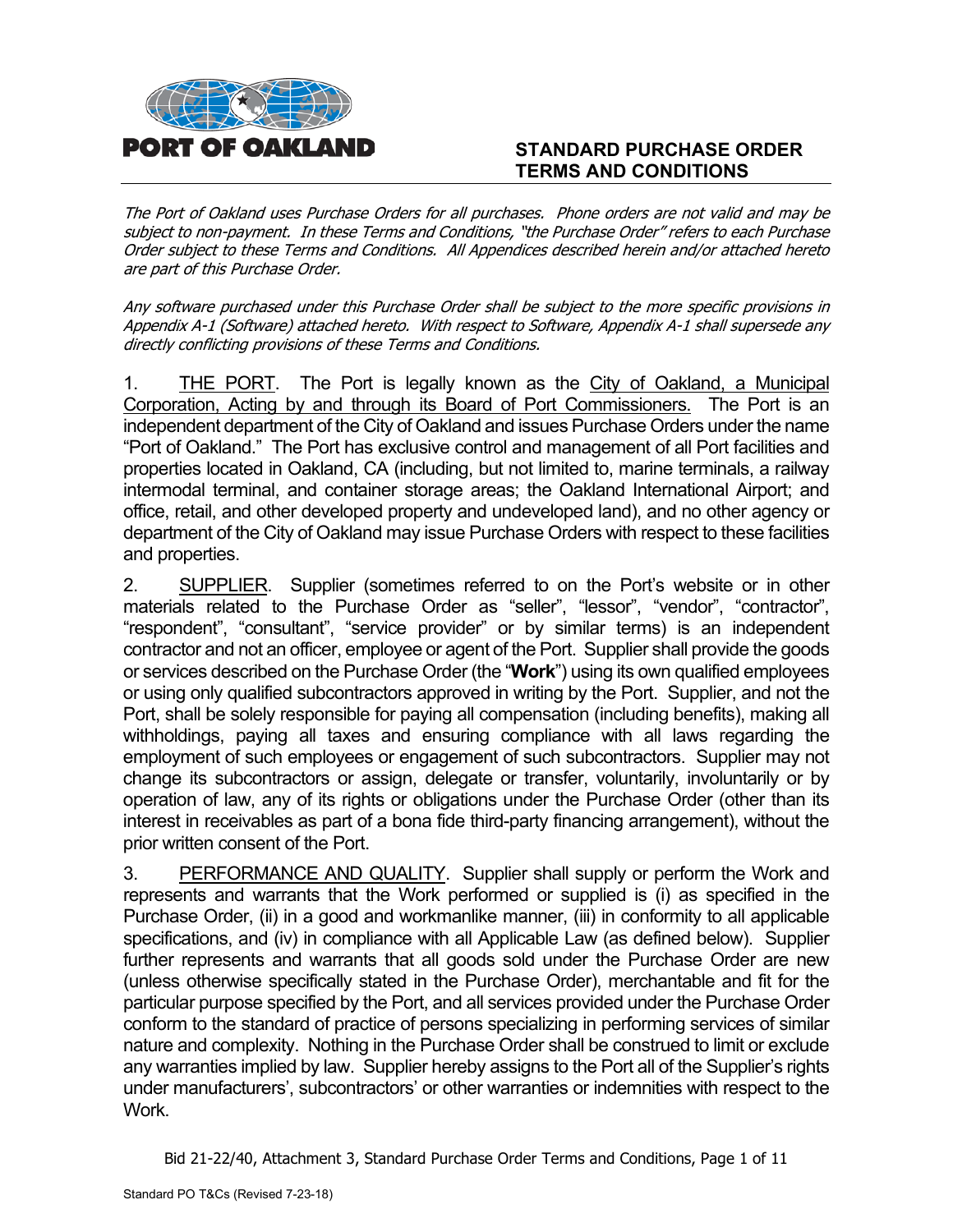4. INVOICING AND PAYMENT. All payments require a written invoice from Supplier in a form acceptable to the Port. Supplier must issue all invoices directly to the "Bill To" address set forth in the Purchase Order. Each invoice must indicate thereon whether it constitutes a "Partial Billing" or "Final Billing". Each invoice is subject to review and verification by the Port. The time for payment of invoices (and for calculating any net discounts) shall run from the date on which proper, correct and complete invoices are received by the Port. Payment for all Work shall be made by the Port within thirty (30) days of receipt of satisfactory Work by the Port, and an itemized, proper, correct and complete invoice from Supplier. Any amounts due to the Port from Supplier may be set off against any amounts due to Supplier from the Port, whether or not under the Purchase Order.

5. DELIVERY. If applicable, Supplier shall package and ship all Work consisting of goods to the Purchase Order "Ship To" address at Supplier's sole cost and expense. Packing slips must specify the quantity and description of goods shipped, the related Purchase Order number and must accompany each shipment. Supplier shall be responsible for delivery and shall prepay all related shipping costs and add them to the invoice. All goods are to be shipped F.O.B. destination: Port of Oakland, and risk of loss and title to goods shall remain with Supplier until the Port takes physical possession of the goods. The Port may change the address for shipment prior to shipment by Supplier. Goods must be suitably packed to assure against damage from weather or transportation, and in accordance with instructions of the Port.

6. REMEDIES. If Supplier breaches the Purchase Order, the Port may exercise any right or remedy available under the California Commercial Code or any other Applicable Law. Without limiting those rights and remedies, the Port may also do any of the following, in the Port's sole discretion: (i) require Supplier to repair or replace any Work, and if Supplier fails or refuses to do so, repair or replace the same at Supplier's expense; (ii) reject any delivery of non-conforming or defective Work and return the same for credit or replacement at Supplier's sole cost and risk; or (iii) cancel any outstanding deliveries and treat such breach by Supplier as Supplier's repudiation of the Purchase Order. Supplier's becoming the subject of bankruptcy or insolvency proceedings shall constitute a breach of the Purchase Order by Supplier. If the Port breaches the Purchase Order, Supplier's exclusive remedy shall be recovery of any goods shipped and the payment of the price payable for Work delivered prior to the breach. No limitation or exclusion by Supplier of any right or remedy available to the Port shall be effective unless expressly and specifically agreed to by the Port in writing. Under no circumstances shall the Port be responsible for consequential, punitive, or incidental damages.

7. LAWS, REGULATIONS, PERMITS. Supplier shall comply with all applicable laws, ordinances, rules, regulations, codes, professional standards, permits, and/or land use restrictions or limitations of any governmental authority at any time applicable to Supplier, the Work or the Purchase Order ("**Applicable Law**"). Supplier shall obtain and maintain in full force and effect all professional, contracting and other permits and licenses required to undertake or supply the Work.

8. ADA. Without limiting Supplier's obligations to comply with Applicable Laws generally, Supplier hereby warrants that all Work complies with the accessibility requirements of the American with Disabilities Act of 1990, other similar state and federal laws and their implementing regulations, as applicable. Supplier agrees to promptly respond to and resolve any complaint regarding accessibility of the Work which is brought to its attention. Supplier further agrees to indemnify, defend and hold harmless the Port and all of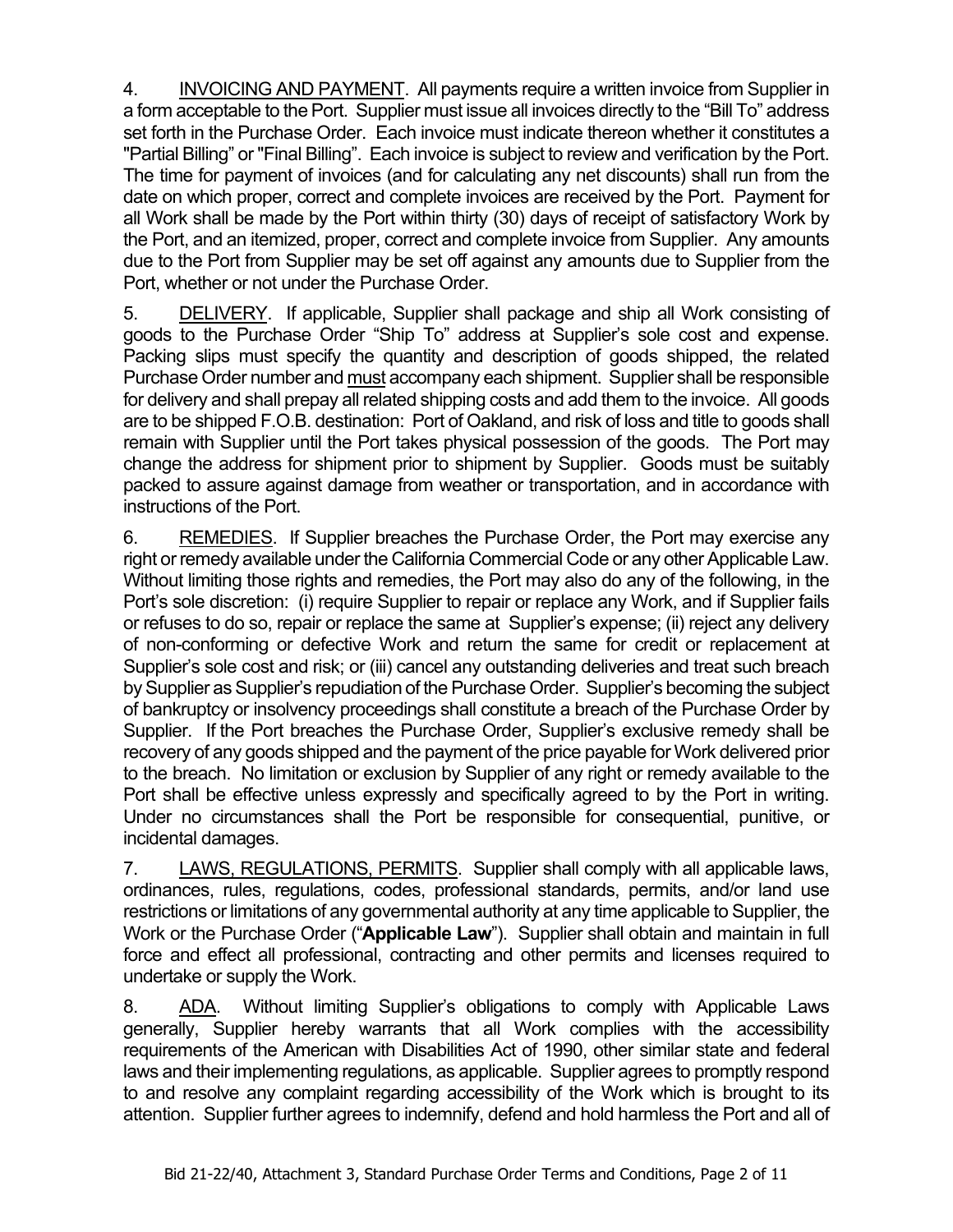its officers, commissioners, agents, departments, officials, representatives and employees using the Work from any loss, liability or claim arising out of its failure to comply with these accessibility requirements.

9. NON-DISCRIMINATION. Without limiting Supplier's obligation to comply with Applicable Laws generally, Supplier shall not discriminate against any employee or applicant for employment, nor against any subcontractor or applicant for a subcontractor contract, because of race, color, religion, sex, national origin, ancestry, age (over forty (40)), physical or mental disability, cancer-related medical condition, a known genetic pre-disposition to a disease or disorder, veteran status, marital status, or sexual orientation.

10. OWNERSHIP OF NON-SOFTWARE WORK PRODUCT. Any interest (including copyright or other interests in intellectual property) of Supplier in studies, reports, memoranda, computational sheets, designs, drawings, specifications or any other documents (including electronic media) or work product prepared by or on behalf of Supplier in connection with the Work (collectively, the "**Work Product**"), whether or not embodied therein, constitutes a work for hire and is the property of the Port. Supplier shall pay all royalties and license fees necessary for or relating to the Work and shall defend all suits of claims for infringement of any patents or other intellectual property rights and shall indemnify the Port and hold it harmless from liability or loss on account thereof.

11. INSURANCE. Supplier shall maintain all insurance required under Applicable Law or commonly maintained by similarly situated, responsible businesses and in all events will maintain insurance of the types and in the amounts applicable to Supplier and the Work as required by the Port's *Supplier Insurance Requirements* posted from time to time on the Port's website [\(www.portofoakland.com\)](http://www.portofoakland.com/) and can be accessed by clicking on "Full Menu" (or the menu icon from your mobile device), then under the Business heading, click on "Purchasing and Accounts Payable", and scroll down to find the "Supplier Insurance Requirements (PDF)" to download the document, or alternatively type in the below link into your browser: [http://www.portofoakland.com/files/PDF/supplier\\_insurance.pdf](http://www.portofoakland.com/files/PDF/supplier_insurance.pdf)

A courtesy copy of the Port's *Supplier Insurance Requirements* may be delivered to Supplier at the same time as the Purchase Order. (In the event of any conflict between any courtesy copy of the *Insurance Requirements*, and the version of the *Insurance Requirements* posted to the Port's website, the website version shall control). The type, scope and amounts of the required insurance may be increased should the scope of Work, in the opinion of the Port, warrant such increase, and Supplier shall obtain such insurance when so directed by the Port. If any portion of the Work is to be performed outside the United States, Supplier must contact the Port Risk Management Department regarding appropriate insurance. At the Port's request, Supplier shall file with the Port certificates evidencing the insurance maintained by Supplier and failure to do so shall constitute a material breach of the Purchase Order.

12. TAXES. Unless otherwise provided for in the Purchase Order, Supplier shall pay all taxes levied upon the Purchase Order or the Work performed or supplied pursuant hereto without additional compensation, regardless of which party has liability for such tax under Applicable Law, and any deficiency, interest or penalty asserted with respect thereto. The Port shall pay only California sales and use tax and Alameda County uniform local sales and use tax. Supplier must separately itemize all sales and use taxes on its invoices.

13. BOOKS AND RECORDS. Supplier shall maintain all documents and records prepared by or furnished to Supplier in connection with the Purchase Order and backup for all costs for which the Port was directly or indirectly invoiced during the course of supplying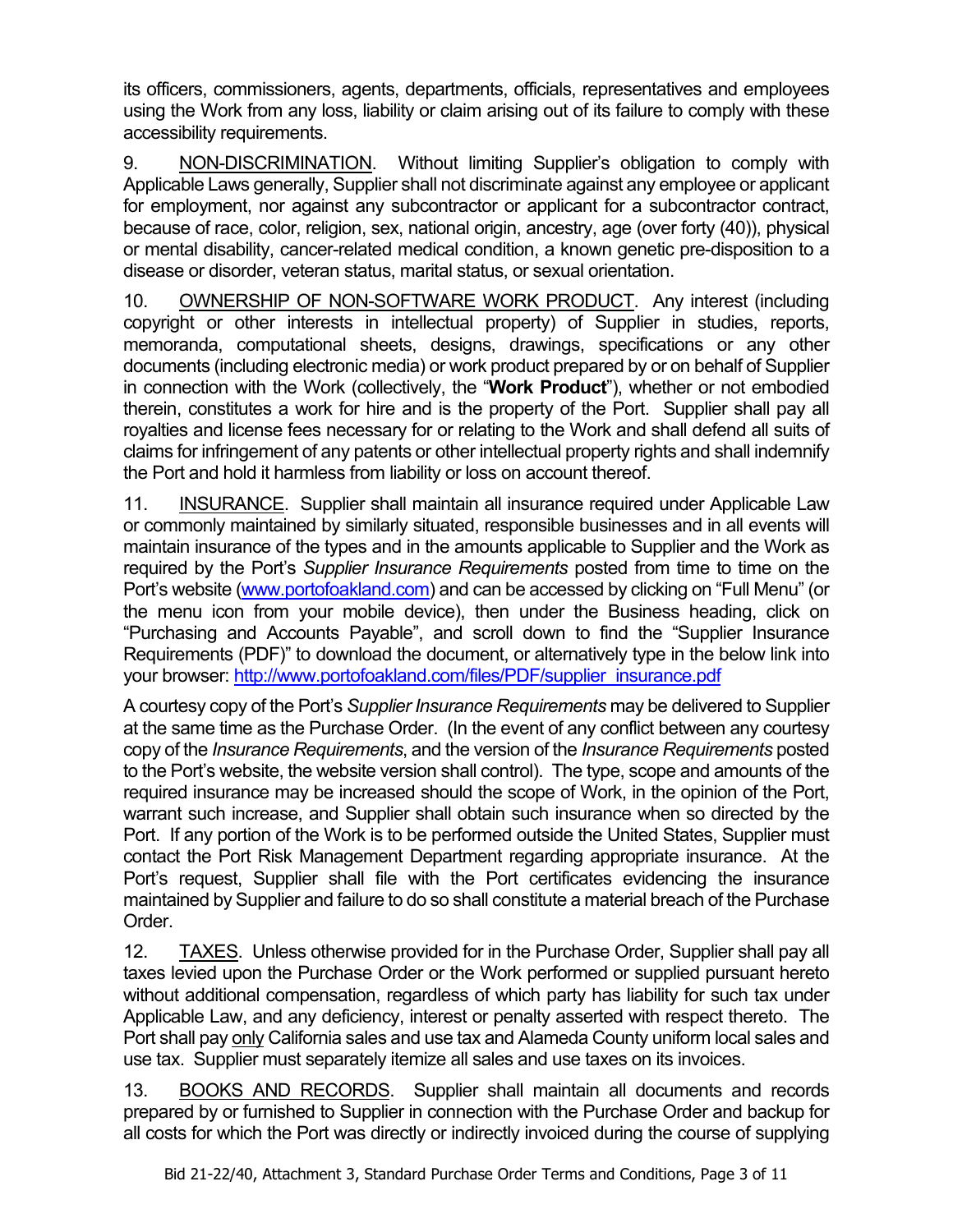or performing the Work for at least three (3) years following delivery of final payment by the Port, provided that all records relating to environmental consulting services and hazardous materials in, on or adjacent to the Port's property shall be maintained indefinitely. Supplier agrees that its books and records and facilities, or so much thereof as may be engaged in the performance of the Purchase Order, are subject to inspection and audit at all reasonable times by any authorized representative of the Port. Supplier agrees to waive, to the greatest extent permitted by Applicable Law, the defense of laches, statute of limitations, or any other defense based upon the Port's failure to timely file an action with regard to any matter arising out of the Purchase Order.

14. WAIVER AND HOLD HARMLESS. Supplier waives any and all claims, causes of action and rights to recovery, in law or in equity, against the Port for losses, liabilities, damages or injuries of any nature or kind, including injuries to Supplier's employees or subcontractors, regardless of whether such losses, damages, liabilities or injuries are covered by insurance. This provision is intended to waive fully, for the benefit of the Port, any rights or claims that might provide a right of subrogation in favor of any insurer providing insurance with respect to the Purchase Order. To the fullest extent permitted by Applicable Law (including, without limitation, California Civil Code Section 2782), Supplier shall defend (with legal counsel chosen or approved by the Port), indemnify and hold the Port and all of its officers, Commissioners, agents, departments, officials, representatives and employees harmless from and against any and all claims, loss, or liability of every kind, nature and description that arise from or relate to, directly or indirectly, in whole or in part: (i) the Work under the Purchase Order, or any part thereof; or (ii) any act or omission of Supplier, its employees, subcontractors or representatives.

15. CHANGES. The Purchase Order may not be modified, supplemented, or terminated without the Port's prior written approval. The Port may make changes to the Purchase Order at any time, and Supplier agrees to accept such changes. If such changes result in additional costs, the Port shall make an equitable adjustment to the purchase price at Supplier's request, provided that Supplier itemizes and justifies to the Port's satisfaction in writing the adjustment requested within five (5) days of delivery of the change notification.

16. SUSPENSION OR TERMINATION. Supplier must continue to perform the Work under the Purchase Order throughout the course of any dispute, and Supplier's failure to continue Work during a dispute shall itself constitute a material breach of the Purchase Order. The Port may, with or without cause, direct Supplier to suspend, delay or interrupt the execution of any Work, in whole or in part, for such periods of time as the Port may determine in its discretion; any such directives must be in writing. The Port may, at any time, terminate the Purchase Order for its own convenience with the Port's liability limited to the services or goods received by the Port prior to delivery of the Port's termination notice. Upon any termination, Supplier shall assign to the Port in the manner, at times and to the extent directed by the Port, all right, title, and interest of Supplier under procurement orders and subcontracts relating to Work so terminated and shall transfer title and possession to the Port of Work Product, completed and uncompleted designs and specifications, Work in process, completed Work, supplies, and other material produced or fabricated as part of, or acquired in connection with performance of the Work terminated by the notice of termination.

17. CONFIDENTIALITY AND PUBLICITY. All data, information, reports, plans, designs and other documents received from the Port or its employees, agents or representatives or generated by Supplier in connection with the Work (collectively, the "**Confidential Information**") are private and confidential and shall remain the sole and exclusive property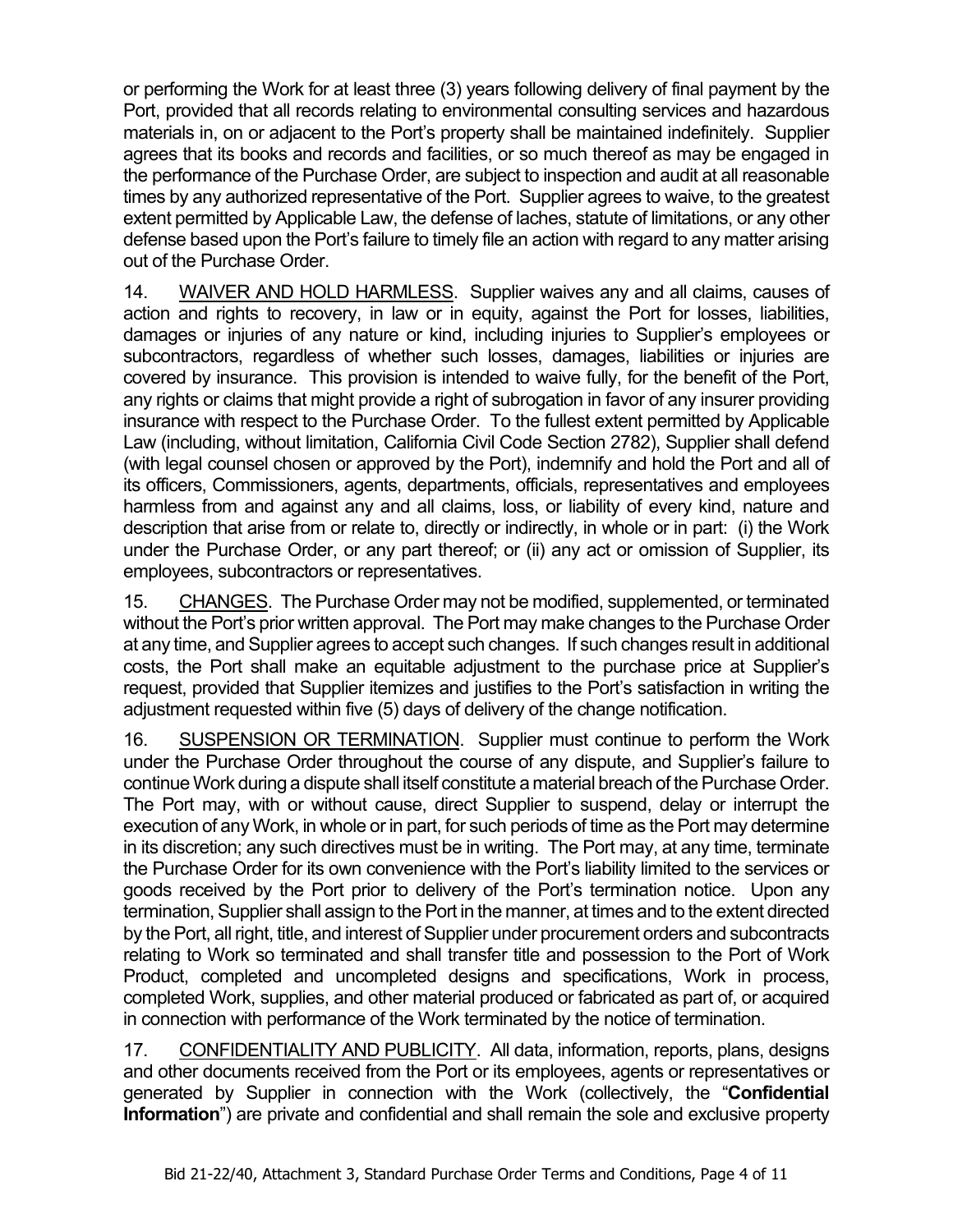of the Port. Supplier shall not disclose the identity of the Port, nor distribute or disclose Confidential Information to any third party, without prior express written authorization from the Port. All Confidential Information shall be deemed confidential and Supplier shall take all reasonable precautions to prevent its disclosure to unauthorized persons. Any publicity or press releases with respect to the Work or the Purchase Order shall be under the Port's sole discretion and control.

18. COVENANT AGAINST CONTINGENT FEES. Supplier warrants that no person or agency has been employed or retained to solicit or obtain the Contract upon an agreement or understanding for a contingent fee, except a bona fide employee or agency. For breach or violation of this warranty, the Port, at its option, may annul the Contract or deduct from the contract price or otherwise recover from Supplier the full amount of the contingent fee. As used in this Section, "bona fide agency" means an established commercial or selling agency, maintained by Supplier for the purpose of securing business, that neither exerts nor proposes to exert improper influence to solicit or obtain Port contracts nor holds itself out as being able to obtain any Port contract or contracts through improper influence. As used in this Section, "bona fide employee" means a person, employed by Supplier and subject to Supplier's supervision and control as to time, place, and manner of performance, who neither exerts nor proposes to exert improper influence to solicit or obtain Port contracts nor holds itself out as being able to obtain any Port contract or contracts through improper influence. As used in this Section, "contingent fee" means any commission, percentage, brokerage, or other fee that is contingent upon the success that a person or concern has in securing a Port contract. As used in this Section, "improper influence" means any influence that induces or tends to induce a Port Commissioner, employee or officer to give consideration or to act regarding a Port contract on any basis other than the merits of the matter.

19. FEDERAL AIP GRANT COMPLIANCE. By executing this Contract, Supplier agrees and certifies that Supplier will comply with the FAA Airport Improvement Program (AIP) provisions set forth below (Sections 20 through 24) and Supplier shall also include each of these provisions in all of its contracts and subcontracts related to this Contract. For purposes of Sections 19 through 24, Supplier is sometimes hereinafter referred to as "Contractor" and Port is sometimes hereinafter referred to as "Sponsor".

20. GENERAL CIVIL RIGHTS PROVISIONS. The Contractor agrees to comply with pertinent statutes, Executive Orders and such rules as are promulgated to ensure that no person shall, on the grounds of race, creed, color, national origin, sex, age, or disability be excluded from participating in any activity conducted with or benefiting from Federal assistance. This provision binds the Contractor and subtier contractors from the bid solicitation period through the completion of the Contract. This provision is in addition to that required of Title VI of the Civil Rights Act of 1964.

21. COMPLIANCE WITH NONDISCRIMINATION REQUIREMENTS. During the performance of this Contract, the contractor, for itself, its assignees, and successors in interest (hereinafter collectively referred to as the "Contractor") agrees as follows:

- 21.1 COMPLIANCE WITH REGULATIONS. The Contractor (hereinafter includes any and all consultants) will comply with the Title VI List of Pertinent Nondiscrimination Acts and Authorities, as they may be amended from time to time, which are herein incorporated by reference and made a part of this Contract.
- 21.2 NON-DISCRIMINATION. The Contractor, with regard to the work performed by it during the Contract, will not discriminate on the grounds of race, color, or national origin in the selection and retention of subcontractors, including procurements of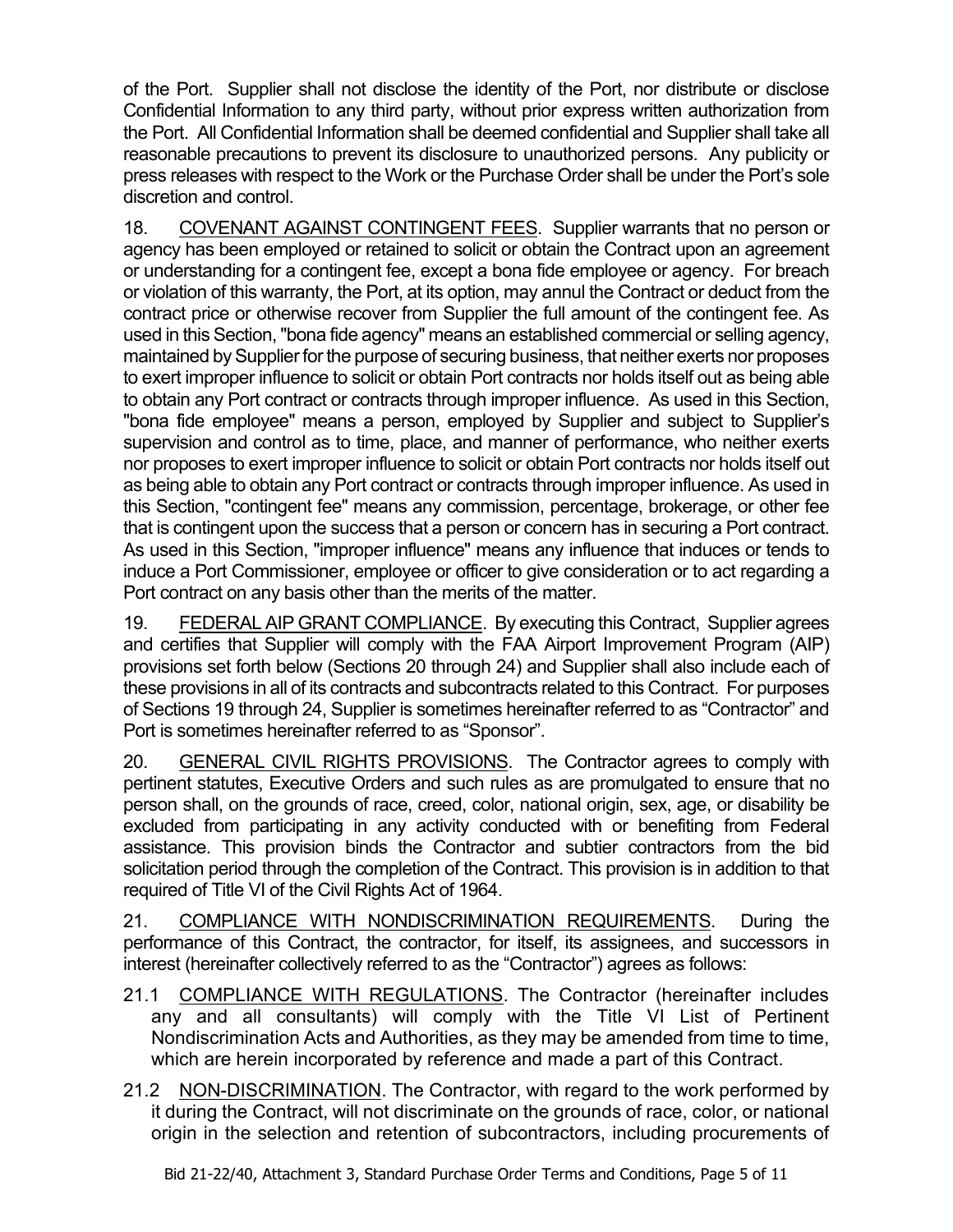materials and leases of equipment. The Contractor will not participate directly or indirectly in the discrimination prohibited by the Nondiscrimination Acts and Authorities, including employment practices when the Contract covers any activity, project, or program set forth in Appendix B of 49 CFR Part 21.

- 21.3 SOLICITATIONS FOR SUBCONTRACTS, INCLUDING PROCUREMENTS OF MATERIALS AND EQUIPMENT. In all solicitations, either by competitive bidding, or negotiation made by the Contractor for work to be performed under a subcontract, including procurements of materials, or leases of equipment, each potential subcontractor or supplier will be notified by the contractor of the Contractor's obligations under this Contract and the Nondiscrimination Acts and Authorities on the grounds of race, color, or national origin.
- 21.4 INFORMATION AND REPORTS. The Contractor will provide all information and reports required by the Acts, the Regulations, and directives issued pursuant thereto and will permit access to its books, records, accounts, other sources of information, and its facilities as may be determined by the sponsor or the Federal Aviation Administration to be pertinent to ascertain compliance with such Nondiscrimination Acts and Authorities and instructions. Where any information required of a contractor is in the exclusive possession of another who fails or refuses to furnish the information, the Contractor will so certify to the sponsor or the Federal Aviation Administration, as appropriate, and will set forth what efforts it has made to obtain the information.
- 21.5 SANCTIONS FOR NONCOMPLIANCE. In the event of a Contractor's noncompliance with the Non-discrimination provisions of this Contract, the Sponsor will impose such contract sanctions as it or the Federal Aviation Administration may determine to be appropriate, including, but not limited to:
	- a. Withholding payments to the Contractor under the Contract until the Contractor complies; and/or
	- b. Cancelling, terminating, or suspending a Contract, in whole or in part.
- 21.6 INCORPORATION OF PROVISIONS.The Contractor will include the provisions of Sections 21.1 through 21.6 in every subcontract, including procurements of materials and leases of equipment, unless exempt by the Acts, the Regulations and directives issued pursuant thereto. The Contractor will take action with respect to any subcontract or procurement as the Sponsor or the Federal Aviation Administration may direct as a means of enforcing such provisions including sanctions for noncompliance. Provided, that if the Contractor becomes involved in, or is threatened with litigation by a subcontractor, or supplier because of such direction, the Contractor may request the Sponsor to enter into any litigation to protect the interests of the Sponsor. In addition, the Contractor may request the United States to enter into the litigation to protect the interests of the United States.

22. TITLE VI LIST OF PERTINENT NONDISCRIMINATION ACTS AND AUTHORITIES. During the performance of this Contract, the Contractor, agrees to comply with the following non-discrimination statutes and authorities; including but not limited to:

• Title VI of the Civil Rights Act of 1964 (42 U.S.C. § 2000d *et seq*., 78 stat. 252) (prohibits discrimination on the basis of race, color, national origin);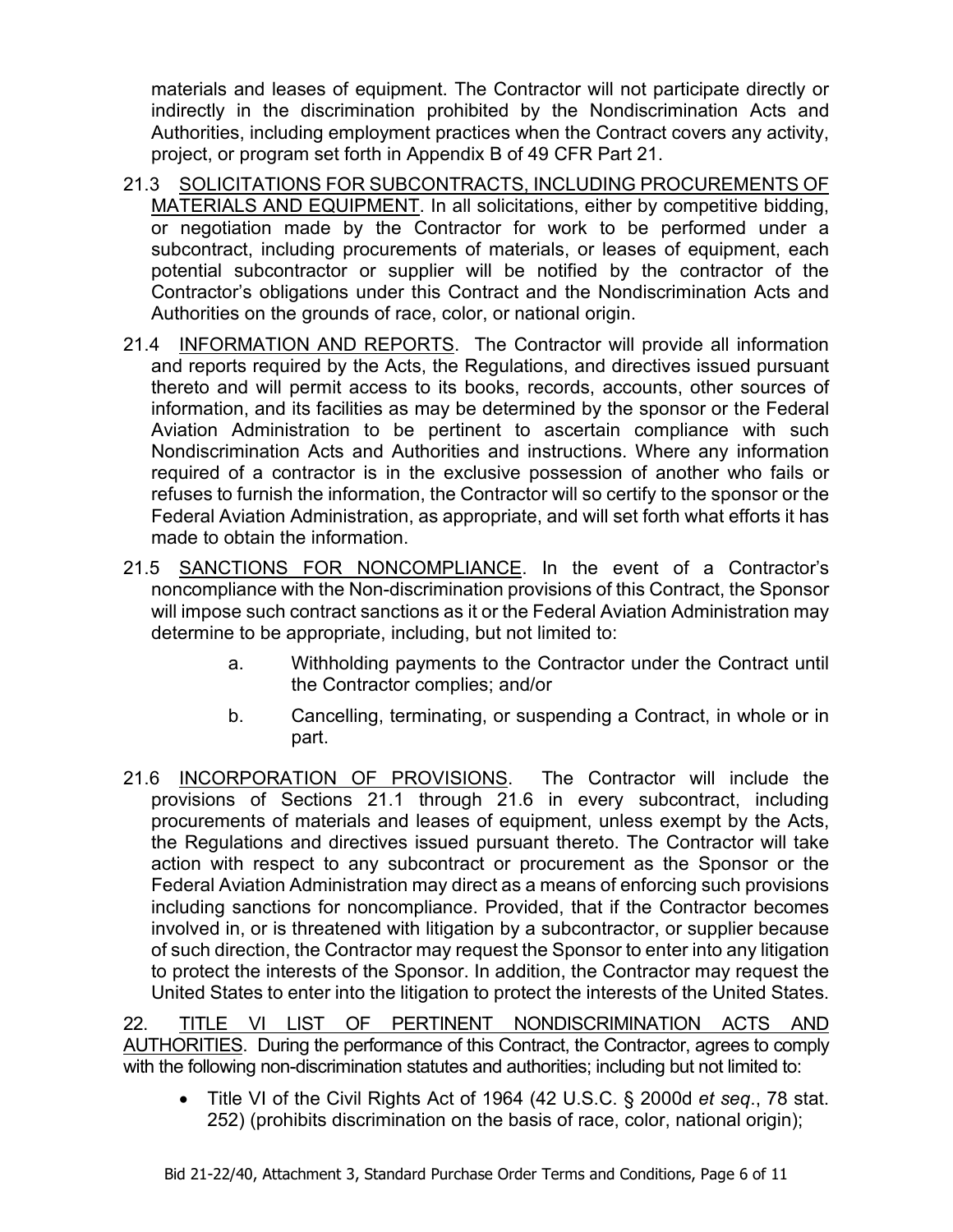- 49 CFR Part 21 (Non-discrimination In Federally-Assisted Programs of The Department of Transportation—Effectuation of Title VI of The Civil Rights Act of 1964);
- The Uniform Relocation Assistance and Real Property Acquisition Policies Act of 1970, (42 U.S.C. § 4601), (prohibits unfair treatment of persons displaced or whose property has been acquired because of Federal or Federal-aid programs and projects);
- Section 504 of the Rehabilitation Act of 1973, (29 U.S.C. § 794 *et seq*.), as amended, (prohibits discrimination on the basis of disability); and 49 CFR Part 27;
- The Age Discrimination Act of 1975, as amended, (42 U.S.C. § 6101 *et seq*.), (prohibits discrimination on the basis of age);
- Airport and Airway Improvement Act of 1982, (49 USC § 471, Section 47123), as amended, (prohibits discrimination based on race, creed, color, national origin, or sex);
- The Civil Rights Restoration Act of 1987, (PL 100-209), (broadened the scope, coverage and applicability of Title VI of the Civil Rights Act of 1964, the Age Discrimination Act of 1975 and Section 504 of the Rehabilitation Act of 1973, by expanding the definition of the terms "programs or activities" to include all of the programs or activities of the Federal-aid recipients, subrecipients and contractors, whether such programs or activities are Federally funded or not);
- Titles II and III of the Americans with Disabilities Act of 1990, which prohibit discrimination on the basis of disability in the operation of public entities, public and private transportation systems, places of public accommodation, and certain testing entities (42 U.S.C. §§ 12131 – 12189) as implemented by Department of Transportation regulations at 49 CFR Parts 37 and 38;
- The Federal Aviation Administration's Non-discrimination statute (49 U.S.C. § 47123) (prohibits discrimination on the basis of race, color, national origin, and sex);
- Executive Order 12898, Federal Actions to Address Environmental Justice in Minority Populations and Low-Income Populations, which ensures nondiscrimination against minority populations by discouraging programs, policies, and activities with disproportionately high and adverse human health or environmental effects on minority and low-income populations;
- Executive Order 13166, Improving Access to Services for Persons with Limited English Proficiency, and resulting agency guidance, national origin discrimination includes discrimination because of limited English proficiency (LEP). To ensure compliance with Title VI, you must take reasonable steps to ensure that LEP persons have meaningful access to your programs (70 Fed. Reg. at 74087 to 74100);
- Title IX of the Education Amendments of 1972, as amended, which prohibits you from discriminating because of sex in education programs or activities (20 U.S.C. 1681 et seq).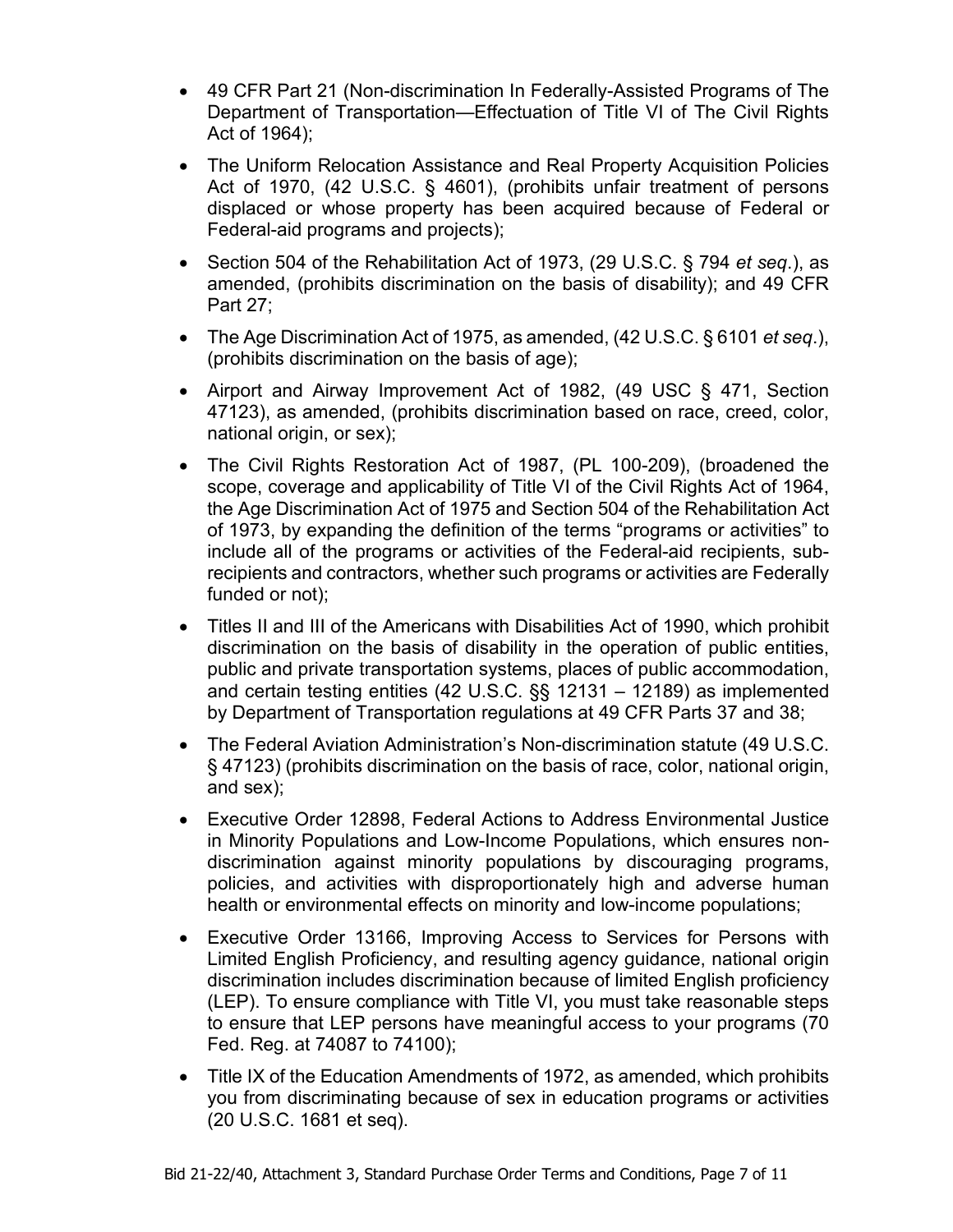23. FAIR LABOR STANDARDS ACT. This Contract incorporates by reference the provisions of 29 U.S.C. § 201, et seq (the Federal Fair Labor Standards Act (FLSA)), and its implementing regulations, with the same force and effect as if given in full text. The FLSA sets minimum wage, overtime pay, recordkeeping and child labor standards for full and part time workers. Supplier has full responsibility to monitor compliance to the referenced statute and regulation. Supplier must address any claims or disputes that arise from this requirement directly with the US Department of Labor – Wage and Hour Division.

24. OCCUPATIONAL SAFETY AND HEALTH ACT.This Contract incorporates by reference the requirements of 29 CFR Part 1910 with the same force and effect as if given in full text. Supplier must provide a work environment that is free from recognized hazards that may cause death or serious physical harm to the employee. Supplier retains full responsibility to monitor its compliance and its subcontractor's compliance with the applicable requirements of the Occupational Safety and Health Act of 1970 (29 U.S.C. § 651, et seq; 29 CFR Part 1910). Supplier must address any claims or disputes that pertain to a referenced requirement directly with the U.S. Department of Labor – Occupational Safety and Health Administration.

25. GOVERNING LAW AND VENUE. The Purchase Order shall be governed by California law. To the fullest extent allowed by law, legal actions relating to the Purchase Order shall only be brought in the state court of Alameda County, California or the federal court of the Northern District of California, to which jurisdictions Supplier irrevocably submits.

26. GENERAL. All correspondence and notices directed to the Port, other than invoices (which are to be delivered to the "Bill To" address set forth in the Purchase Order) must be in writing and delivered to Port of Oakland, Board of Port Commissioners, P.O. Box 2064, Oakland, CA 94604. The Purchase Order is for the sole benefit of the Port and Supplier, and their respective permitted successors and assigns, and nothing in the Purchase Order, express or implied, is intended to confer upon any other person any right, benefit or remedy of any nature whatsoever under or by reason of the Purchase Order. Time is of the essence in Supplier's performance of Supplier's obligations under the Purchase Order. The making or approval of any payment and any inspections, reviews, approvals or oral statements by or on behalf of the Port, or of certification by any governmental entity, in no way limits Supplier's obligations under the Purchase Order.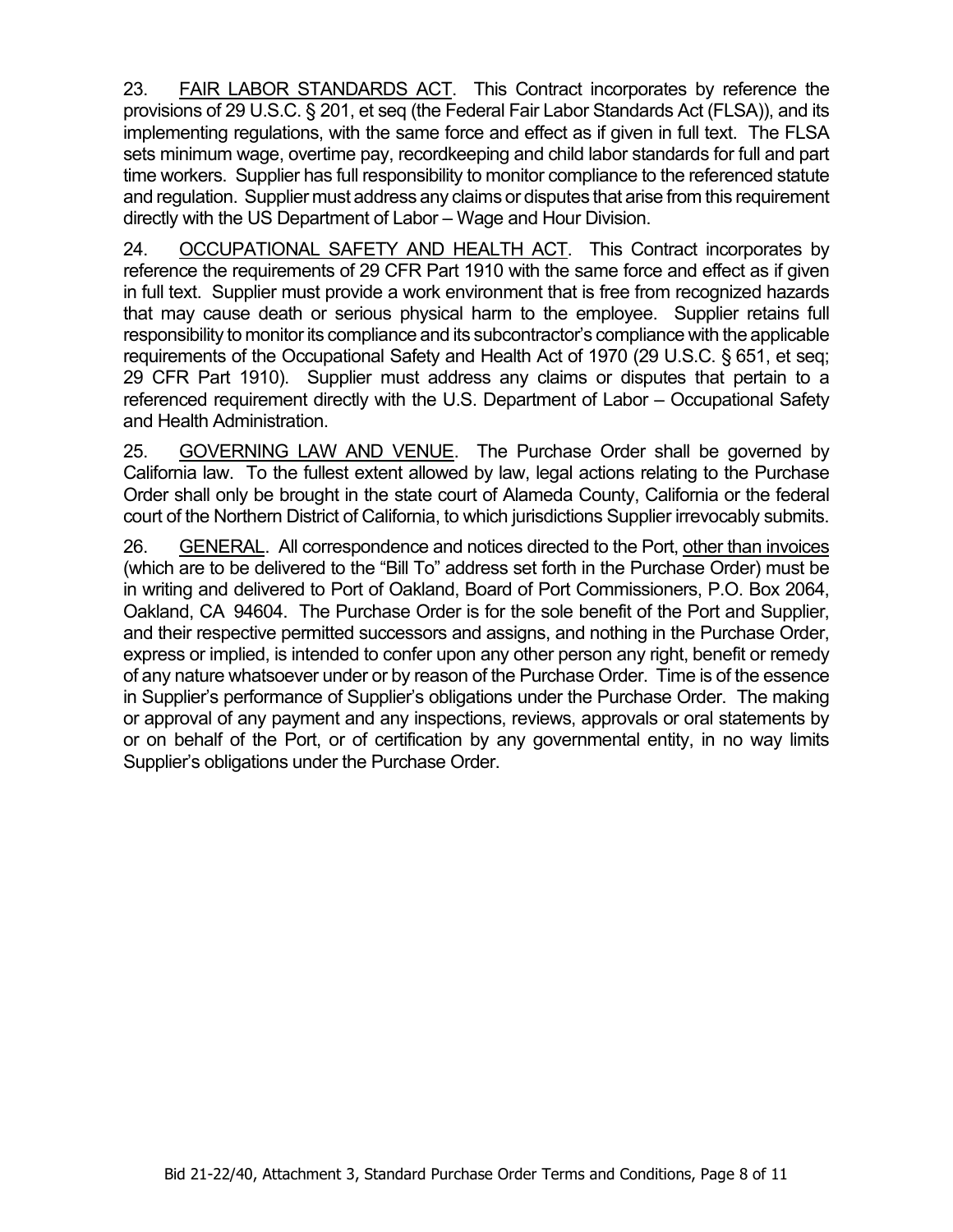# **APPENDIX A-1**

#### **SOFTWARE**

1. Applicability of Appendix. This Appendix shall govern any Software listed in the Purchase Order. With respect to Software, this Appendix shall supersede any directly conflicting provision of the Terms and Conditions.

2. Definitions. As used in this Appendix, the following capitalized terms will have the following meanings:

- 2.1"Software" means the software listed in the Purchase Order, which may be downloadable software or software installed locally on Port computing devices or which may be "software as a service," delivered through the stated online or mobileaccess platforms.
- 2.2"Agreement" means the agreement for purchase and/or license between the Port and Supplier, as defined by the Purchase Order, the Terms and Conditions, and this Appendix A-1.
- 2.3"Standard Purchase Order Terms and Conditions" (or "Terms and Conditions") means the document with that title that constitutes part of this Agreement.
- 2.4If not defined separately in this Appendix, capitalized terms used in this Appendix have the meanings set forth elsewhere in the Agreement.

3. License. Supplier hereby grants to the Port a perpetual, irrevocable, fully-paid, nonexclusive license to access and use the Software, without any limitation as to geographic scope or the number or nature of users, copies, installations, machines, devices, or platforms.

- 3.1**Back-Up Copies.** The Port may make copies of the Software as reasonably necessary for back-up disaster recovery purposes only.
- 3.2**No Other License.** Except as expressly set forth in this Agreement, no license is granted and none shall be deemed granted by implication, estoppel, or otherwise.
- 3.3**License Restrictions.** Any use of the Software not expressly permitted by this Agreement is prohibited. Without limiting the generality of the foregoing, the Port shall not commit any of the following:
- (a) Sublicense use or access to any Software.
- (b) Remove or modify any Software markings or any notice of Consultant's or its licensors' proprietary rights.
- (c) Cause or permit reverse engineering (unless required by law for interoperability), disassembly, or decompilation of the Software.

Except for the licenses granted herein and rights to data as set forth herein, all right, title, and interest in and to the Software, including (without limitation) all tangible or intangible material of any nature produced by Supplier related to the Software shall remain exclusively with Supplier and its licensors, as applicable. The software is licensed, not sold.

4. Delivery. To the extent possible, Supplier will deliver Software to the Port electronically, unless otherwise requested by the Port in writing.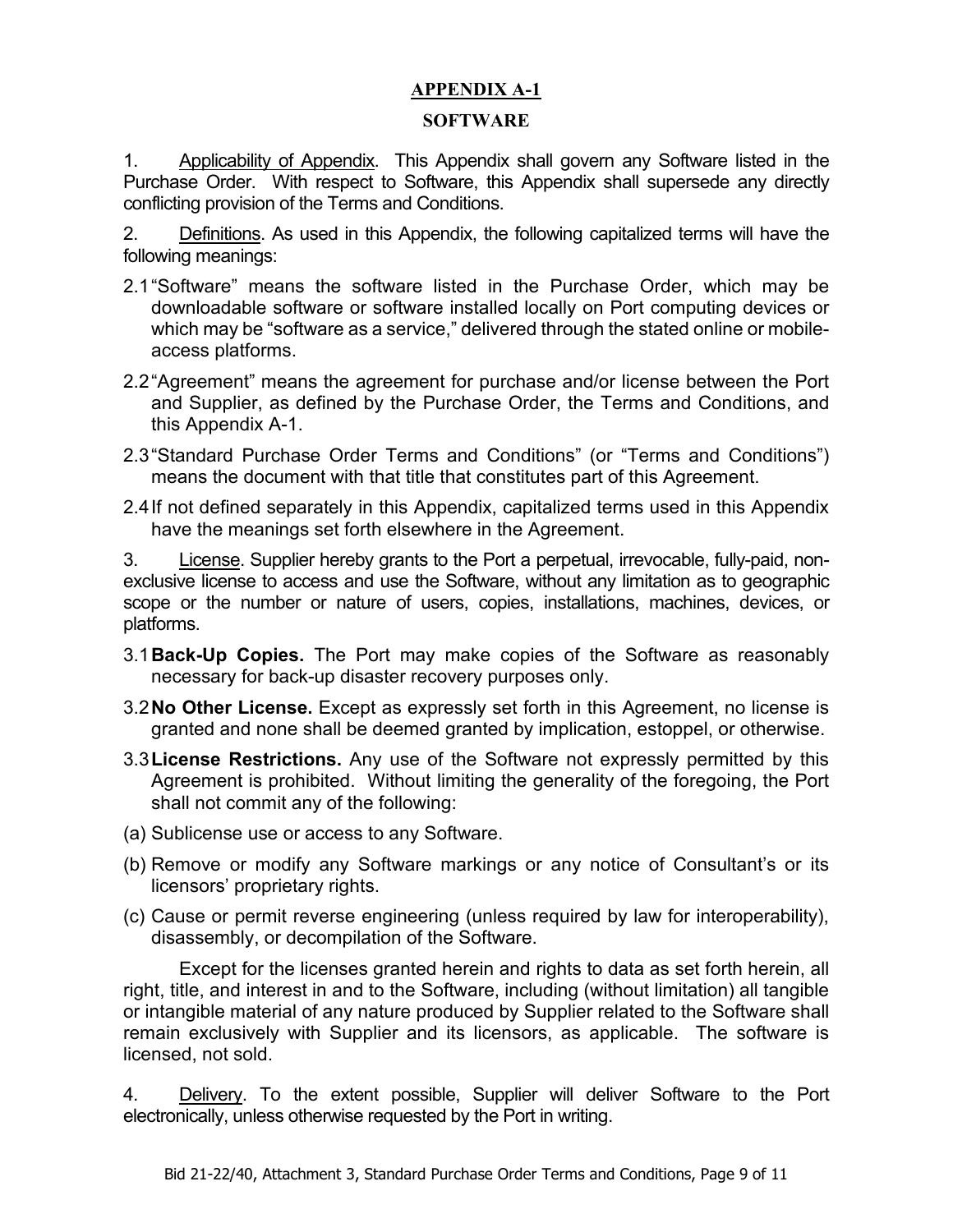5. Installation. Unless otherwise agreed in writing by the Port, and to the extent applicable, Supplier will be responsible for installing the Software on the Port's systems and for ensuring compatibility and that the Software is functioning as intended.

6. Data. As between the Port and Supplier, the Port owns all right, title, and interest in any data that the Port, or others acting on behalf of the Port, have entered into, have associated with, or have otherwise prepared for use in or with the Software ("Port Data").

Within thirty (30) days of the expiration or termination of the Agreement for any reason, Supplier shall, at no charge to the Port and without the Port's request, export and deliver to the Port all data input into the Software, including (without limitation) the Port Data. Supplier shall provide such data to the Port in a format reasonably requested by the Port.

7. Additional Warranties. Cumulative to any representations and warranties in the *Terms and Conditions*:

- 7.1The Software will operate in all material respects as described in its product descriptions and/or documentation provided or published by Supplier.
- 7.2The Software will contain no viruses, Trojan horses, worms, time bombs, trap doors, or other undisclosed code, program routine, device, or other feature or hidden file designed to damage, delete, disable, deactivate, interfere with or otherwise harm the Software or any hardware, software, data, or other programs of the Port.
- 7.3Where the Software involves any access, collection, handling or storage of personally-identifiable information or other Port data by Supplier (or through or at Supplier's computer systems), Supplier will use all commercially reasonable best practices to ensure the security, safety, and integrity of all such information and data.
- 7.4Supplier has all right, title, and authority necessary to grant any licenses or provide any Software or related services under this Agreement, including without limitation the absence of any contractual or other obligations that conflict with this Agreement or limit, restrict, or impair the rights granted under this Agreement
- 7.5The Software will not infringe or otherwise violate the patent rights, copyright, trade secret, trade name, trademark, service mark or any other intellectual-property or proprietary right of any person or persons.

8. Additional Indemnification and Liability Provisions. Cumulative to any provisions on indemnification and liability in the *Terms and Conditions*, to the fullest extent permitted by law, the Supplier shall defend (with legal counsel chosen or approved by the Port Attorney), indemnify and hold harmless the Indemnitees from all loss, cost, damage, expense, liability or claims, in law or in equity, including paralegal and attorneys' fees (including costs attributable to in-house paralegals and attorneys), Port staff costs, court costs, litigation expenses and fees of expert consultants or expert witnesses, that may at any time arise from or relate to, directly or indirectly, in whole or in part, from: (1) any claim of infringement of the patent rights, copyright, trade secret, trade name, trademark, service mark or any other intellectual-property or proprietary right of any person or persons in consequence of the use by Port, or any of the other Indemnitees, of the Software; or (2) any claim of unauthorized collection, disclosure, use, access, destruction, or modification, or inability to access, or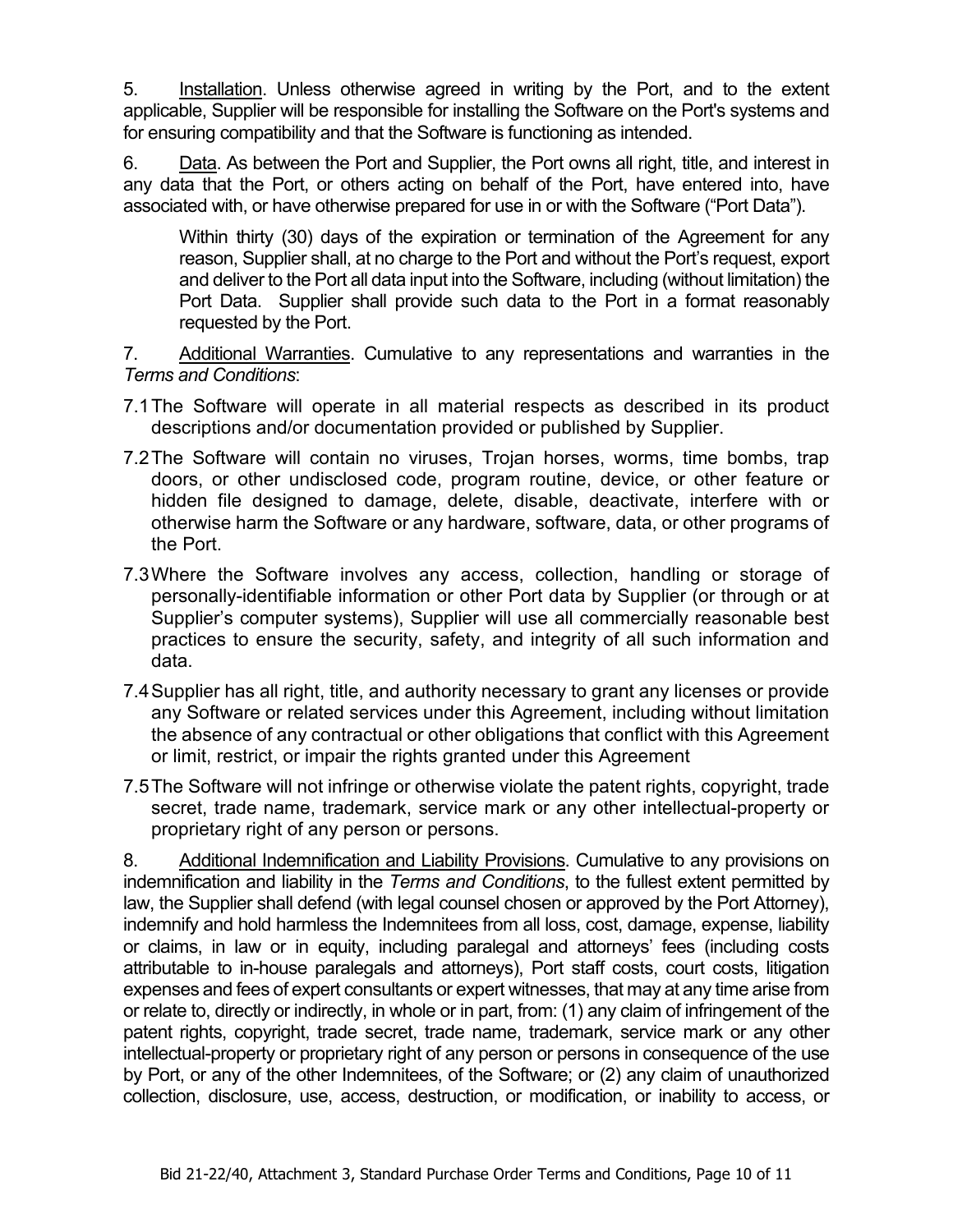failure to provide data, by any person or persons in consequence of any act or omission by Supplier.

9. Additional Bankruptcy Provisions. All rights and licenses granted under or pursuant to this Agreement are and shall be deemed to be, for purposes of Section 365(n) of the U.S. Bankruptcy Code, licenses of rights to "intellectual property," as defined under Section 101 of the U.S. Bankruptcy Code. The parties agree that the Port, as a licensee of such rights under this Agreement, will retain and may fully exercise all of its rights and elections under the U.S. Bankruptcy Code; however, nothing in this Agreement may be deemed to constitute a present exercise of such rights and elections. Supplier hereby agrees and consents that, in the event an order for relief under the United States Bankruptcy Code has been entered with respect to the Port, the Port will be permitted to assume this Agreement and all licenses set forth herein pursuant to 11 U.S.C. § 365, notwithstanding any right Supplier may have pursuant to 11 U.S.C. § 365(c)(1) to object to such assumption. This consent will constitute an irrevocable consent pursuant to 11 U.S.C. § 365 (c)(1)(B) but only with respect to the Port's assumption of the License (and not with respect to any assignment of this Agreement and the licenses set forth herein).

10. Clarifications regarding Certain Vendors. For clarification, Supplier does not need the Port's prior written consent under Section 2 of the Standard Purchase Order Terms and Conditions — or written subcontracts with incorporation of provisions under Section 21.6 of the Standard Purchase Order Terms and Conditions — with respect to Supplier's use of Internet service providers, co-location facilities, or managed cloud computing service providers that are part of Supplier's usual business operations—and that were not arranged specifically for the Work for the Port or provision of the Software to the Port under this Agreement. Notwithstanding the foregoing, however, where the Work of the Software involves any access, collection, handling or storage of personally-identifiable information or other Port data by Supplier (or through or at Supplier's computer systems), Supplier must gain the Port's prior written approval for the use of any such facilities or providers through which such information or data will be handled or stored outside the United States.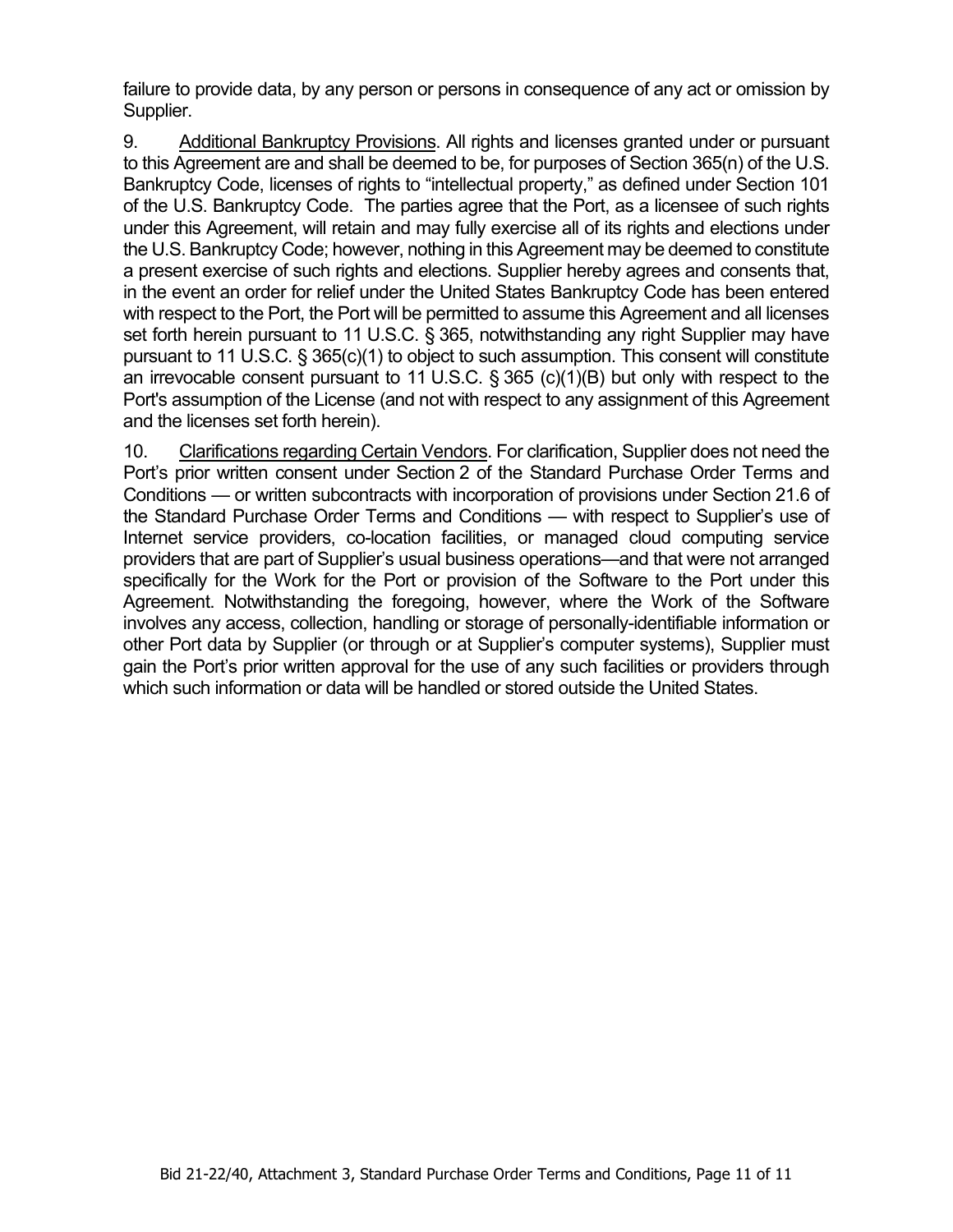

# **Supplier Insurance Requirements**

During any period Supplier performs the Work, and for such additional time as described below, Supplier shall maintain the following insurance with the following provisions:

## **1. Commercial General Liability Insurance**

- **When Required:** All Suppliers performing Work.
- **Coverage:** Standard ISO Commercial General Liability form.
- **Limits**: \$1,000,000 per occurrence; \$2,000,000 annual general aggregate; \$2,000,000 products and completed operations aggregate; \$1,000,000 each offense for personal and advertising injury.
- **Deductible/Self-Insured Retention:** Not more than \$25,000 per occurrence unless otherwise approved by Port Risk Management.
- **Additional Insured**: The City of Oakland, a Municipal Corporation, Acting by and through its Board of Port Commissioners, Port of Oakland, its commissioners, officers, agents and employees.
- Cross liability/separation of insureds.
- Waiver of subrogation in favor of additional insured.
- If the Work involves construction activities, completed operations coverage must remain in force until at least 5 years after completion and acceptance of the Work.
- If the Work involves the sale of liquor, liquor legal liability insurance.
- If the Work involves construction or demolition work within 50 feet of railroad property, Railroad Protective Liability insurance in the name of the applicable railroad company with limits of at least \$2,000,000 per occurrence or as required by the applicable railroad company.

#### **2. Business Automobile Liability Insurance**

- **When Required:** All Suppliers performing Work.
- **Coverage:** Standard ISO Business Automobile Liability form for all owned (if any), nonowned and hired automobiles.
- **Limits:** \$1,000,000 each accident, except \$5,000,000 for vehicles operating in the South Field, the Aviation Operating Area ("**AOA**"), or any active airfields of the Oakland International Airport.
- **Deductible/Self-Insured Retention:** Not more than \$25,000 per accident unless otherwise approved by Port Risk Management.
- **Additional Insured:** The City of Oakland, a Municipal Corporation, Acting by and through its Board of Port Commissioners, Port of Oakland, its commissioners, officers, agents and employees.
- Waiver of subrogation in favor of additional insured.
- If the Work involves the parking or storage of vehicles, Garagekeeper's Liability insurance.
- If the Work involves valet parking, Valet Liability insurance.

#### **3**. **Workers' Compensation and Employer's Liability Insurance**

- **When Required:** All Suppliers performing Work.
- **Coverage:** Statutory Workers' Compensation and Side B Employer's Liability form.
- **Limits:** Statutory for workers' compensation and \$1,000,000 per accident, \$1,000,000 bodily injury each employee, and \$1,000,000 policy limit for bodily injury by disease, for Employer's Liability.
- **Deductible/Self-Insured Retention:** Not more than \$25,000 per occurrence for Employer's Liability unless otherwise approved by Port Risk Management.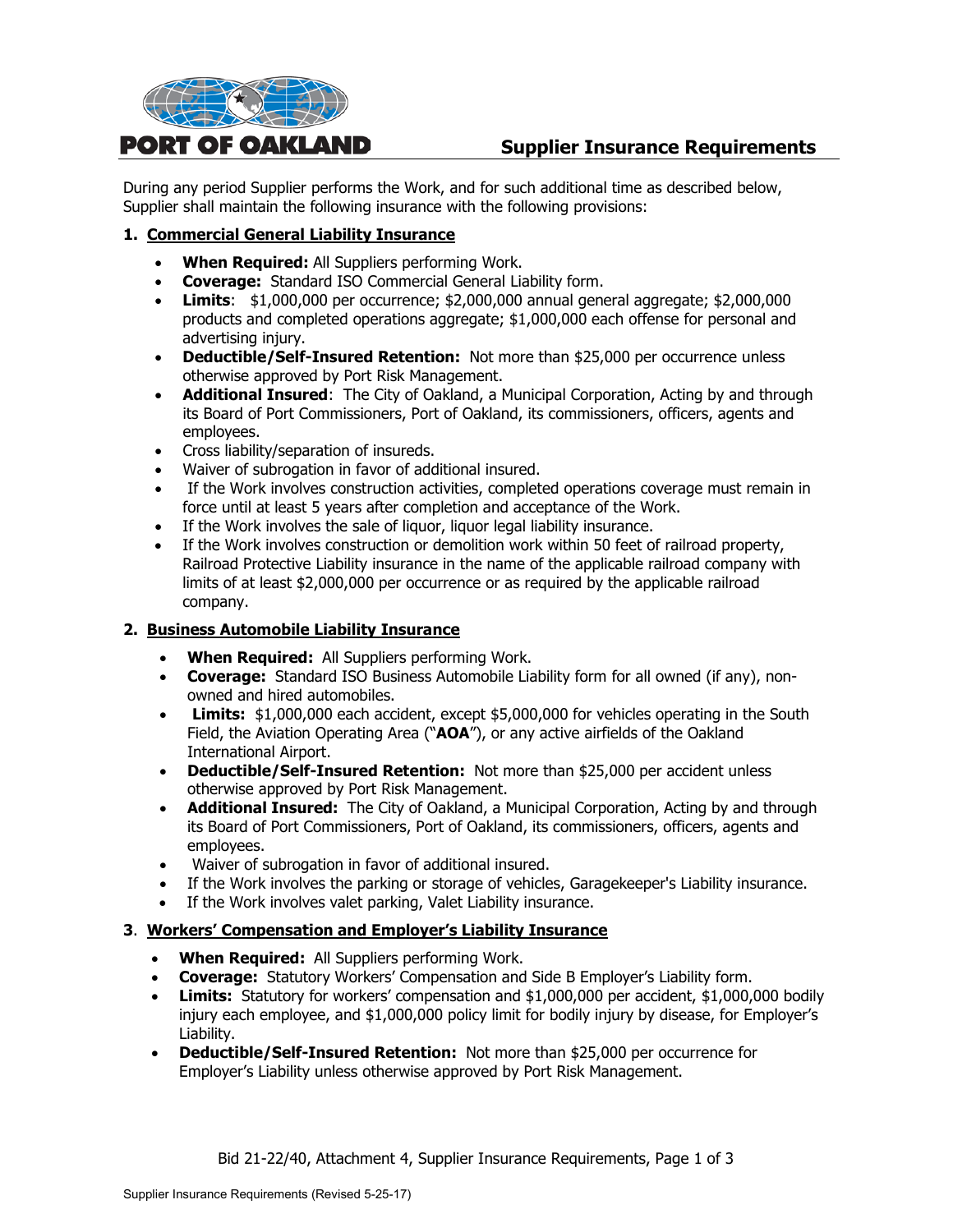- If Work is performed in or around water (whether in the Port maritime area or elsewhere), U.S. Longshoremen and Harbor Workers Act coverage and, if applicable, Jones Act and Marine Employer's Liability coverage.
- Waiver of subrogation in favor of the City of Oakland, a Municipal Corporation, Acting by and through its Board of Port Commissioners, Port of Oakland, its commissioners, officers, agents and employees.

# **4**. **Professional "Errors and Omissions" Liability Insurance**

- **When Required:** If the Work involves consulting, temporary staffing, design or technology services.
- **Coverage:** For errors and omissions arising out of the Work.
- **Limits:** \$1,000,000 per claim and annual aggregate.
- **Deductible/Self-Insured Retention:** Not more than \$25,000 per claim unless otherwise approved by Port Risk Management.
- **Additional Term:** 2 years after completion and acceptance of the Work.
- If Work involves software or technology services, Technology Liability coverage, including coverage for privacy liability.
- If the Work involves outsourced internet services, Network and Media Liability coverage.

# **5. Contractor's Pollution Legal Liability Insurance**

- **When Required:** If the Work involves any construction activities, or any grading, excavating, underground utilities, piping, trenching, or any Work below the surface of the ground, or involves the hauling or disposal of hazardous or regulated materials.
- **Coverage:** Contractor's Pollution Legal Liability occurrence or claims made form.
- **Limits:** \$1,000,000 per occurrence and \$2,000,000 annual aggregate.
- **Deductible/Self-Insured Retention:** Not more than \$100,000 per occurrence unless otherwise approved by Port Risk Management.
- **Additional Insured:** The City of Oakland, a Municipal Corporation, Acting by and through its Board of Port Commissioners, Port of Oakland, its commissioners, officers, agents and employees.
- Waiver of subrogation in favor of additional insured.
- **Additional Term if Claims Made Form:** 2 years following completion and acceptance of the Work.
- **Definition of "Covered Operations":** All Work performed by Supplier or its contractors or subcontractors.

# **6. Aviation Insurance**

- **When Required:** If Supplier or its subcontractors utilize aircraft in the Work.
- **Coverage:** Aviation Public Liability and Passenger Liability forms.
- **Limits:** \$1,000,000 combined single limit per accident for use of aircraft with up to 4 seats; such limit shall be \$5,000,000 for use of aircraft with 5 or more seats. However, use of jet aircraft of any size will need to be referred to Risk Management to determine amount of insurance required.
- **Deductible/Self-Insured Retention:** Not more than \$25,000 per accident unless otherwise approved by Port Risk Management.
- **Additional Insured:** The City of Oakland, a Municipal Corporation, Acting by and through its Board of Port Commissioners, Port of Oakland, its commissioners, officers, agents and employees.

# **7. Protection and Indemnity Insurance**

- **When Required:** If Supplier or its subcontractors utilize watercraft/vessels in the Work.
- **Coverage:** Liability for bodily injury and property damage including wreck removal and liability to crew, and SP-23 clause or equivalent, including collision liability.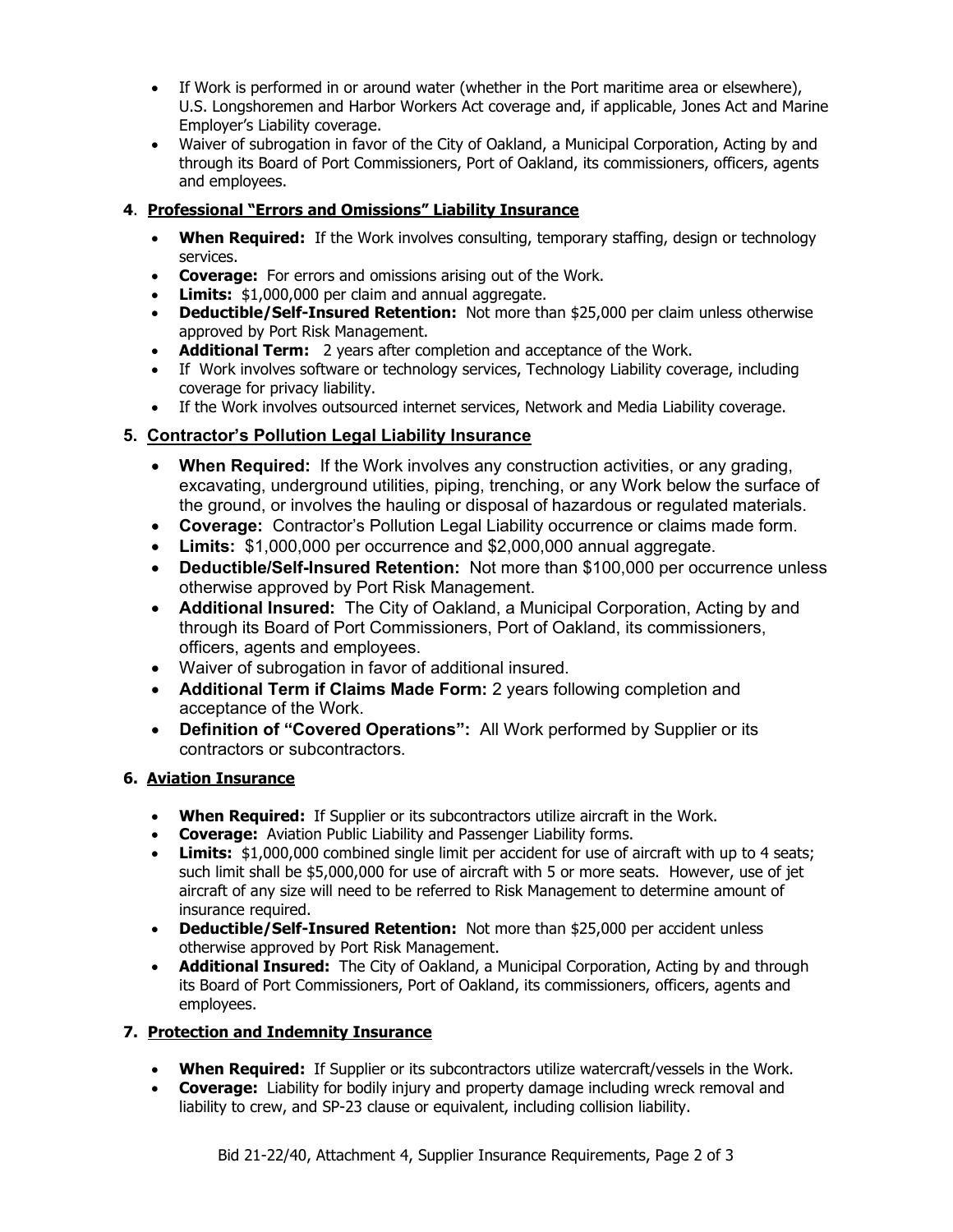- **Limits:** \$1,000,000 per person on board the watercraft for bodily injury and property damage, but no less than \$5,000,000 for watercraft of a length of 30 feet to 39 feet and no less than \$10,000,000 for watercraft 40 feet and over; any passenger services watercraft will need to be referred to Risk Management to determine amount of insurance required.
- **Deductible/Self-Insured Retention:** Not more than \$25,000 per occurrence unless otherwise approved by Port Risk Management.
- **Additional Insured:** The City of Oakland, a Municipal Corporation, Acting by and through its Board of Port Commissioners, Port of Oakland, its commissioners, officers, agents and employees.
- Waiver of subrogation in favor of additional insured.
- Deletion of any language that limits coverage to additional insured in the event the Limitation of Liability Statute applies.

#### **8. Builder's Risk/Equipment Installation Insurance**.

- **When Required:** If Work involves new construction of buildings or facilities, or the renovation of existing buildings or facilities..
- **Coverage:** "All risk" or "special form" perils, earthquake and terrorism, including risks from testing of equipment, and delayed completion coverage for soft costs.
- **Limits:** Full replacement cost value of the construction, covering the entire Work, including all materials and equipment that are or will be incorporated into the construction, or stored at the construction site or offsite, and including materials or equipment in the course of transportation.
- **Deductible/Self-Insured Retention:** Not more than \$25,000 per occurrence unless otherwise approved by Port Risk Management.
- **Term:** Until final completion and acceptance of the Work and for 2 years for delayed completion coverage.
- **Additional Insured and Loss Payee:** The City of Oakland, a Municipal Corporation, Acting by the through its Board of Port Commissioners.
- Waiver of subrogation in favor of additional insured and its commissioners, officers, agents and employees.
- Primary and non-contributory with any insurance, retention or self-insurance of the Port.

#### **Other Insurance Requirements:**

- **Notice of Cancellation.** Supplier or Supplier's agent must provide 30-days prior written notice to the Port Risk Management Department of any insurance policy cancellation, except 10-days prior written notice for non-payment of premium.
- **Proof of Insurance/Insurer Rating**. Supplier must deliver to the Port Risk Management Department, prior to the commencement of the Work, certificates of insurance evidencing all required insurance and additional insured status for the Port. All required insurance shall be provided by insurance companies with current A.M. Best ratings of A- VII or better. Please send certificates and other required information to:

Port of Oakland Attn: Risk Management Dept. 530 Water Street Oakland, Ca 94607 Fax: (510) 627-1626 Email: risktransfer@portoakland.com

**Conversion to OCIP**. The Port reserves the right to include the Purchase Order in an Owner Controlled Insurance Program ("OCIP"), upon written notice to Supplier. In that event, Supplier agrees to comply with all requirements of the OCIP.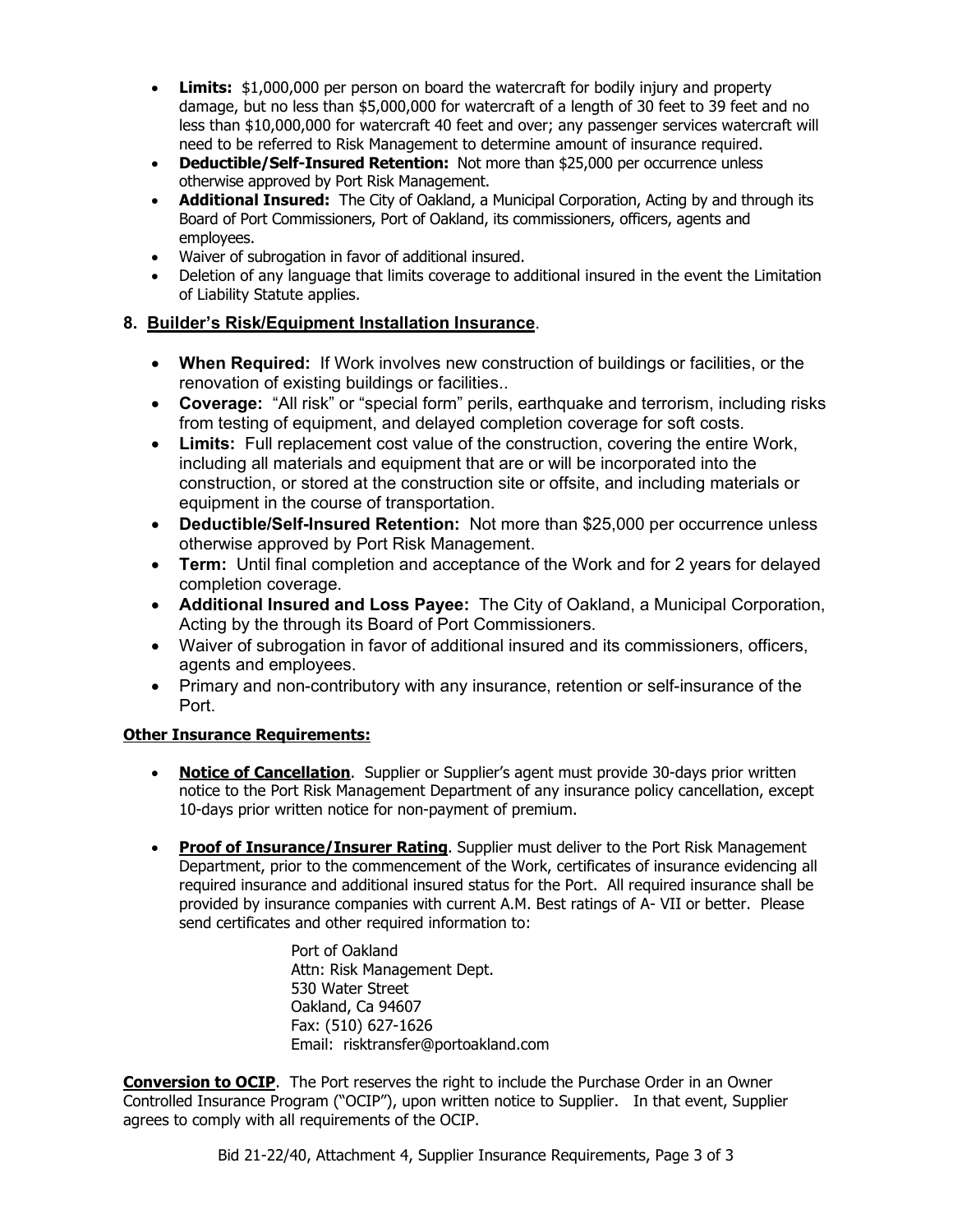

(To Be Executed by Bidder and Submitted with the Bid)

I, \_\_\_\_\_\_\_\_\_\_\_\_\_\_\_\_\_\_\_\_\_\_\_\_\_\_\_\_\_\_\_\_\_\_\_\_\_\_\_\_\_\_\_\_\_\_\_\_\_\_\_\_\_\_, declare as follows:

That I am the the set of the set of the set of the set of the party is the party making the attached Bid; that the attached Bid is not made in the interest of, or on behalf of, any undisclosed person, partnership, company, association, organization, or corporation; that the Bid is genuine and not collusive or sham; that the Bidder has not directly or indirectly induced or solicited any other Bidder to put in a false or sham Bid, or that anyone shall refrain from Bidding; that the Bidder has not in any manner, directly or indirectly, sought by agreement, communication, or to fix any overhead, profit, or cost element of the Bid price, or that of any other Bidder, or to secure any advantage against the public body awarding the Contract (or Purchase Order) of anyone interested in the proposed contract; that all statements contained in the Bid are true; and further, that the Bidder has not, directly or indirectly, submitted his or her Bid price or any breakdown thereof, or the contents thereof, or divulged information or data relative thereto, or paid, and will not pay, any fee to any corporation, partnership, company, association, organization, Bid depository, or to any member or agent thereof to effectuate a collusive or sham Bid.

Any person executing this declaration on behalf of a proposer that is a corporation, partnership, joint venture, limited liability company, limited liability partnership, or any other entity, hereby represents that he or she has full power to execute, and does execute, this declaration on behalf of the Bidder.

I declare under penalty of perjury under the laws of the State of California that the foregoing is true and correct.

Executed this \_\_\_\_\_\_\_\_\_\_\_\_ day of \_\_\_\_\_\_\_\_\_\_\_\_\_\_\_\_\_\_\_\_\_\_\_\_\_\_, 201\_\_, at

\_\_\_\_\_\_\_\_\_\_\_\_\_\_\_\_\_\_\_\_\_\_\_\_\_\_\_\_\_, California

Signature

\_\_\_\_\_\_\_\_\_\_\_\_\_\_\_\_\_\_\_\_\_\_\_\_\_\_\_\_\_\_\_\_\_\_\_\_\_\_\_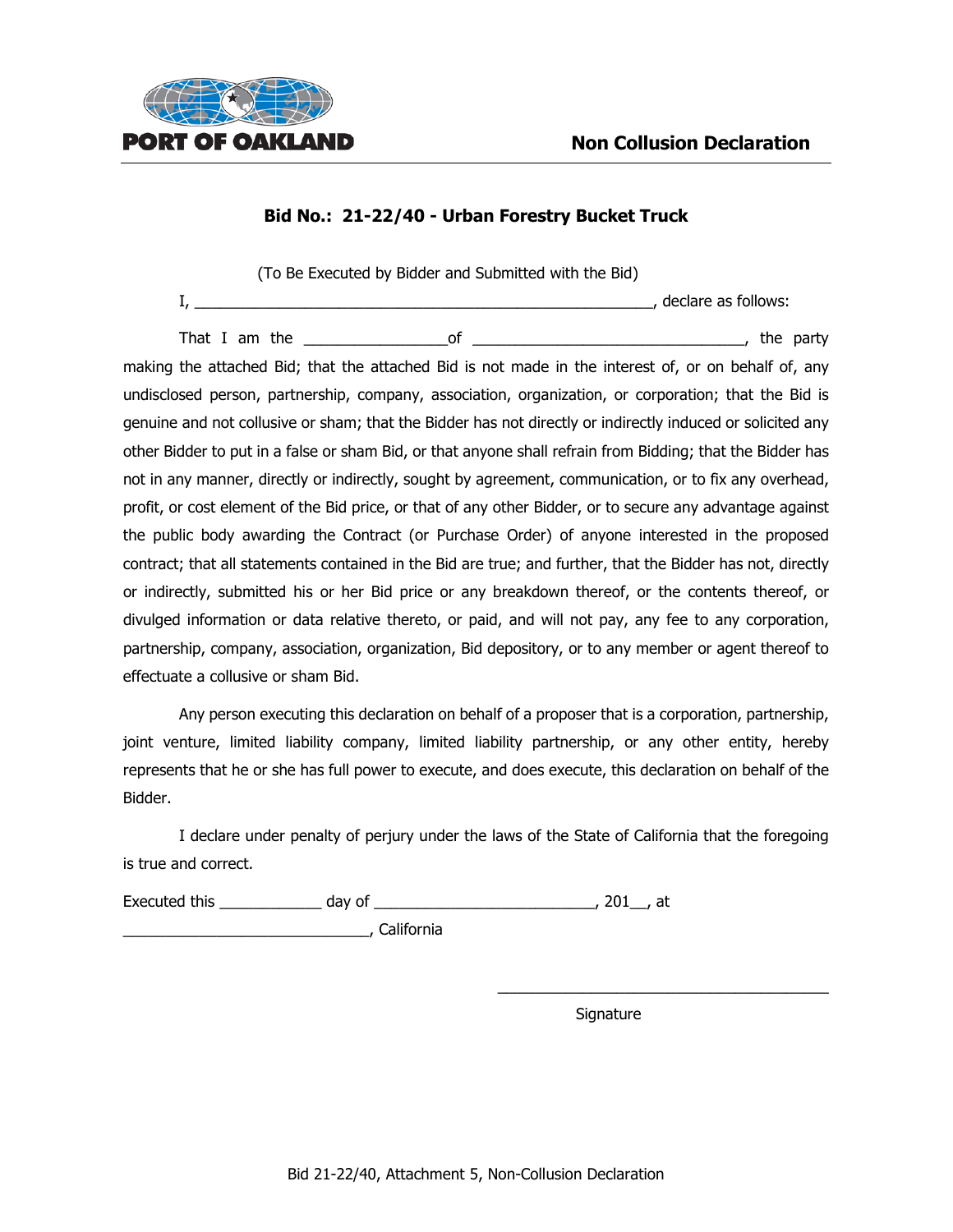

# **City of Oakland City Charter § 728 Living Wage Information**

#### **EMPLOYERS SUBJECT TO §728 OF THE CITY CHARTER MUST COMPLY WITH THE FOLLOWING REQUIREMENTS:**

- 1) Pay all non-exempt employees the living wage rates (As of July 1, 2021, \$17.56 without health benefits or \$15.30 with health benefits). Port Ordinance No. 3666, as amended also requires that covered businesses provide employees at least twelve compensated days off per year, including holidays.
- 2) Pay at least \$2.26 per hour worked toward the provision of health care benefits for employees and/or their dependents, if the employer claims credit for health benefits.
- 3) **Provide written notification to each current and new employee, at time of hire, of his or her rights to receive the benefits under the provisions of these regulations.** The notification shall be provided in English, Spanish and other languages spoken by a significant number of the employees, and shall be posted prominently in communal areas at the work site. A copy of said notification is available from the Port Division of Social Responsibility.
- 4) Provide all employees earning less than \$12/hour notification in English, Spanish, and any other language spoken by a significant number of employees of their right to advance Earned Income Credit payments.
- 5) **Maintain a list of the name, address, date of hire, occupation classification, rate of pay, benefits paid for each of its employees, and compensated time off - and submit this list to the Port's Social Responsibility Division, Attention: Connie Ng-Wong, Living Wage Compliance Officer, by March 31st, June 30th, September 30th, and December 31st of each year.** If a covered employer has obtained a waiver from the Port Board of Directors, then the employer must still submit an annual payroll report covering each of its employees by December 31st of each year. Failure to provide the list within five days of the due date will result in a penalty of \$500 per day. Covered employers shall maintain payrolls and basic records for all employees and shall preserve them for a period of at least three years after the close of the compliance period.
- 6) Require subcontractors, tenants and subtenants, or licensees who are covered by these requirements to comply with the provisions of these regulations. **Covered employers shall be responsible for including language committing the subcontractor's, tenant's or licensee's agreement to comply, in the contract with the subcontractor**. Covered employers shall submit a copy of such subcontracts or other such agreements to the Port Division of Social Responsibility.
- 7) Permit authorized Port representatives access to work sites and, with employee consent, relevant payroll records for the purpose of monitoring compliance with these regulations, investigating employee complaints of non-compliance and evaluating the operation and effects of these regulations, including the production for inspection and copying of its payroll records for any or all of its employees for the applicable compliance period. Permit a representative of the labor organizations in its industry to have access to its workforce at the Port during nonworking time and in non-work areas to ensure compliance.

Employers who fail to submit documents, declarations or information required to demonstrate compliance with these regulations shall be deemed noncompliant or non-responsive and subject to the remedies as set forth in §728.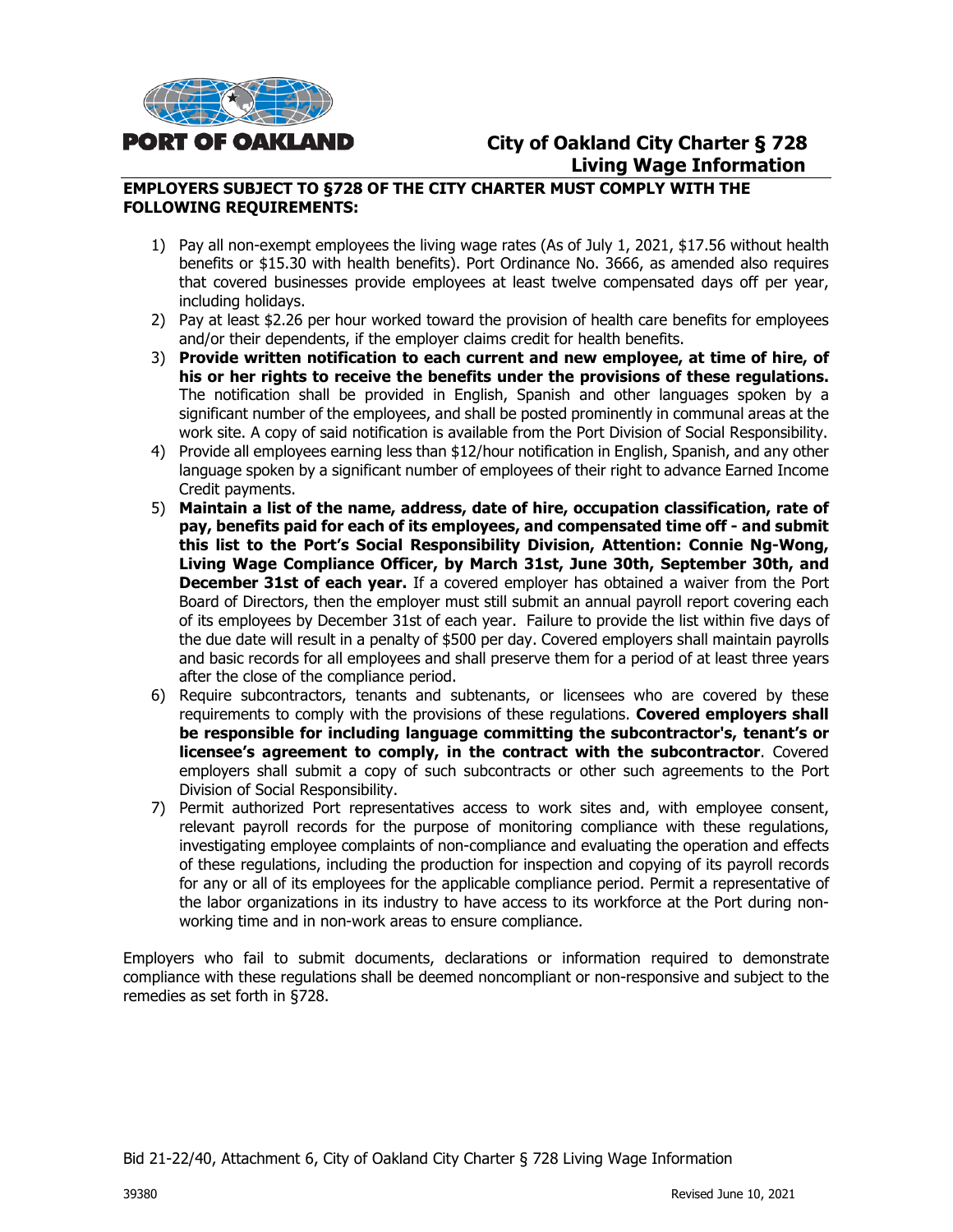

#### **COVERED BUSINESS CHECKLIST WRITE YES/NO ANSWER IN APPROPRIATE BOX:**

- 1. **IS the Business entering into a contract, tenancy agreement or subordinate** agreement (such as, subcontract, subtenancy, or sublicense) with the Port? If no, go on to question 2. If yes, go to question 3.
- 2. **Has the Business amended an existing contract, tenancy agreement or subordinate** agreement at any time since April 2002? If no to 1 and 2, stop here: the business is not covered. If yes, go to question 3.
- 3. **If the contract with Aviation or Maritime divisions for a value of greater than** \$50,000 over the life of the contract (over the next five years if contract is for less than a year and expected to be renewed or extended)? If no, stop here; the contract is not covered. If yes, go to question 4.
- 4. Is the contract for service other than the delivery of products, equipment or commodities? If no, stop here: the business is not covered. If yes, go to question 5.
- $5.$  Does the Business employ more than 20 employees who spend at least 10 hours per week (4 hours per week if part time employees) working under the contract with the Port or on Port property? Indicate the number of employees that are employed by the Contractor\_\_\_\_\_\_\_\_\_\_. If no, stop here the business is not covered. If yes, go to question 6, exemptions for specified employees of a covered employer.

#### All employees of a covered employer are required to be provided compensation and other benefits as provided under §728 of the Charter, except for specified employees exempt under the following exemptions. The following questions should be answered for each employee.

- 6. Does the employee work less than 25% of his/her time (10 hours per week for full time employee) under the contract with the Port? If yes, stop here; the specified employee is exempt. If no, go to question 7.
- 7.  $\Box$  Is the employee under 21 years of age, employed by a government agency or nonprofit for after school or summer employment, or as a trainee for 90 days or less? If yes, stop here; the specified employee is exempt. If no, go to question 8.
- 8.  $\Box$  Has the Business obtained a waiver that covers the employee? If yes, stop here; the specified employee is exempt. If no, go to question 9.
- 9.  $\Box$  Is the employee participating in a bona-fide temporary job-training program in which a significant part of the compensation consists of acquiring specialized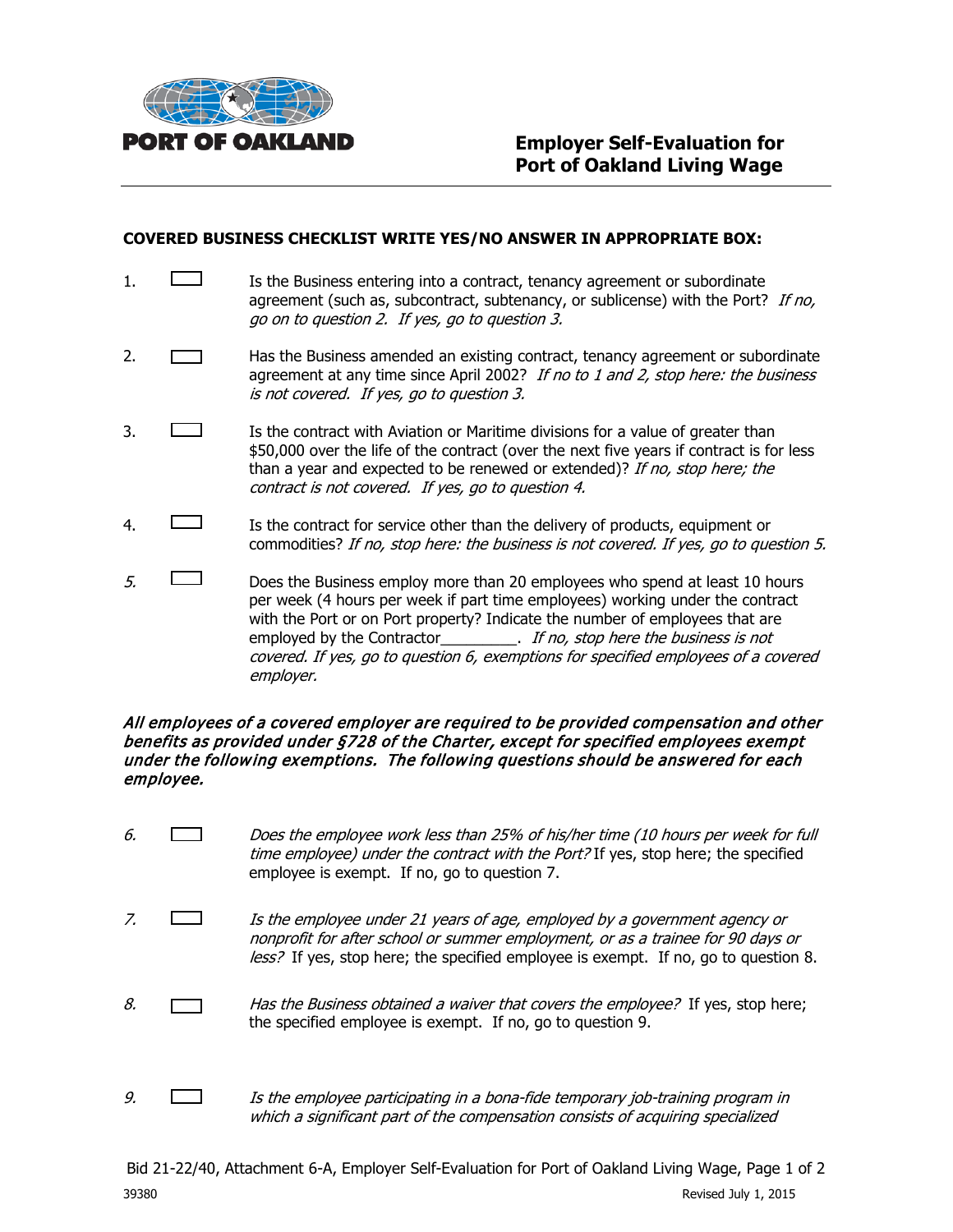knowledge, abilities or skills in a recognized trade? If yes, stop here; the specified employee is exempt. If no, go to question 10.

- 10. **If the employee a volunteer who is not compensated other than for incidental** expenses or stipends? If yes, stop here; the specified employee is exempt. If no, go to question 11.
- 11. Is the employee working for the Business less than 20 hours per week for a period of 6 months or less? If yes, stop here the specified employee is exempt. If no, go to question 12.
- 12.  $\Box$  Of the remaining employees (employees for which no exemption applies as indicated by your answers to questions 6 through 11), are there 20 or fewer nonexempt employees working for the employer under the Port Contract? If yes, stop here; each of the remaining specified employee(s) is/are exempt. If no, each of the remaining specified employee(s) is covered by §728.

The undersigned authorized representative of Contractor hereby certifies under penalty of perjury that all of the information on this form is true and accurate.

| Company Name            | Signature of Authorized Representative |
|-------------------------|----------------------------------------|
| <b>Address</b>          | Type or Print Name & Title             |
| Area Code and Phone     | <b>Email Address</b>                   |
| Name of Primary Contact | Date                                   |
|                         | Project Name (Be Specific)             |

**Submit Completed Checklist To:** Connie Ng-Wong

**Port of Oakland**  Social Responsibility Division 530 Water Street Oakland, CA 94607 Phone: (510) 627-1390 Fax: (510) 451-1656 Email: [cng-wong@portoakland.com](mailto:cng-wong@portoakland.com)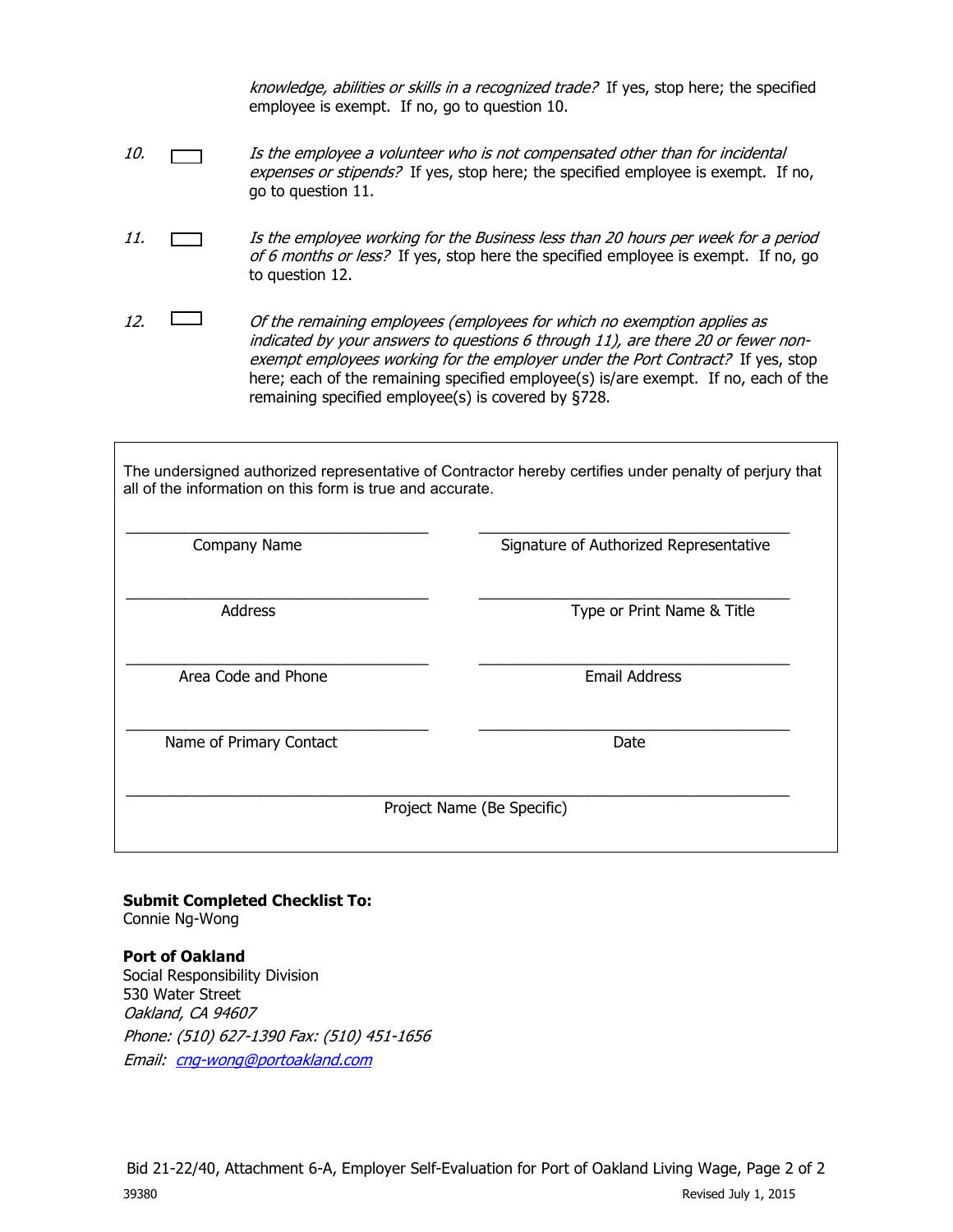

# **Certificate of Compliance – Living Wage**

The City of Oakland Living Wage Charter §728 ("§728") and Port Ordinance No. 3666 ("Ordinance 3666") as amended, provide that certain employers that enter into a contract, lease, license (or a subcontract, sublease, sublicense, or other agreement) with the Port for \$50,000 or more over the term of the contract and certain recipients of Port financial assistance for \$50,000 or more shall pay a prescribed minimum level of compensation to their covered employees ("Employees").

The undersigned ("Contractor") submits this certificate under penalty of perjury and as a condition of payment of its invoice(s) for service provided under the \_\_\_\_\_\_\_\_\_\_\_\_\_\_\_\_\_\_\_\_\_\_\_\_\_\_\_ agreement between the Port and Contractor.

- 1) Contractor hereby certifies that it is in compliance with §728 and Ordinance 3666 with respect to all non-exempt Employees of Contractor engaged in Port-related employment or work on Port property.
- 2) Contractor herby acknowledges that the Port is relying on Contractor's certification of compliance with §728 and Ordinance 3666 as a condition of payment of Contractor's invoice(s).
- 3) Contractor understands that it may be subject to fines or penalties for noncompliance with §728 and Ordinance 3666 up to and including potential fines of \$500 per day until Contractor complies.
- 4) Contractor hereby certifies that claims, records and statements relating to Contractor's compliance with §728 and Ordinance 3666 are true and accurate, that such claims, records and statements are made with the knowledge that the Port will rely on such claims, records and statements, and that such claims, records and statements are submitted to the Port for the express benefit of Contractor's employees engaged in Port-related employment or work on Port property.

#### Please check the appropriate box and sign below

- $\Box$ Contractor hereby certifies its compliance with all of its obligations under §728 and Ordinance 3666;
- Contractor hereby certifies that all Employees of Contractor working under Contractor's contract  $\Box$ with the Port are compensated at wage rate(s) greater than \$12.00 per hour;
- $\Box$ Contractor hereby certifies that it is not currently covered by §728 or Ordinance 3666. Contractor further certifies that should §728 or Ordinance 3666 become applicable, Contractor will comply with all of its Living Wage obligations.

All terms used herein and not defined shall have the meaning ascribed to such terms in §728 and Ordinance 3666.

The undersigned authorized representative of Contractor hereby certifies under penalty of perjury that all of the information on this form is true and accurate.

\_\_\_\_\_\_\_\_\_\_\_\_\_\_\_\_\_\_\_\_\_\_\_\_\_\_\_\_\_\_\_\_\_\_\_\_ \_\_\_\_\_\_\_\_\_\_\_\_\_\_\_\_\_\_\_\_\_\_\_\_\_\_\_\_\_\_\_\_\_\_\_\_\_ Company Name **Signature of Authorized Representative** 

\_\_\_\_\_\_\_\_\_\_\_\_\_\_\_\_\_\_\_\_\_\_\_\_\_\_\_\_\_\_\_\_\_\_\_\_ \_\_\_\_\_\_\_\_\_\_\_\_\_\_\_\_\_\_\_\_\_\_\_\_\_\_\_\_\_\_\_\_\_\_\_\_\_ Address **Address** Type or Print Name & Title

\_\_\_\_\_\_\_\_\_\_\_\_\_\_\_\_\_\_\_\_\_\_\_\_\_\_\_\_\_\_\_\_\_\_\_\_ \_\_\_\_\_\_\_\_\_\_\_\_\_\_\_\_\_\_\_\_\_\_\_\_\_\_\_\_\_\_\_\_\_\_\_\_\_ Phone and Email **Date Date Date Date Date** 

\_\_\_\_\_\_\_\_\_\_\_\_\_\_\_\_\_\_\_\_\_\_\_\_\_\_\_\_\_\_\_\_\_\_\_\_\_\_\_\_\_\_\_\_\_\_\_\_\_\_\_\_\_\_\_\_\_\_\_\_\_\_\_\_\_\_\_\_\_\_\_\_\_\_\_\_\_\_\_ Project Name (Be Specific)

**Submit to:** Connie Ng-Wong, Port of Oakland, Social Responsibility Division, 530 Water Street, Oakland, CA 94607. Email: [cng-wong@portoakland.com](mailto:cng-wong@portoakland.com)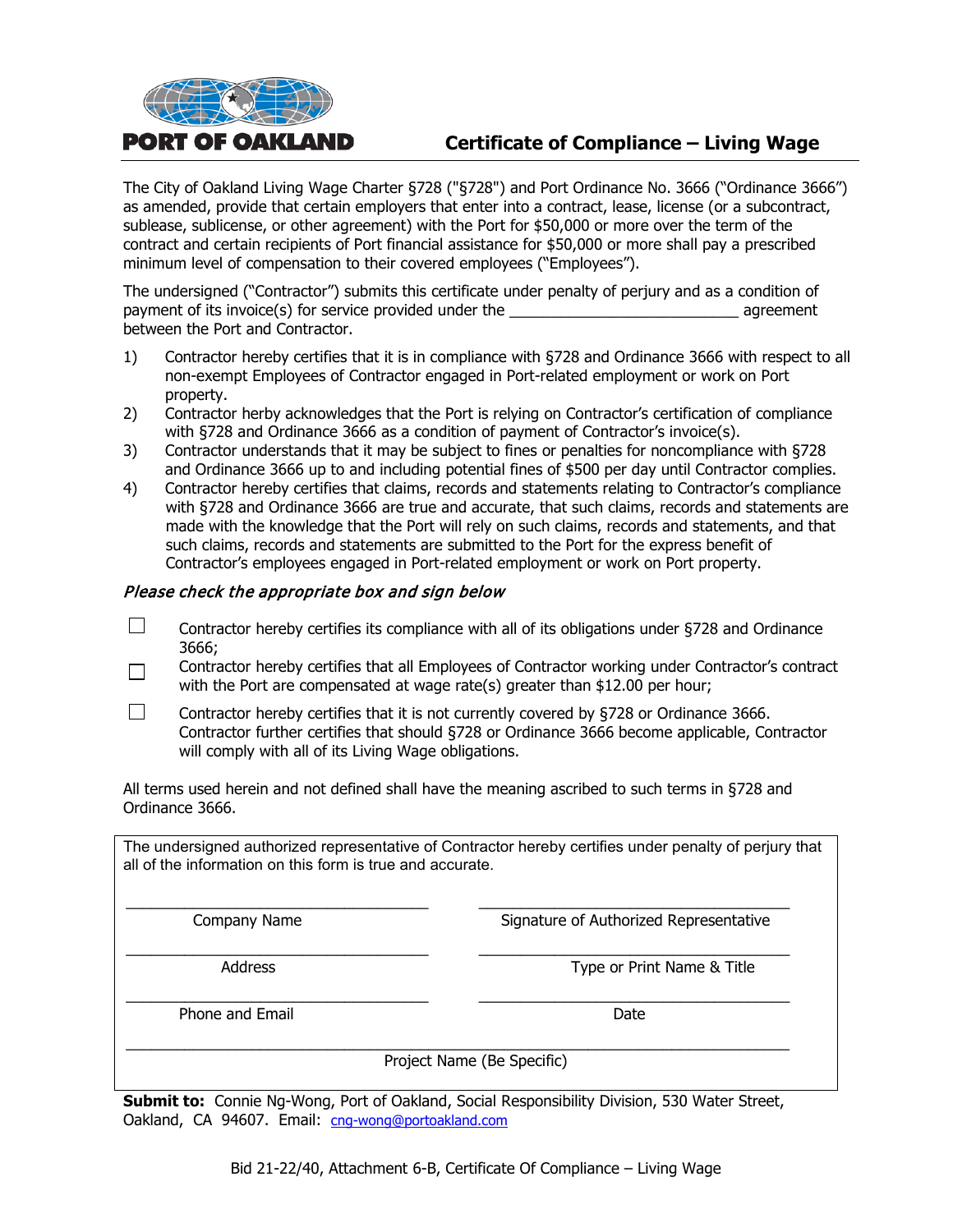

I hereby certify that I\_\_\_\_\_\_\_\_\_\_\_\_\_\_\_\_\_\_\_\_\_\_\_\_\_\_\_\_\_\_\_\_\_\_\_\_\_\_\_\_\_\_\_\_\_\_\_\_\_\_\_(Legal Name of Bidder/Respondent/Supplier/Consultant/Contractor), has reviewed the Living Wage Requirements, included in this Bid packet and will comply with said Requirement. Upon execution of an Agreement, the selected Bidder will be required to complete the Employer Self-Evaluation for Port of Oakland Form and Certificate of Compliance – Living Wage Form included in this Bid packet, and submit them to the Social Responsibility Division.

I declare under penalty of perjury under the laws of the State of California that the information I have provided herein is true and correct.

> $\overline{\phantom{a}}$  , and the contract of the contract of  $\overline{\phantom{a}}$ Signature

> $\overline{\phantom{a}}$  , and the contract of the contract of the contract of the contract of the contract of the contract of the contract of the contract of the contract of the contract of the contract of the contract of the contrac Print Name

> $\overline{\phantom{a}}$  , and the contract of the contract of the contract of the contract of the contract of the contract of the contract of the contract of the contract of the contract of the contract of the contract of the contrac Title

> \_\_\_\_\_\_\_\_\_\_\_\_\_\_\_\_\_\_\_\_\_\_\_\_\_\_\_\_\_\_\_\_\_\_\_\_\_\_\_\_\_ Date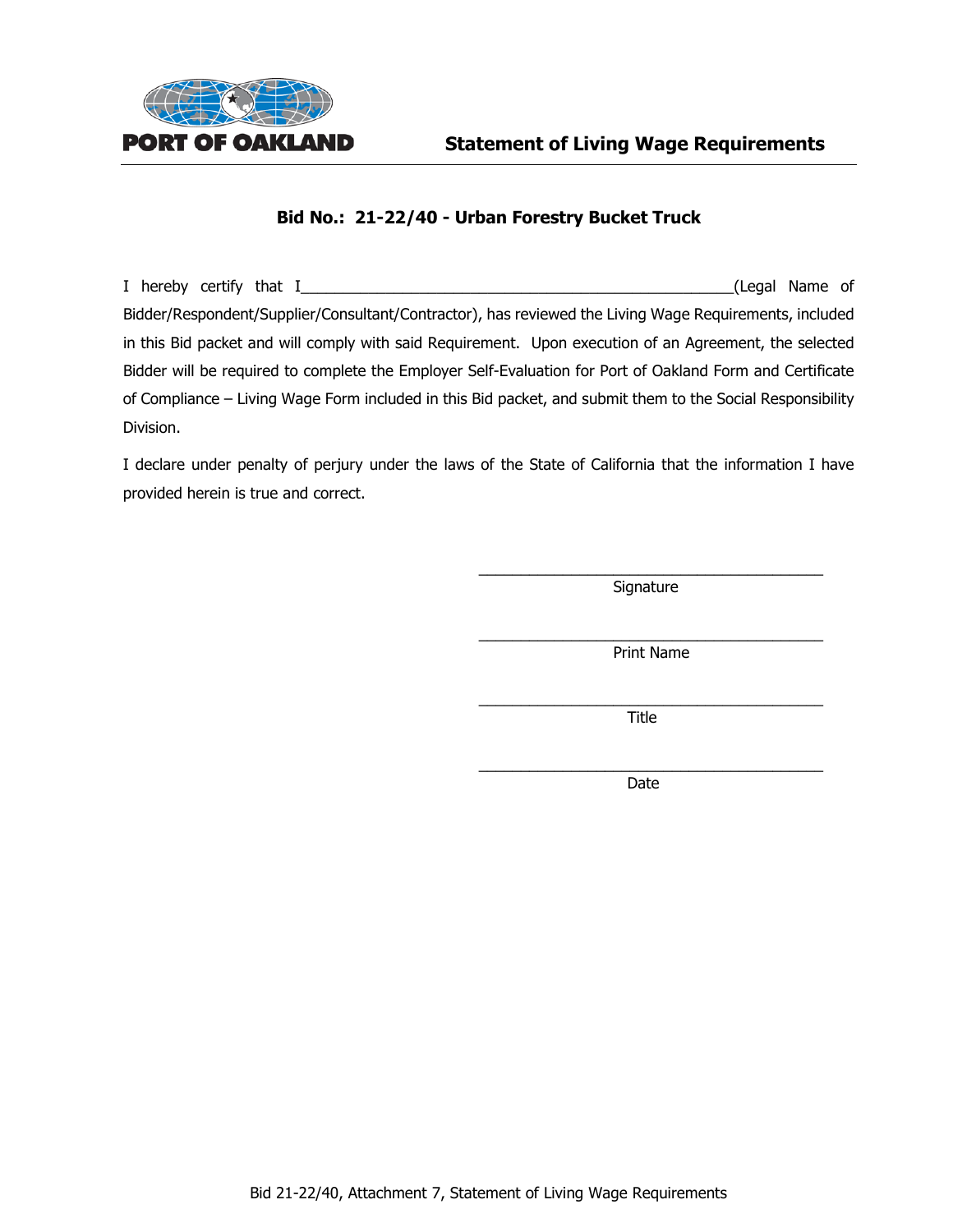

| I hereby certify that I                                                                                 | (Legal Name of |
|---------------------------------------------------------------------------------------------------------|----------------|
| Bidder/Supplier/Consultant/Contractor), will not discriminate against any employee or applicant for     |                |
| employment because of race, color, religion, sex, national origin, ancestry, age (over 40), physical or |                |
| mental disability, cancer-related medical condition, a known genetic pre-disposition to a disease or    |                |
| disorder, veteran status, marital status, or sexual orientation.                                        |                |

I declare under penalty of perjury under the laws of the State of California that the information I have provided herein is true and correct and is of my own personal knowledge.

> \_\_\_\_\_\_\_\_\_\_\_\_\_\_\_\_\_\_\_\_\_\_\_\_\_\_\_\_\_\_\_\_\_\_\_\_\_\_\_\_\_ Signature

> \_\_\_\_\_\_\_\_\_\_\_\_\_\_\_\_\_\_\_\_\_\_\_\_\_\_\_\_\_\_\_\_\_\_\_\_\_\_\_\_\_ Print Name

> \_\_\_\_\_\_\_\_\_\_\_\_\_\_\_\_\_\_\_\_\_\_\_\_\_\_\_\_\_\_\_\_\_\_\_\_\_\_\_\_\_ Title

> $\overline{\phantom{a}}$  , and the contract of the contract of the contract of the contract of the contract of the contract of the contract of the contract of the contract of the contract of the contract of the contract of the contrac Date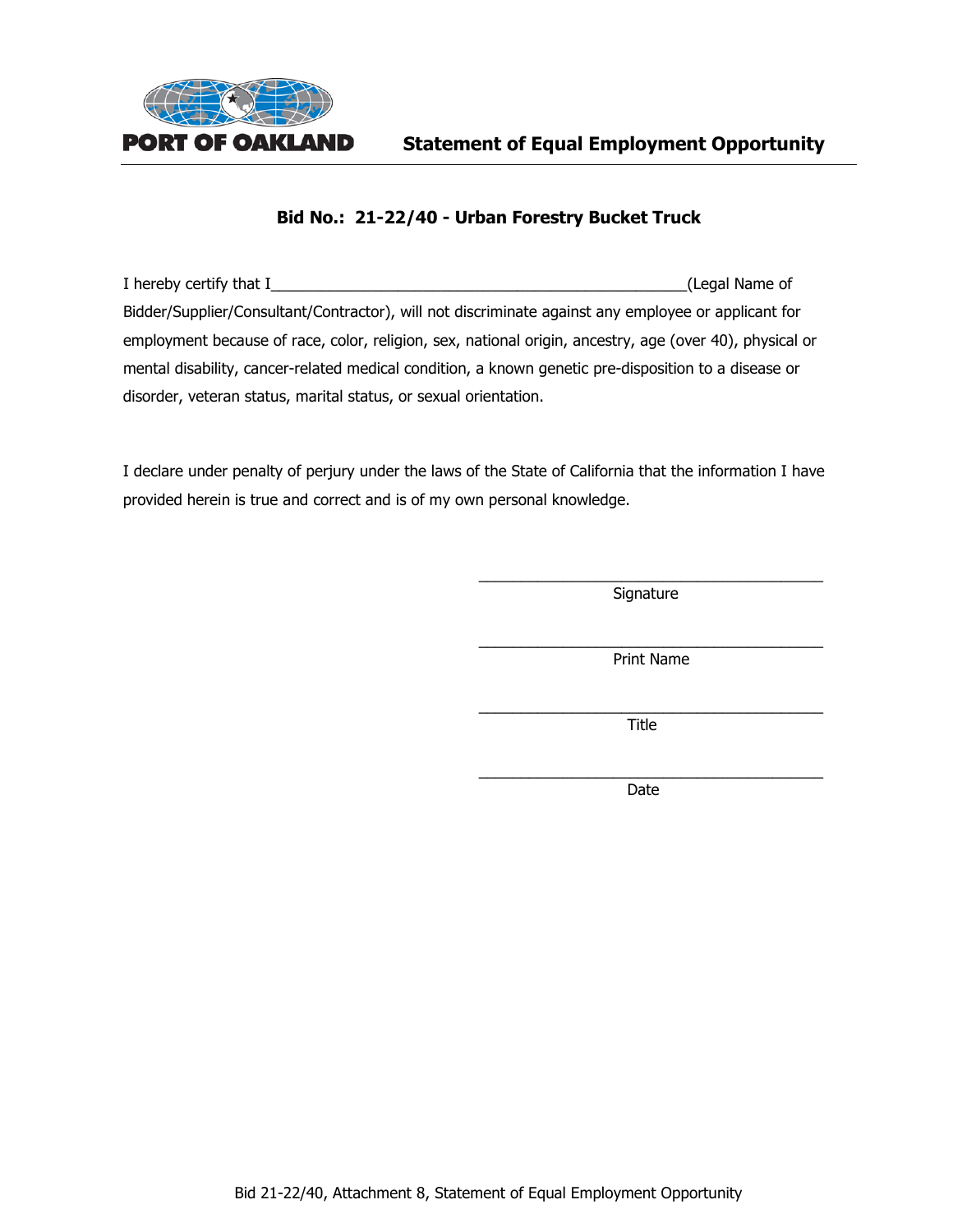

The Port of Oakland (referred to herein as "Buyer") is soliciting competitive bids to purchase one Chevrolet Silverado 6500 Regular Cab Chassis for our Vehicle and Equipment Services Department. The Port will only purchase **new** work bucket truck; therefore, refurbished or used are not acceptable. The bucket truck shall be delivered completely assembled, serviced and ready to operate. All bidders must submit all manufacturer specifications, warranties, and other relevant information with their bid.

The bidder shall confirm to have sourced commercial bucket truck submitted in this offer from Manufacturer or through Manufacturer Authorized Channels only, in accordance with all applicable laws and policies at the time of purchase. In the event the products have been acquired from unauthorized channels, the Port of Oakland further reserves the right to return the products for a full refund.

# **A. Chevrolet Silverado 6500 Regular Cab Chassis Bucket Truck Specifications and Required Equipment/Options:**

**NOTE:** The Port will accept approved equivalents, but the Port reserves the right to determine equivalency. Specification must be identical or better when compared with the manufacturer's model and required equipment/options identified below. If bidding an equivalent or better product, bidder must submit all manufacturer's specifications and warranties for comparison. The Port will be the sole determinant if the product meets the Port's operational needs and specification.

# **I. Bucket Truck Information**

# **A. New Chevrolet Silverado 6500 Regular Cab Chassis Bucket Truck or Equivalent or Better**

#### **Quantity Needed: 1**

#### **A.1 Standard Specification Features**

#### **1. Truck Specifications**

- a) 2023 or newer Chevrolet Silverado 6500
- b) Regular Cab Chassis
- c) Exterior Color: Summit White
- d) Interior Color: Jet Black Vinyl Seat Trim

# **2. Bucket Specifications**

- a) DUR-A-LIFT DTAX2S-45 or equivalent (fixed basket position; end)
- b) Voth Bucket truck Body Aluminum Chipper Body 7'6" painted Black
- c) Working Height 50'
- d) Height to Bottom of Platform 45'
- e) Side Reach 30'